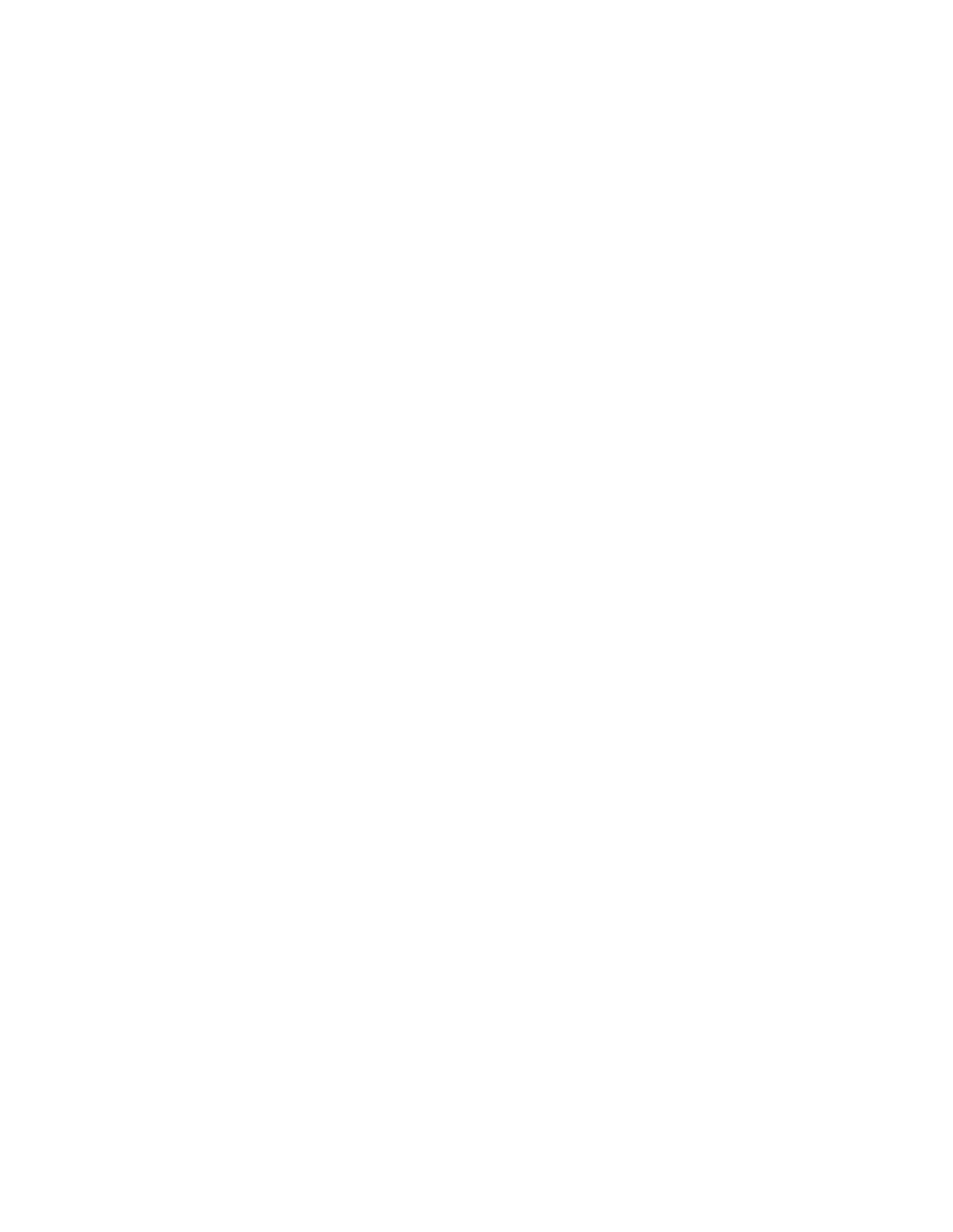#### INTERNATIONAL MONETARY FUND

#### NORWAY

#### **Financial System Stability Assessment**

Prepared by the Monetary and Financial Systems and European Departments

Approved by Michael Deppler and Stefan Ingves

May 12, 2005

This Financial System Stability Assessment (FSSA) is based on work undertaken during the Financial Sector Assessment Program (FSAP) for Norway, which included visits to Oslo in October 2004 and January-February 2005. The findings were further discussed with the Norwegian authorities during the Article IV consultation mission in March 2005. The team comprised Mark Swinburne (mission chief), Thordur Olafsson (deputy mission chief), Ritu Basu, Nigel Davies, Jan Woltjer, and Virginia La Torre, all IMF/MFD; Etibar Jafarov (IMF/EUR); Peter Pfund (formerly Swiss Federal Office of Private Insurance), Saul J. Carpio (U.S. OCC); and Jacob Hostrup Andersen (Danish FSA). The main findings are as follows:

- Norway's financial system appears sound and well managed. Short-term vulnerabilities appear low overall, given improved macroeconomic conditions and historically low interest rates, coupled with generally prudent and transparent policies. Beyond the short term, however, rising household debt levels are the most important potential risk factor and will need to be watched closely.
- Although global equity price movements have helped them rebuild their balance sheets over the last couple of years, life insurance companies and pension funds remain susceptible to market risks. This sector continues to face longer-term challenges from the combination of low interest rates and a historical reliance on guaranteed-return products.
- Stronger risk management measures to reduce liquidity pressures are needed in the securities settlement system and also the retail payments system. Continued monitoring of contagion risks of other sorts is also needed.
- Overall, supervision of financial institutions in Norway is active, effective, and closely in line with EU norms. Nevertheless, it would be desirable to further strengthen the *de jure* operational autonomy of the supervisory agency in a few respects, and there are a few areas where further specification of requirements or guidelines should be completed. Crisis management arrangements are generally well developed, but more work is needed regionally in relation to cross-border conglomerates, and locally in respect of the largest individual bank. In time, reviews of deposit insurance arrangements, and state ownership in the largest bank, would be desirable.

The main authors of this report are Messrs Swinburne and Olafsson, and Ms. Basu, with contributions from other team members.

*FSAPs are designed to assess the stability of the financial system as a whole and not that of individual institutions. They have been developed to help countries identify and remedy weaknesses in their financial sector structure, thereby enhancing their resilience to macroeconomic shocks and cross-border contagion. FSAPs do not cover risks that are specific to individual institutions such as asset quality, operational or legal risks, or fraud.*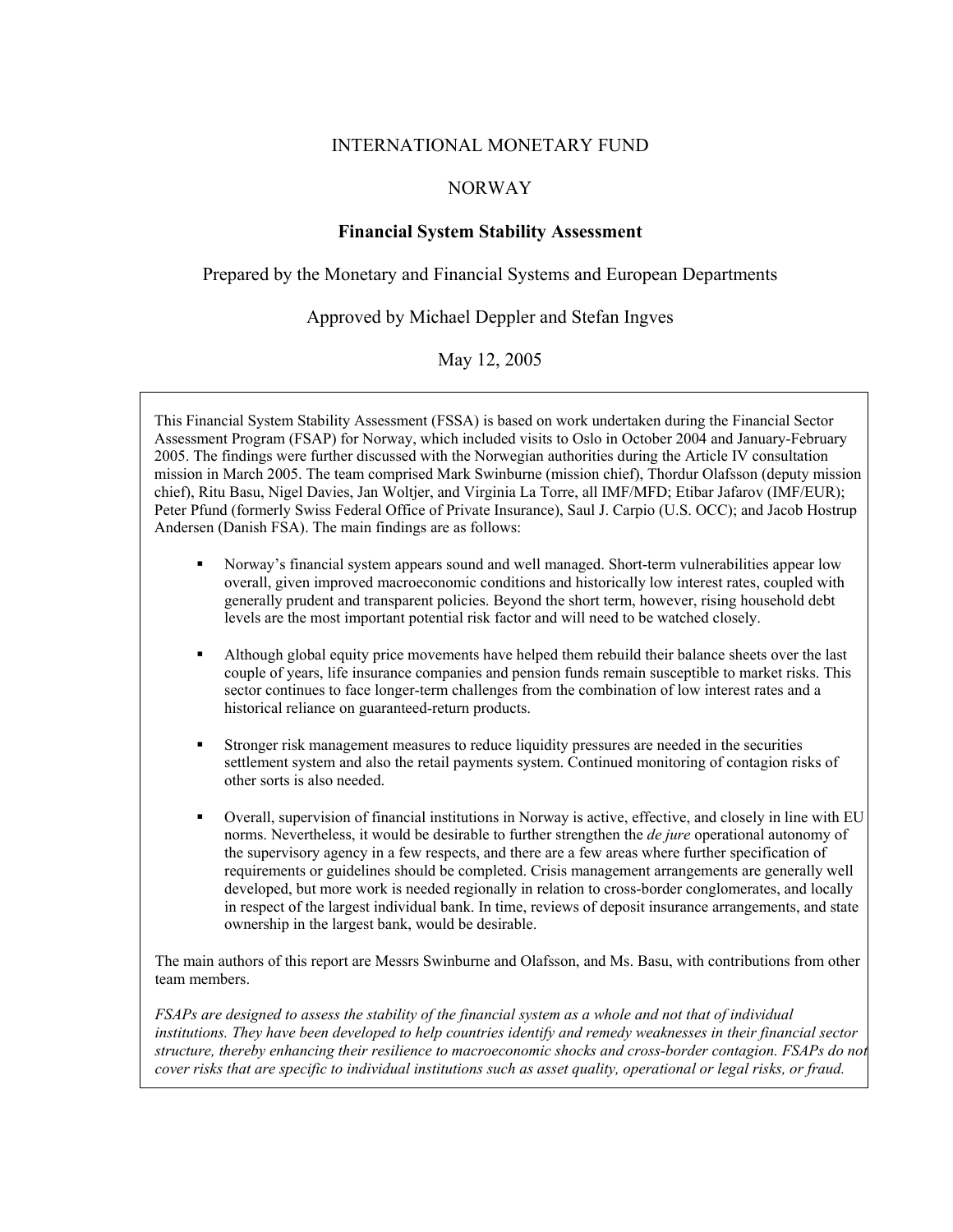# Contents

| Annex: Observance of Financial Sector Standards and Codes-Summary Assessments 25 |  |
|----------------------------------------------------------------------------------|--|
|                                                                                  |  |
|                                                                                  |  |
| Payment and Securities Settlements Systems: CPSS Core Principles34               |  |
| for Systemically Important Payment Systems (CPSIPS)                              |  |
|                                                                                  |  |
|                                                                                  |  |
| <b>Text Table</b>                                                                |  |
|                                                                                  |  |
| Figures                                                                          |  |
|                                                                                  |  |
|                                                                                  |  |
|                                                                                  |  |
| <b>Boxes</b>                                                                     |  |
|                                                                                  |  |
|                                                                                  |  |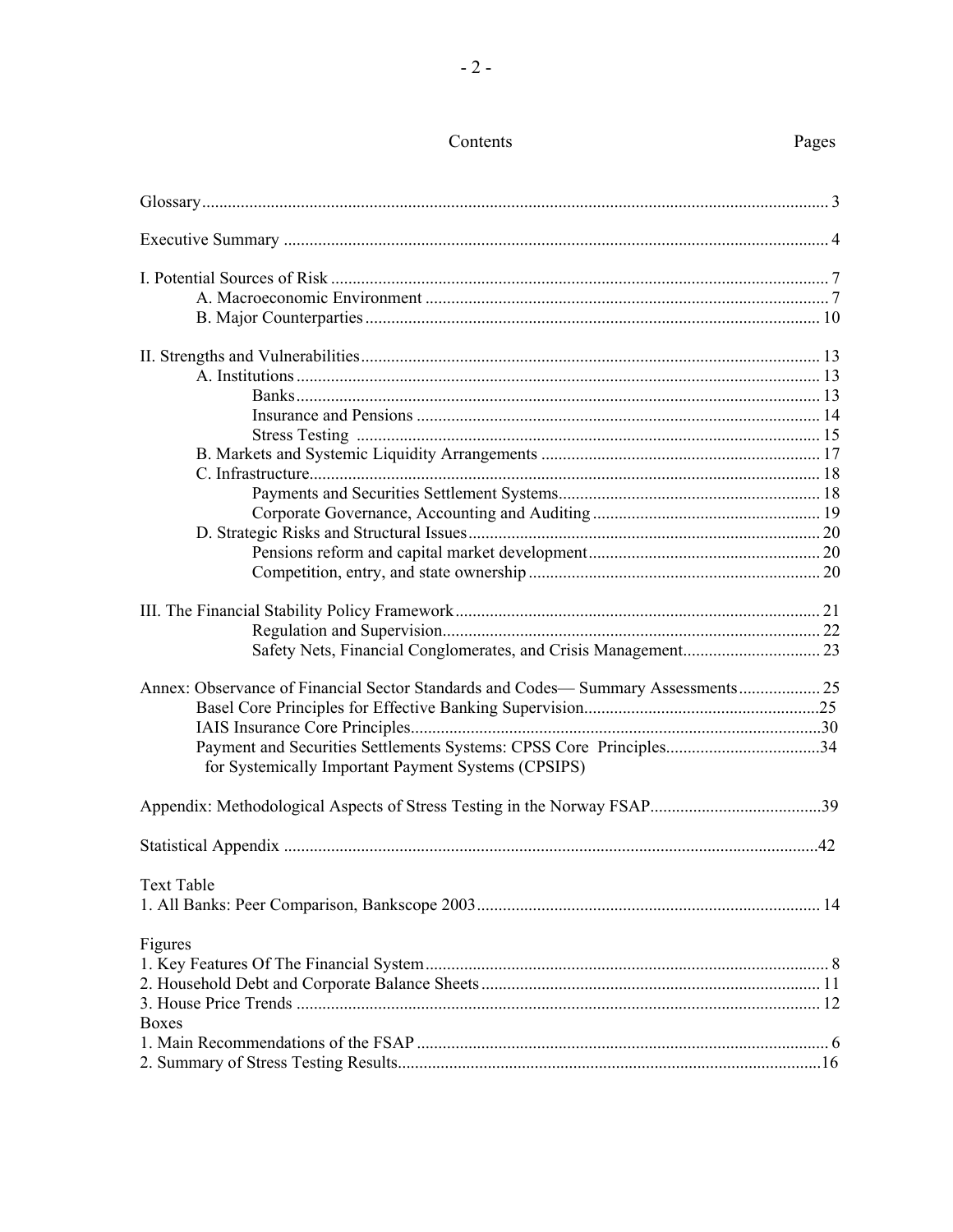# **GLOSSARY**

| BCP(s)        | Basel Core Principles for Effective Banking Supervision                            |
|---------------|------------------------------------------------------------------------------------|
| <b>BIS</b>    | <b>Bank for International Settlements</b>                                          |
| <b>CLS</b>    | <b>Continuous Linked Settlement</b>                                                |
| <b>CPSIPS</b> | CPSS Core Principles for Systemically Important Payments Systems                   |
| <b>CPSS</b>   | Committee on Payment and Settlement Systems                                        |
| DB/DC         | Defined benefit / defined contribution pension schemes                             |
| DNB-NOR       | Largest bank in Norway (merger of Den Norske Bank and Gjensidge NOR<br>in $2003$ ) |
| <b>EEA</b>    | European Economic Area                                                             |
| <b>FSAN</b>   | Financial Supervisory Authority of Norway (KreditTilsynet)                         |
| <b>FX</b>     | Foreign exchange                                                                   |
| <b>GPF</b>    | Government Petroleum Fund                                                          |
| ICP(s)        | International Association of Insurance Supervisors (IAIS) Insurance Core           |
|               | Principles                                                                         |
| <b>IOSCO</b>  | International Organization of Securities Commissions                               |
| <b>IRS</b>    | Interest rate swap                                                                 |
| <b>LTV</b>    | Loan-to-value ratio                                                                |
| <b>MOF</b>    | Ministry/Minister of Finance                                                       |
| NB            | Norges Bank (the central bank)                                                     |
| <b>NBO</b>    | Norges Bank's RTGS settlement system                                               |
| <b>NICS</b>   | Norwegian Interbank Clearing System                                                |
| <b>NOK</b>    | Norwegian Krone (approx 6.6 to the US\$ at time of writing)                        |
| <b>NPLs</b>   | Non-performing loans                                                               |
| <b>OTC</b>    | Over-the-counter                                                                   |
| <b>RTGS</b>   | Real time gross settlement (payment system)                                        |
| <b>SME</b>    | Small and medium-size enterprises                                                  |
| <b>VAR</b>    | Value-at-risk                                                                      |
| <b>VPO</b>    | Norway's securities settlement system (SSS)                                        |
| <b>VPS</b>    | Norway's central securities depository (CSD) and operator of VPO                   |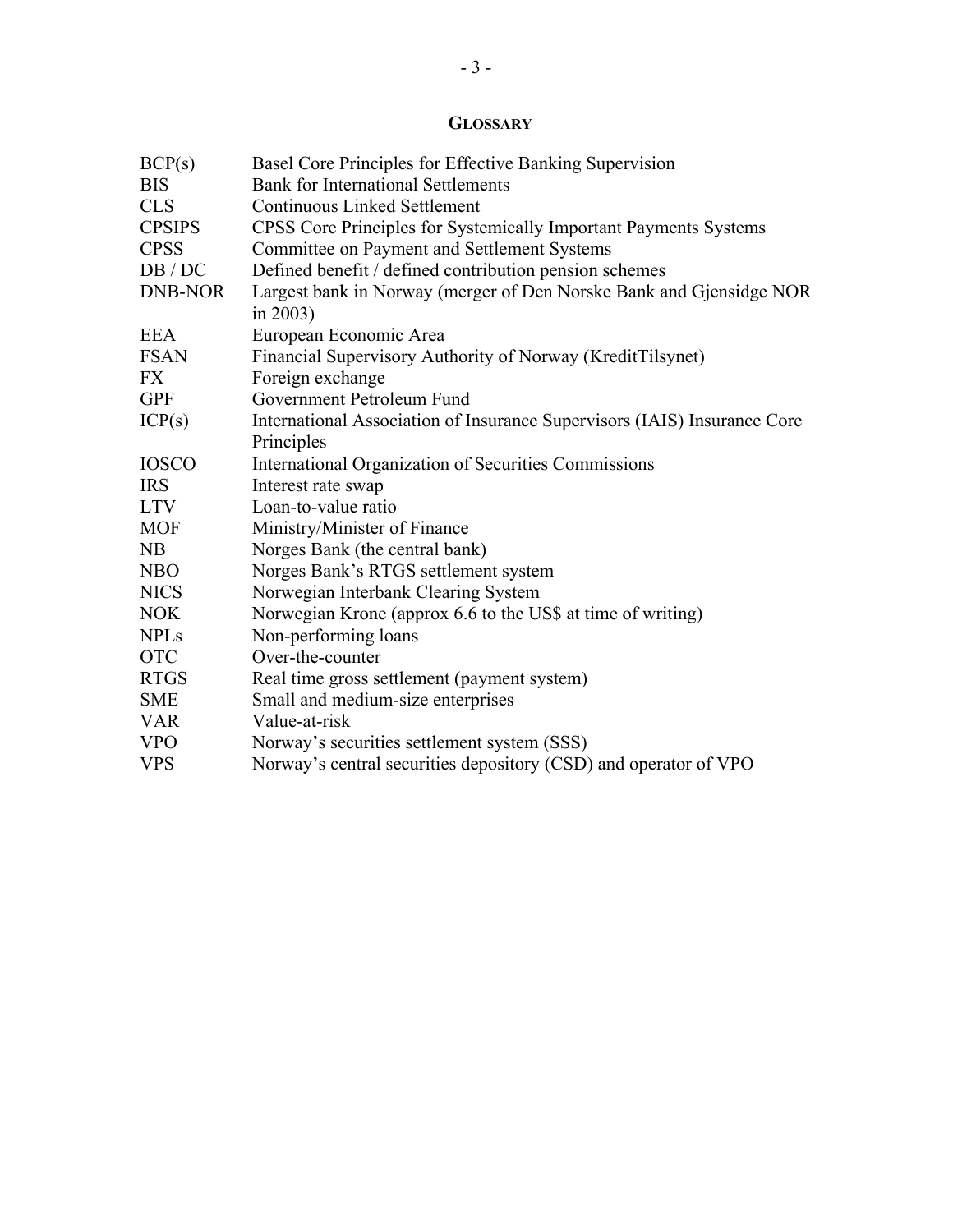#### **EXECUTIVE SUMMARY**

1. **Norway's financial system appears sound, well managed, and competitive, and shorter-term vulnerabilities appear low overall.** Improved macroeconomic conditions and historically low interest rates, coupled with generally prudent and transparent frameworks for monetary, fiscal and financial stability policies contribute to financial stability. In addition, the existence of the Government Petroleum Fund (GPF) provides significant insulation against the effects of sharp movements in oil prices. Financial sector regulation is closely in line with EU norms, as required by Norway's participation in the European Economic Area (EEA).

2. **Beyond the shorter term, rising household debt levels and associated house price inflation are the most important potential risk factors that need to be watched.** This is well recognized by the authorities. Indeed, a notable strength is the authorities' work on potential financial sector risks—Norway was one of the first countries to construct and publish financial stability analyses.

- 3. The main findings of the FSAP are:
- Norwegian banks generally have sound capital positions, strengthened risk management processes and improving profitability. Stress testing confirmed that, overall, the larger banks should be able to absorb fairly comfortably the credit quality deterioration that would follow from large but plausible shocks to key macro variables. Market risks for banks appear minor.
- Nevertheless, if household debt continues growing rapidly, the system may in the future be more vulnerable to substantial shocks to interest rates, household income/employment, or house prices. Both the debt burden and household assets are unevenly distributed, with vulnerabilities more concentrated among younger, lower income groups. Indirect effects on banks via the impact of reduced household demand on the corporate sector may be more important than the direct channel through household mortgage defaults.
- Life insurance companies and pension funds remain susceptible to market risks, even though global equity price movements have helped them improve their positions over the last couple of years. This sector continues to face longer-term challenges (as it does in other countries) from the combination of low interest rates and the historical reliance on guaranteed-return products. Non-life insurance has clearly improved its overall position over the last couple of years.
- Some features of the financial system that could cause contagion and systemic risk in extreme circumstances need careful monitoring and further risk reduction measures. A priority is the implementation of stronger risk management measures in the securities settlement system. The smaller value payments system would also benefit from stronger arrangements to reduce liquidity pressures. Continued monitoring of potential contagion risks through cross-sectoral and cross-border ownership linkages is needed, although direct inter-institutional exposures through markets appear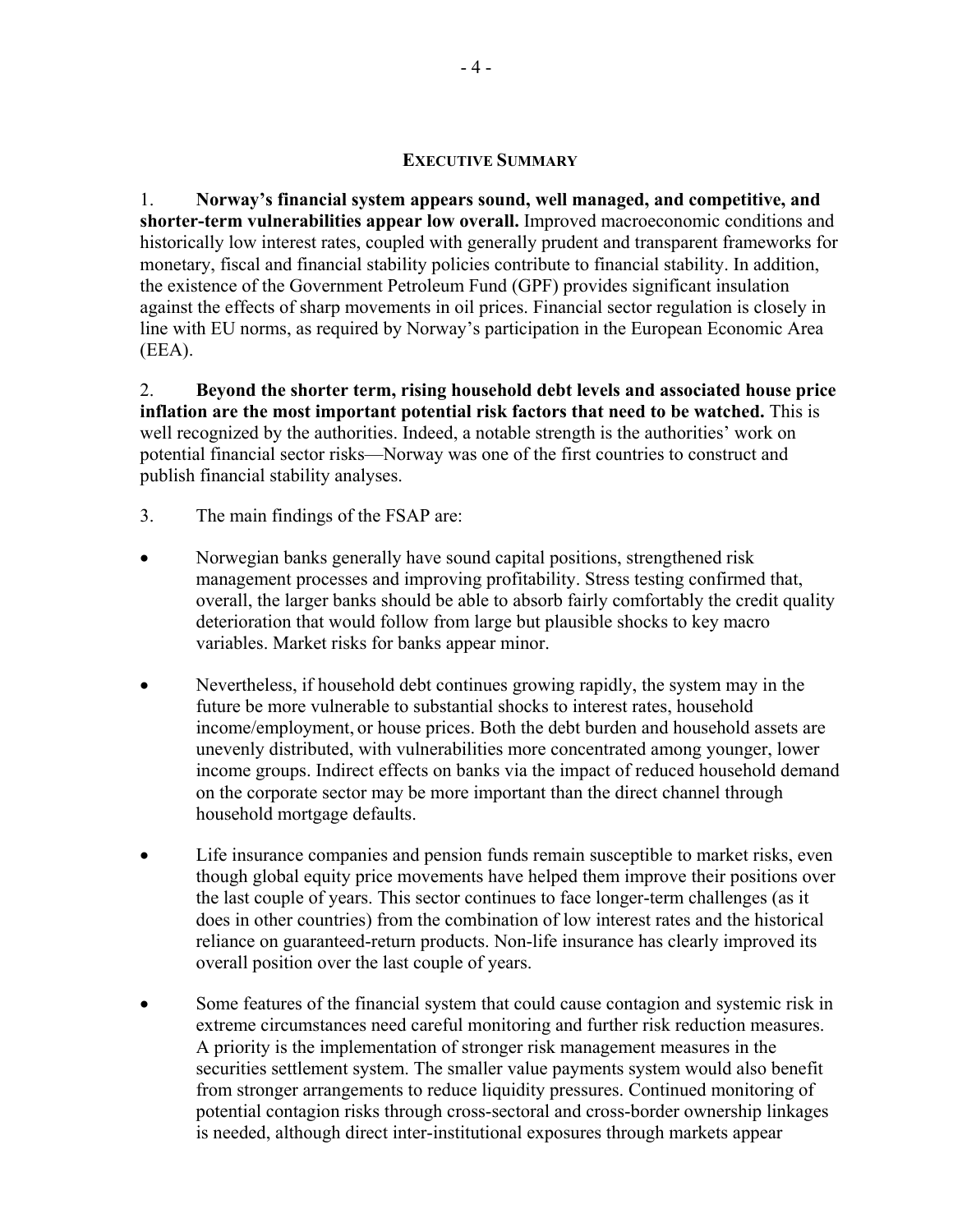moderate overall. More could be done to facilitate collateralization of interbank exposures.

- Overall, supervision of financial institutions in Norway is active and effective. It would be desirable to further strengthen the *de jure* operational autonomy of the supervisory agency in a few respects, and there are a few areas where further specification of requirements or guidelines should be completed. Payments system oversight should be further formalized and key details made more public.
- Coordination between the Norwegian financial stability authorities and their Nordic counterparts has been exemplary to date. The current prospect of a major regional bank converting its regional subsidiaries into branches has brought a new need for revised agreements on the precise allocation of responsibilities for crisis management and potential last resort lending, as well as the definition of home and host country responsibilities for day-to-day supervision. This process is already well underway. Further work on crisis management arrangements is also needed in respect of the largest bank in Norway (DNB-NOR), taking account of its roughly 1/3 government ownership.
- The parameters of the deposit guarantee arrangement (which has very generous coverage limits by regional and European standards), and the government ownership stake in DNB-NOR should both be reviewed before long.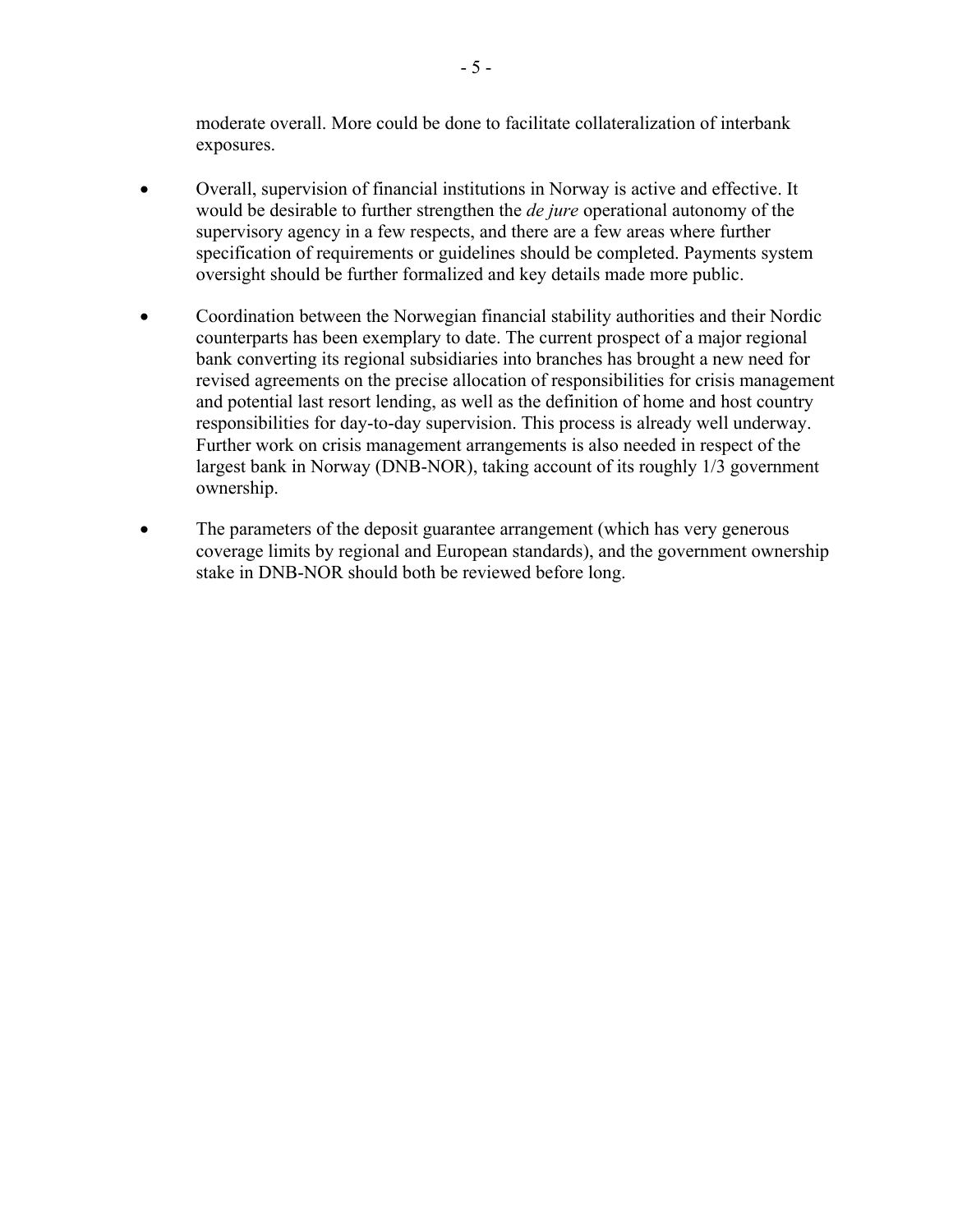#### Box 1. Main Recommendations of the FSAP

*Key short-term stability-related issues* 

- Continue carefully monitoring the evolution of household debt and the housing market; and examine whether banks have concentrations of exposures to more vulnerable sub-groups of household borrowers.
- Given the reduced risk weighting of mortgages under Basel II, carefully consider whether additional capital requirements for banks should be required under "Pillar 2".
- Continue to carefully monitor the risk of spillovers, in extreme events, resulting from the two-tier payments arrangements, and examine the scope for increasing the use of collateral in interbank market exposures
- In the securities settlement system, ensure that measures are taken to reduce market and liquidity risk in VPO, in the event of a key bank failing to settle. And in the retail payments system, examine the scope for shifting more payments from NICS Retail to the NBO system, and/or for introducing more settlement cycles in NICS Retail during the day.
- Continue working with other Nordic authorities on the evolving framework for cross-border crisis management and coordination of last resort lending; and domestically, ensure appropriately coordinated contingency plans in the unlikely event of a major problem at the largest, partly state-owned, bank.
- Formalize more regular high-level meetings between FSAN, MoF and NB on financial stability issues, and consider establishing a formal tripartite financial stability MoU on respective roles and responsibilities.

#### *Key structural and longer-term issues*

- Reexamine key aspects of the deposit guarantee arrangements, including whether and how to achieve greater international comparability in coverage levels.
- Examine whether the clearing of medium and smaller interbank payments in NICS SWIFT-net could be phased out.
- Review the continued desirability of state ownership in DNB-NOR. In the interim, consider further entrenching appropriate commercial autonomy and accountability for the bank through clearly specifying--in law, regulation or at least in a public policy statement--the principles that will be followed with respect to the government's relationship with DNB-NOR.

#### *Refinements to supervisory arrangements and other technical recommendations*

- Increase the level of powers delegated to FSAN in respect of licensing and similar authorizations, and for issuing prudential regulations and supervisory decisions; strengthen and make more explicit some aspects of the regulations relating to, e.g., connected lending, treatment of insiders, and enforcement measures; and complete the development of risk management guidelines for various other types of risks.
- Formalize and publish supervisory requirements and standards for payments and securities settlement systems, and formalize monitoring, in NB's Payment System Department, of NBO's compliance with standards.

Further strengthen NB risk management arrangements in relation to the collateral it accepts from banks.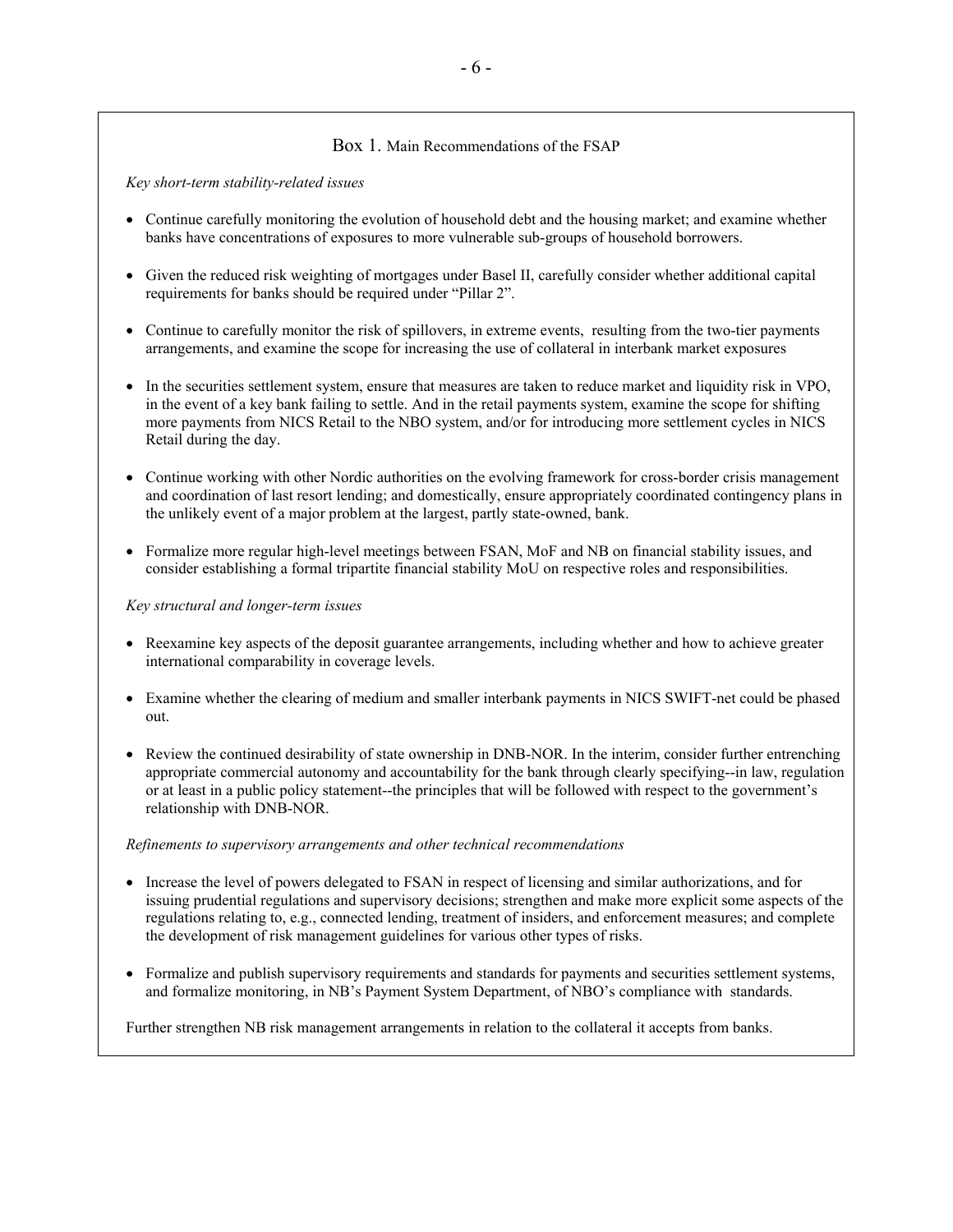#### **I. POTENTIAL SOURCES OF RISK**

4. **The Norwegian financial system is relatively small, and relatively concentrated, but competition is active and consolidation is continuing.** The system is generally domestically-oriented, with exposure to foreign risk factors arising more from the very open nature of the Norwegian economy, rather than direct exposures to foreign customers. Foreign (especially Nordic) ownership is also important in the banking system, having increased significantly in recent years and now being relatively high by regional standards. The sector is dominated by conglomerates, though they are relatively small compared to those in other European countries, and their ownership and trading linkages are quite varied. Figure 1 depicts some of the main features of the system, and the Statistical Appendix gives more detail.

#### **A. Macroeconomic Environment**

5. **Macro-economic conditions have significantly improved since mid-2003 and are favorable for the near-term financial stability outlook.** Monetary policy was rapidly eased from late-2002, and the previous exchange rate appreciation reversed. Coupled with a generally improving world economy and high oil prices, these developments are stimulating economic growth and helping to underpin bank credit quality.<sup>1</sup> Generally prudent and transparent monetary and fiscal policy frameworks contribute to financial stability, as does the Government Petroleum Fund (GPF), which provides a significant degree of insulation from sharp changes in oil prices. $<sup>2</sup>$ </sup>

6. **Credit risk is the main source of risk for Norwegian banks.** Credit to mainland Norway rose above 170 percent of mainland GDP by end 2004, about 8 percentage points higher than the previous peak level reached during the banking crisis in the late 80s-early 90s. The largest exposures are to households (mostly mortgages), property management, shipping, services, trade, and manufacturing sectors. Potential risks, therefore, arise from significant declines in property prices as well as a weakening in income or worsening in the competitiveness of the enterprise sector. While historically low interest rates have reduced short-term credit risks, they may be contributing to a build-up of risks for the medium and long term.

## 7. **External factors impinge on Norwegian banks' credit risk mainly indirectly, given the rather low direct cross-border credit exposures.** The economy and financial

 $\overline{a}$ 

 $<sup>1</sup>$  See the Article IV Staff Report for more detail on the macroeconomic background.</sup>

 $^{2}$  Norway, the third largest exporter of oil, invests most oil revenues in foreign assets through the GPF. This helps insulate the economy and the financial sector from oil-related boom-bust cycles and sharp exchange rate fluctuations. The GPF does not provide complete insulation, however, and there are a range of channels through which the effects of oil market developments are still felt, including activity in oil-related industries, confidence effects, some fiscal injections, and potential "Dutch disease" effects on non-oil industries.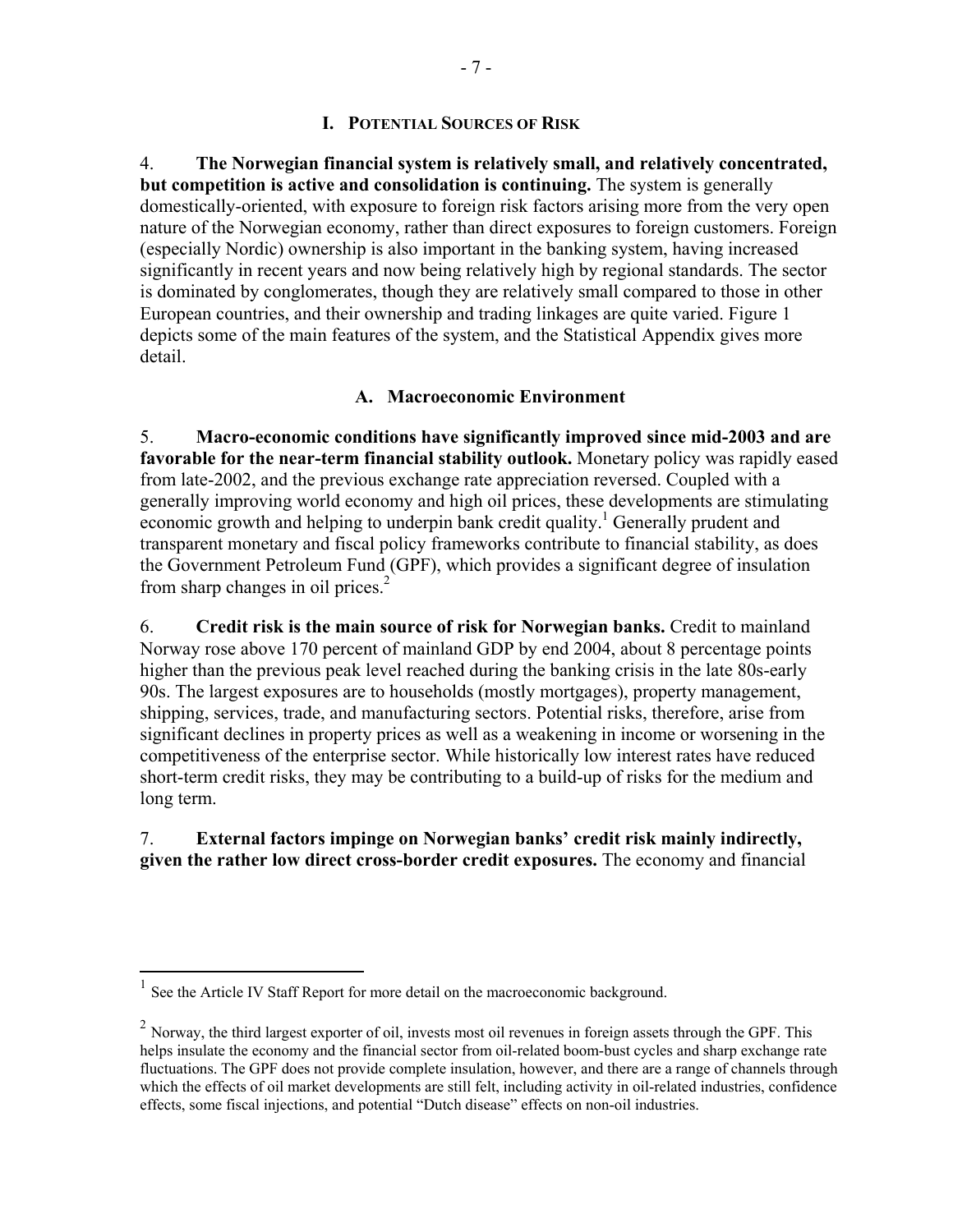#### Figure 1. Key Features Of The Financial System

#### *The level of bank intermediation is lower than elsewhere in Europe,..........*

Comparison of sectoral shares (in percent of GDP)

|                                                                    | Euro area |      | <b>US</b> |      | Norway    |      |
|--------------------------------------------------------------------|-----------|------|-----------|------|-----------|------|
|                                                                    | 1999      | 2003 | 1999      | 2003 | 1999      | 2003 |
| <b>Total Bank Assets</b>                                           | 181       | 243  | 99        | 67   | 114       | 139  |
| Bank deposits 1/                                                   | 78        | 69   | 55        | 56   | 59        | 67   |
| Debt securities issued by the non-financial<br>corporate sector 2/ | 4         | 8    | 26        | 28   | $\cdot$ . | 8    |
| Stock market capitalization 3/                                     | 90        | 50   | 193       | 141  | 40        | 56   |

Source: Norges Bank FSR 2004, Statistics Norway, BNB FSR 2002, 2004; ECB FSR 2004,

1/ For 2003 bank deposits from domestic non-financial private sector.

2/ For 2003, euro area, data as of September 2003.. For Norway, data represents bondholdings, issued by state-owned and private enterprises. For private alone this number declines to 2.6 of GDP, Table 15, NB Economic Bulletin 04/04. 3/ Norway includes both listed and unlisted companies. 2003 figures reflect the oil related boom in Norway, relative to Europe.

#### *but banks are nevertheless the largest financial market intermediaries by far in Norway, followed by life insurance.*

Share in Percent of Total Financial Sector Asset



Source: Norges Bank.









Source: Norges Bank.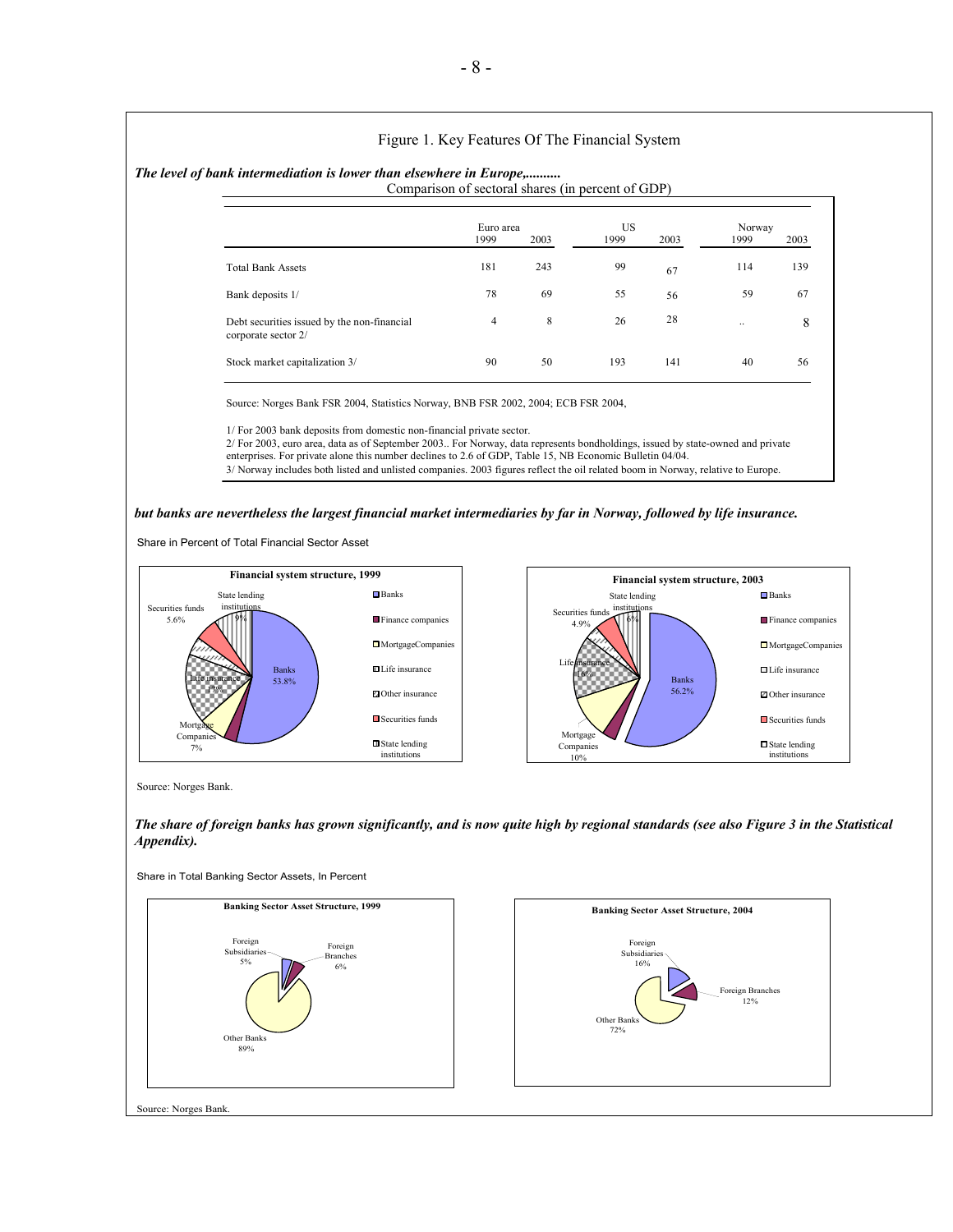**Figure1 contd.**  *The top two banks continue to hold a large market share, but competition is active..........* 





Source: Norges Bank.

*………as indicated partly by pressure on interest margins.* 







\* As of September 30, 2004

Sources: FSAN and Nordic supervisory authorities.

Financial markets are characterized by a conglomerate structure which allows earnings and risk diversification, but leaves room for cross-sectoral contagion. (Shares in respective markets, in %, December 2004) 1/

|                                      | <b>Banks</b> | Finance & Mortg | Life          | Non-Life        | Total        |
|--------------------------------------|--------------|-----------------|---------------|-----------------|--------------|
|                                      | (in percent) | Companies       | Insurance     | Insurance       | $group^*$    |
|                                      | of total     | (in % of        | (in % of      | (in % of gross) | (in % of     |
|                                      | assets)      | Total assets)   | total assets) | premiums)       | total assets |
| DnB NOR **                           | 38.8         | 7.6             | 32.9          | 29.3            | 32.6         |
| Nordea Norge                         | 13.6         | 5.6             | 5.6           | 0.0             | 10.2         |
| Sparebank 1 Group***                 | 11.6         | 0.7             | 2.9           | 7.4             | 8.1          |
| Storebrand                           | 1.4          | 0.0             | 26.1          | 0.2             | 5.9          |
| Terra Group***                       | 6.3          | 0.1             | 0.0           | 0.5             | 3.8          |
| <b>Total financial groups</b>        | 71.6         | 14.0            | 67.4          | 36.9            | 60.6         |
| Other companies                      | 28.4         | 86.0            | 32.6          | 63.1            | 39.4         |
| <b>Total market</b>                  | 100.0        | 100.0           | 100.0         | 100.0           | 100.0        |
| of which: Foreign branches in Norway | 9.6          | 8.4             | 0.0           | 29.3            |              |
| of which: foreign subsidies          | 17.1         | 20.6            | 5.0           | 15.7            |              |

Source: FSAN.

\*Total conglomerate corresponds to the combined total assets of the various lines of business in the table. The table does not show an exhaustive list of the activities in Norwegian financial conglomerates. For example, unit-linked insurance, securities funds and asset management have been excluded.

\*\*No Non-life insurance arm as such, but a strategic collaboration with an insurer.

\*\*\* Market shares include the parent banks.

1/ See also Table 4 in the Statistical Appendix for a related comparison of groups' assets by line of business.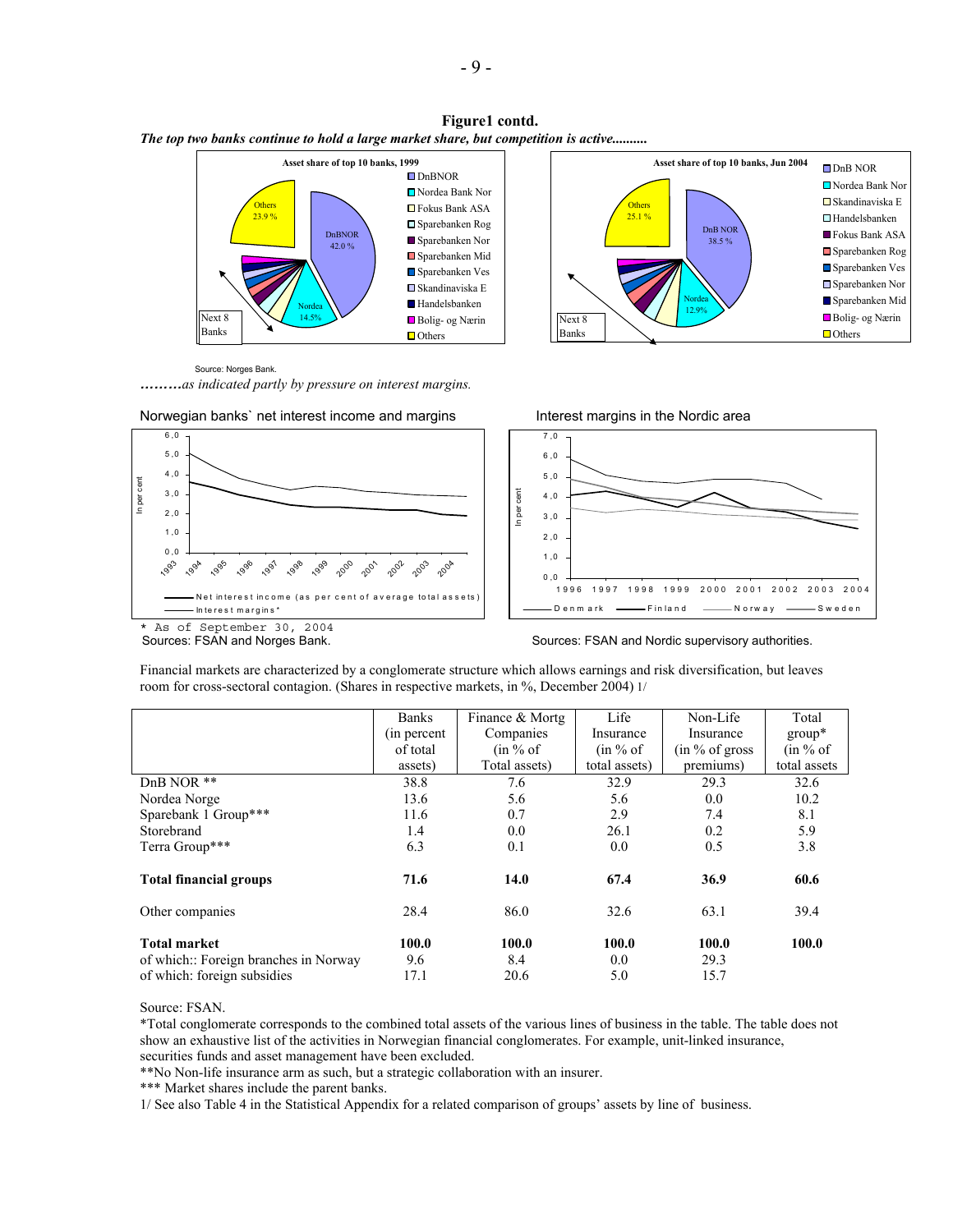system are open, with energy products dominating total exports. Accordingly, important external risk factors are adverse developments in the global economy, interest rates, and stock prices,<sup>3</sup> as well as substantial changes in oil and some other commodity prices, as these feed through to the local economy.

## **B. Major Counterparties**

8. **Household borrowing has been growing strongly and is one of the most important sources of potential risk for banks.** Households account for about 70 percent of gross lending, well up from the 60 percent level of the early 1990s. About 80 percent of household loans are mortgages, and about 85 percent carry floating interest rates (only Finland has a higher ratio in the region). In addition, the share of new mortgages with high loan-to-value (LTV) ratios has increased since 2002, though it appears to have dropped slightly in 2004 and is lower on average than in several other countries.

- The rising ratio of household debt to disposable income is not an immediate vulnerability given current historically low interest rates. The debt ratio is expected to soon exceed the levels of the early 90's banking crisis, <sup>4</sup> but households' interest burden has declined in recent years, and is significantly lower than crisis period levels. Also, aggregate household wealth and financial assets have been growing strongly and still exceed the debt by a reasonable margin. (Figure 2.)
- If current trends continue, however, households will be increasingly vulnerable to a sharp downturn in incomes / employment, or sharper than expected rises in interest rates from the current historically low levels. A recent analysis by the Financial Supervisory Authority of Norway (FSAN) suggested that an increase in interest rates to the levels of 2001 would increase the share of loans for which the interest burden is more than 20 percent of income, from 11 percent of total loans to about 56 percent. Furthermore, beneath the aggregate level, debt and assets are unevenly distributed, with younger groups with low and middle incomes likely to be most affected.<sup>5</sup> In addition, a sharper correction in house prices cannot be ruled out. Although prices have not increased as much as in some other countries in recent periods, and decelerated somewhat in recent months as housing starts increased, they are still increasing at an annual rate of around 10 percent (Figure 3).

<sup>&</sup>lt;sup>3</sup> These would be especially relevant to the life insurance and pensions sector.

<sup>&</sup>lt;sup>4</sup> Since 2000, credit to households has increased by about 11 percent a year on average, with home lending increasing by roughly 15 percent in 2005.

 $<sup>5</sup>$  The mission recommended further examination of whether important banks had any particular concentration</sup> of exposures to more vulnerable groups of households.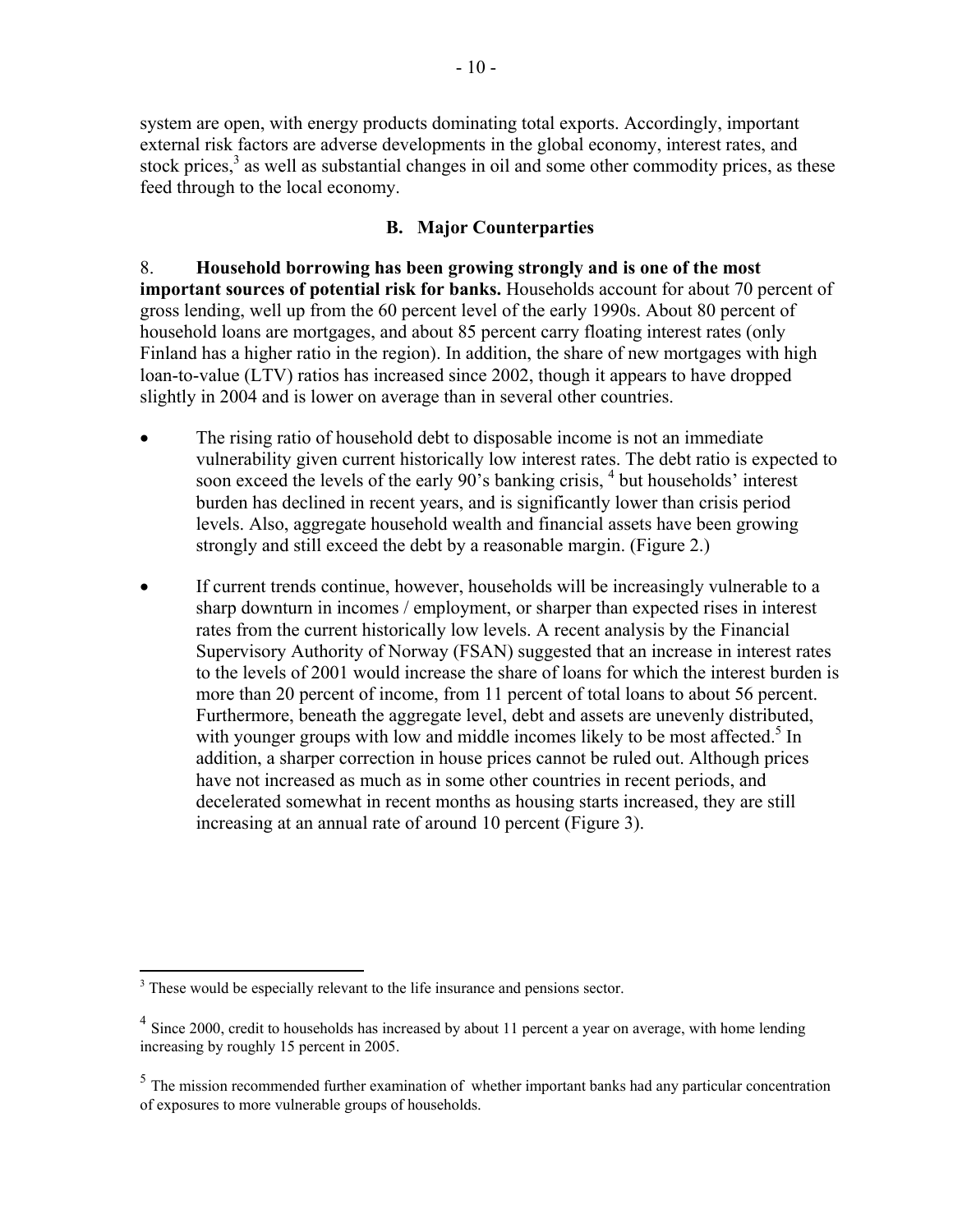

Figure 2. Household Debt and Corporate Balance Sheets \*

\* Norges Bank forecasts included in panels 1, 2 and 4 are based on their broader economic forecasts. Source: Norges Bank.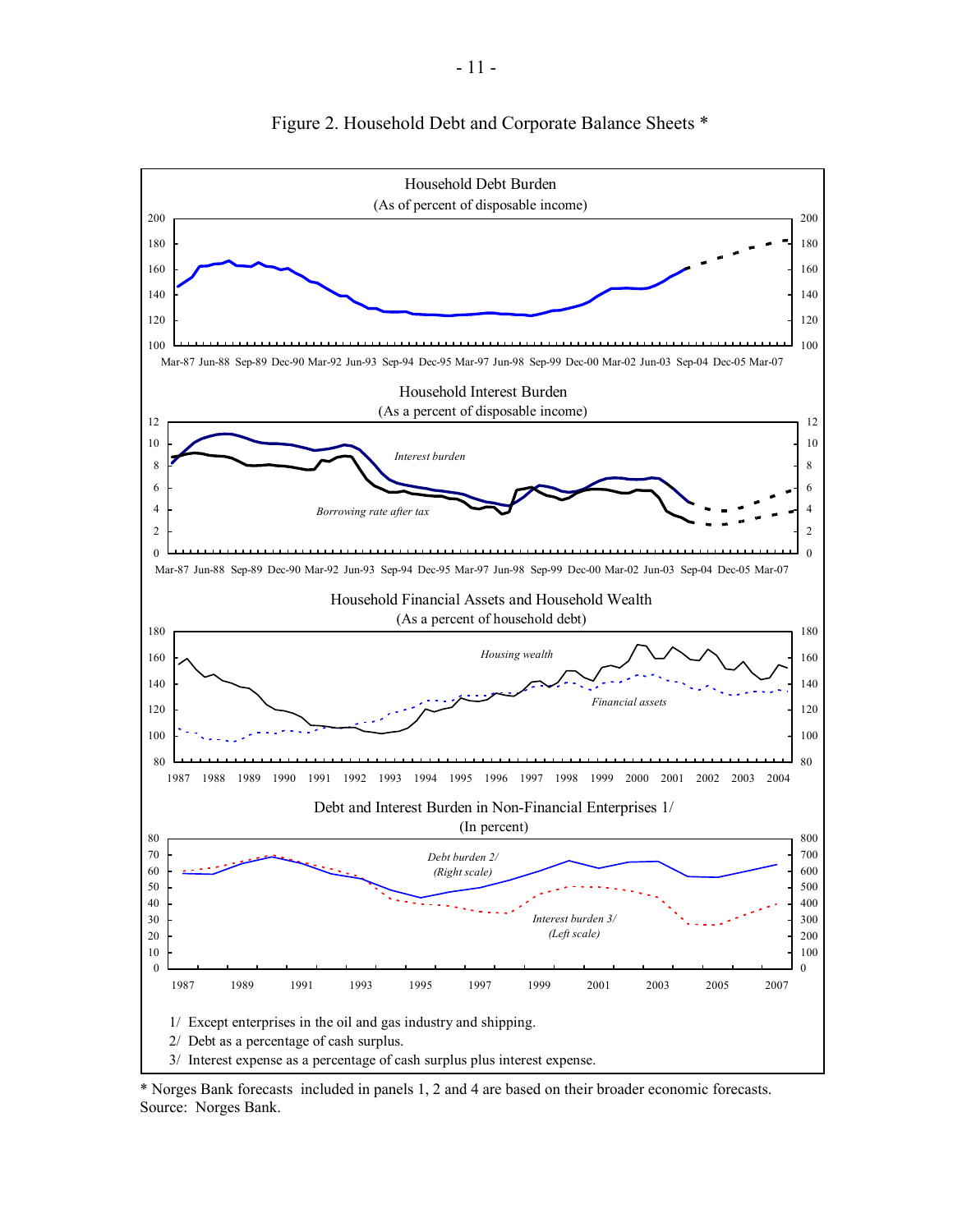



9. **Enterprise sector borrowing remains an important source of risks for banks despite their declining exposure**. Overall, enterprise debt and interest burden has declined in the last couple of years as corporate borrowing slowed due to weak investment demand, and enterprise profitability improved strongly after mid-2003. With improving economic prospects, credit to enterprises started to pick up from mid-2004. However, profitability problems could re-emerge if competitiveness worsened or growth stalled.

- The property management, fishery and fish farming sectors, where banks' previous losses were concentrated, as well as shipbuilding, are considered more risky sectors due to their inherent volatility. Though the overall exposure to some of these sectors is quite modest, recent experience has shown that it can be substantial in some individual, smaller banks. Commercial property exposures are larger, but the sector has been quite weak for some time, and has only recently started to improve.
- In addition, if problems were to arise from household debt and the housing market, it is possible that the larger effect on banks would be through their exposure to the enterprise sector, since households would likely reduce their consumption in such circumstances, before they would default on housing loans.<sup>6</sup>

<u>.</u>

 $6$  During the last banking crisis, for example, the enterprise sector made the largest contribution to banks' total loan losses, while the deterioration in household credits quality was not as marked.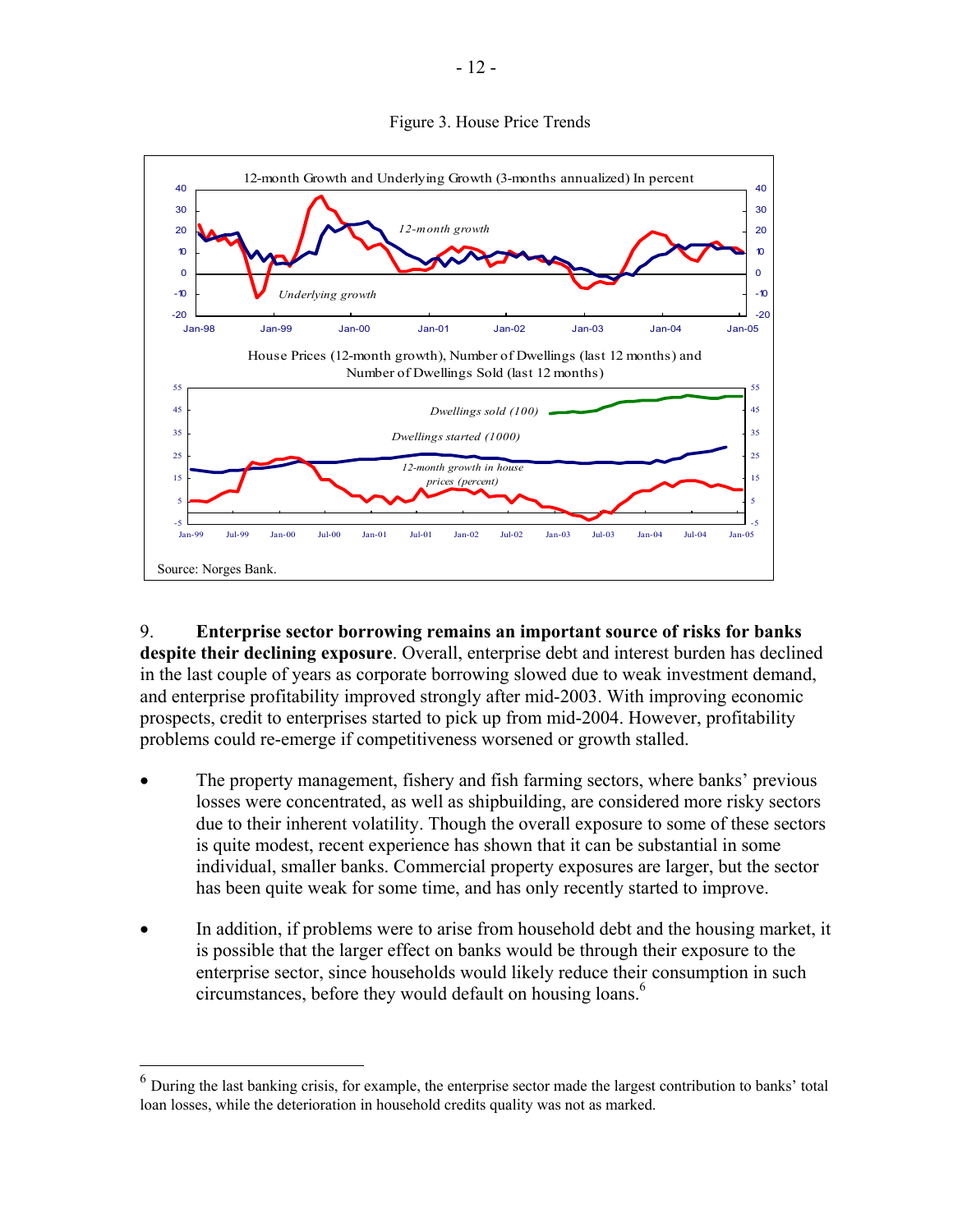#### **II. STRENGTHS AND VULNERABILITIES**

#### **A. Institutions**

#### **Banks**

 $\overline{a}$ 

10. **The favorable macro-economic developments have translated into improved bank earnings in 2003 and 2004, driven especially by a reduction in loan losses to very**  low levels.<sup>7</sup> The overall capital adequacy ratio has been quite stable at a solid 12 percent. Underlying this performance, however net interest income and margins have continued to decline as in other countries in the region, (Figure 1 above). This represents a longer-term challenge in terms of continuing pressures for efficiency and cost containment. Table 1 gives some comparative data.

11. **Direct market risk exposures are relatively small for banks, as are funding and liquidity risks, although the latter have been rather more of a challenge for small banks.** There is a relatively high level of funding through local and foreign money and capital markets (partly reflecting funding abroad by foreign branches), but currency risks are generally well hedged, and liquidity risk is still assessed as relatively low. Foreign currency lending by banks is also limited (fairly static at around 10 percent of lending). Banks are nevertheless somewhat exposed to market risk indirectly, through their banking groups', and to a smaller extent banks' own, exposure to insurance companies. Many of the smaller banks, at a competitive disadvantage individually on the funding front as well as more broadly, have formed alliances with varying degrees of integration—a trend that seems likely to continue. Pending proposals to introduce mortgage bonds ("covered bonds") and other forms of securitization should also help to meet future funding challenges.

12. **Risk management in banks has generally strengthened considerably in the last decade.** Property lending for example now includes a more careful assessment of the likely income stream of projects, while a standard credit assessment tool for mortgage lending is to test for the effect of a 500 basis point increase in the mortgage interest rate. Though this varies by the size of the bank, several of the banks have sophisticated internal risk management systems. Looking ahead, several banks' seem to be anticipating that they will be able to reduce regulatory capital in the context of Basel II, through the adoption of lower risk weights for mortgage exposures--indeed, the anticipation may have already contributed to the strong growth in mortgages. Under Basel II, FSAN will need to consider carefully whether, and to what extent, additional capital requirements might be needed under Pillar 2, to offset the reduced weight on mortgages.

 $^7$  Non-performing loans (NPLs) are likewise low at about 1.3 percent of gross lending, and the ratio of NPLs net of reserves to Tier I capital is about 11-12 percent for all definitions of bad loans and reserves.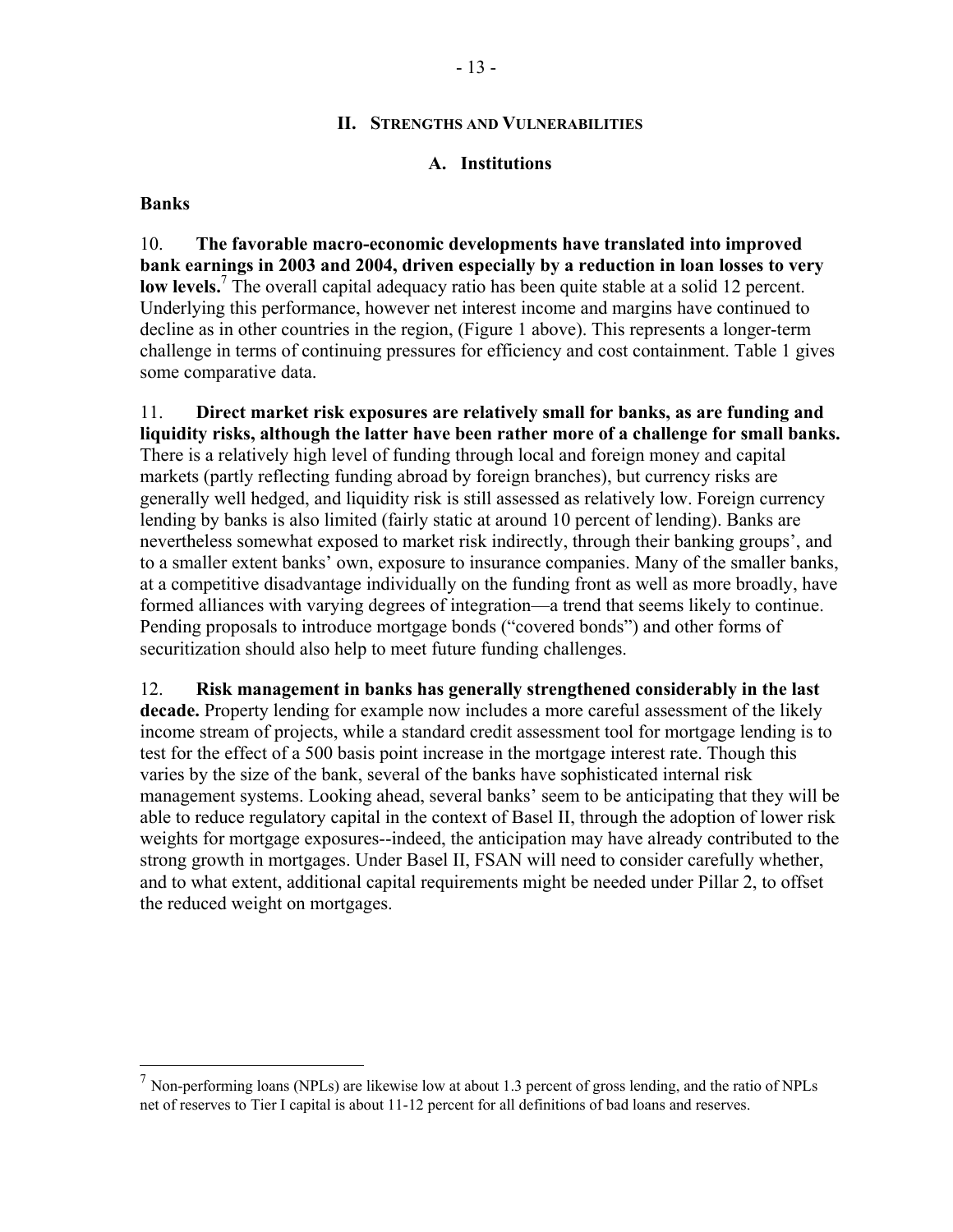|                                                                      |         | Peer         |       |
|----------------------------------------------------------------------|---------|--------------|-------|
|                                                                      | Norway  | Other Nordic | EU 15 |
| Capital                                                              |         |              |       |
| Tier 1 Capital /Asset                                                | 6.0     | 6.0          | 5.0   |
| Earning and Profitability                                            |         |              |       |
| <b>ROAA</b>                                                          | 0.8     | 0.8          | 0.5   |
| Interest Income/Total Revenue                                        | 76.6    | 76.6         | 75.1  |
| Growth rate of Interest Income                                       | $-13.3$ | 7.1          | 0.0   |
| Net Interest Earnings/Average Asset                                  | 2.1     | 1.8          | 1.4   |
| Asset Quality 1/                                                     |         |              |       |
| <i>Concentration</i> (Top 5 banks' asset/total banking sector asset) | 64.9    | 77.7         | 44.5  |
| Liquidity                                                            |         |              |       |
| Net Loans/Deposit                                                    | 134.4   | 86.9         | 78.6  |
| Liquid asset/customer and short term funding                         | 20.3    | 39.0         | 35.5  |

#### Table 1. All Banks: Peer Comparison, Bankscope 2003

Source: Bankscope.

1/ A partial, qualitative analysis from Moody's (Norway, Banking System Outlook, August 2004) showed the asset quality outcome was less favorable in Norway in 2003, than Denmark (best), Finland, and Sweden, on account of increased corporate bankruptcies from a strong krone in previous years, default of Finance Credit following an alleged fraudulent accounting case, and a troubled fish-farming industry as a result of high competition from Latin America.

13. **Two important structural features of the Norwegian banking system also have potential implications for financial stability.** First, banks in Norway—including savings banks, and foreign subsidiaries and branches—are often organized as parts of wider groups that also include mortgage companies, finance companies, securities funds and life and nonlife insurance companies. (Figure 1, last panel.) The normal regulatory firewalls consistent with EU standards apply, and in normal times such structures lend themselves to risk diversification and probably make the groups better prepared to deal with foreign competition. In more extreme situations, they could increase risks of inter-market contagion and increase moral hazard by expanding perceptions of "too big to fail". Second, though less so than in some neighboring countries, Norway's banking system is relatively concentrated, and in particular the largest domestic financial conglomerate, DNB-NOR continues to hold a very substantial market share. Its importance is further increased through its role as the settlement bank for many smaller banks in the system.

#### **Insurance and Pensions**

 $\overline{a}$ 

14. **While the much smaller non-life insurance sector has had markedly improved**  results in the last couple of years,<sup>8</sup> life insurance companies and pension funds have **improved less, and continue to face significant challenges.** The life insurance sector is

<sup>&</sup>lt;sup>8</sup> Following the global equity price decline and substantial worsening in their results in 2001-02, life insurers' buffer capital recovered from 3.4 percent in 2002 to 6.4 percent of total assets in 2004. Most of that improvement occurred in 2003.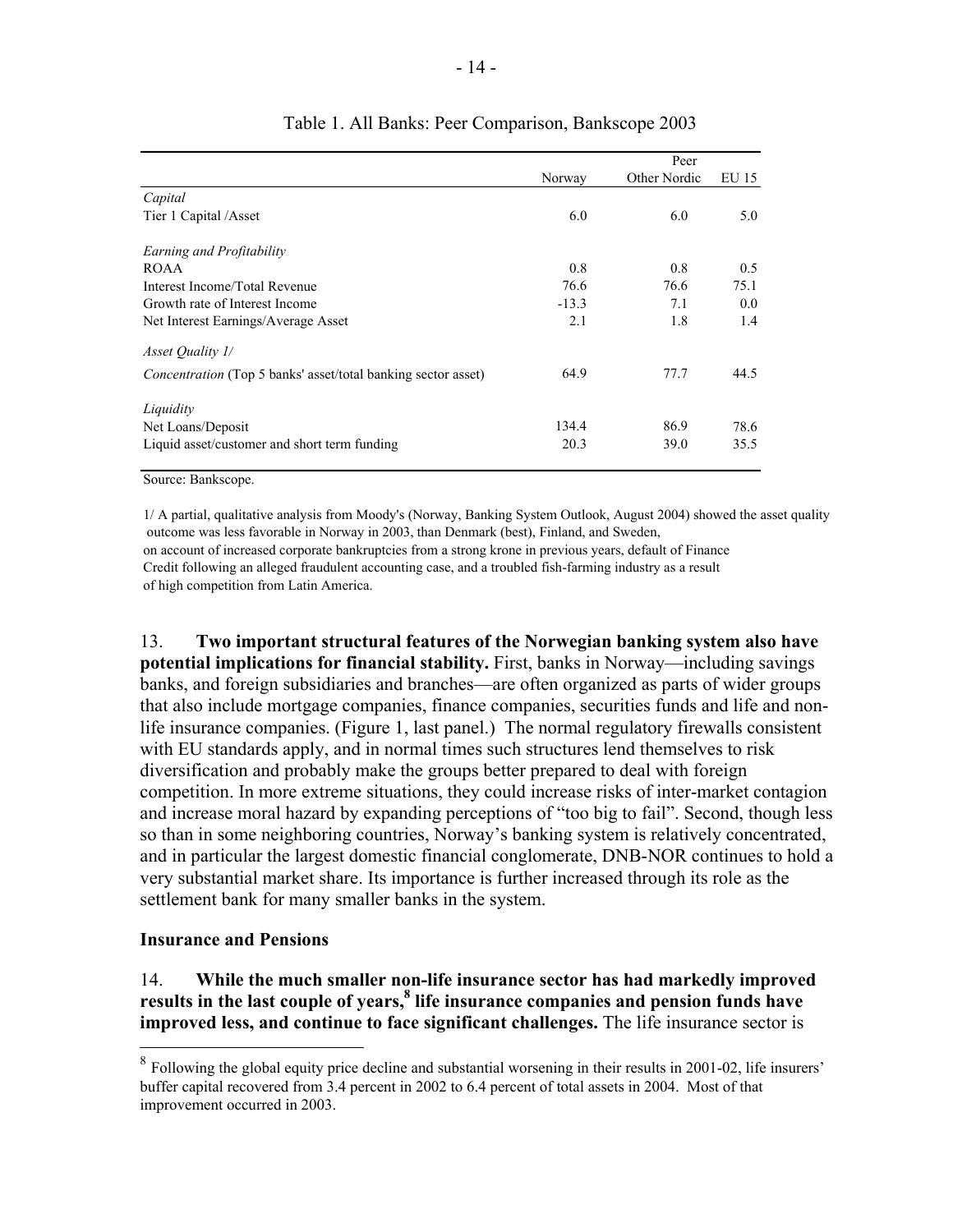dominated by private pension products, 95 percent of which carry a guaranteed rate of return to policyholders.<sup>9</sup> As in a number of other countries, the principal vulnerabilities for the insurance sector arise out of the requirement to achieve this specified return, in the local currency and for the duration of in-force policies which may span several decades, while also covering actuarial risks and administrative costs in an environment where higher returns are more difficult to achieve consistently than they may have seemed in the past. There are several considerations here:

- Norway does not have an extensive capital market and there appears to be a shortage of longer-term NOK investment opportunities, which gives rise to several types of asset-liability mismatches.
- This shortage of local investment opportunities forces insurers to look abroad for suitable assets, and to find effective hedges for the additional currency exposure. (A prudential regulation limits unhedged foreign currency exposure to 20 percent of the underlying asset or liability, and the industry appears to be at this limit.)
- The sector remains susceptible to low interest rates and also to other market risks, especially for equity prices and property prices.

15. **These factors place an important premium on sound risk management by life insurance institutions, and effective oversight by supervisors.** For the medium and longerrun, a range of pension system reforms are pending, as discussed in section IID, below.10

## **Stress Testing** <sup>11</sup>

 $\overline{a}$ 

16. **The stress tests indicated that banks are quite resilient overall, even in the face of the particularly severe scenario involving significant terms of trade deterioration and exchange rate depreciation, coupled with a significant rise in domestic interest rates and a substantial decline in house prices.**12 (See Box 2 and Appendix) Comparing estimated losses from the more severe scenario with the baseline capital adequacy ratio (CAR) of 11.8 percent, the bank-by-bank stress testing suggests the overall CAR for banks

 $9<sup>9</sup>$  The approximate aggregate guaranteed rate of return is currently about 3.7 percent, but this will decline further over time following a late-2003 regulation lowering the maximum allowed guaranteed return on premiums from 4 to 3 percent of premiums paid.

<sup>&</sup>lt;sup>10</sup> In addition, the Article IV staff report discusses the broader pensions reform environment, including the public pensions system.

 $11$  It should be noted that all the following comparisons against baseline capital/solvency ignore the fact that some of the losses would be absorbed through reduced profits rather than reduced capital.

 $12$  The decline in nominal house prices over the three scenario years amounts to over 40 percent, and is higher still relative to the baseline scenario. (Appendix) By way of comparison, it is estimated that house prices declined by about 1/3 in real terms between 1988 and 1992.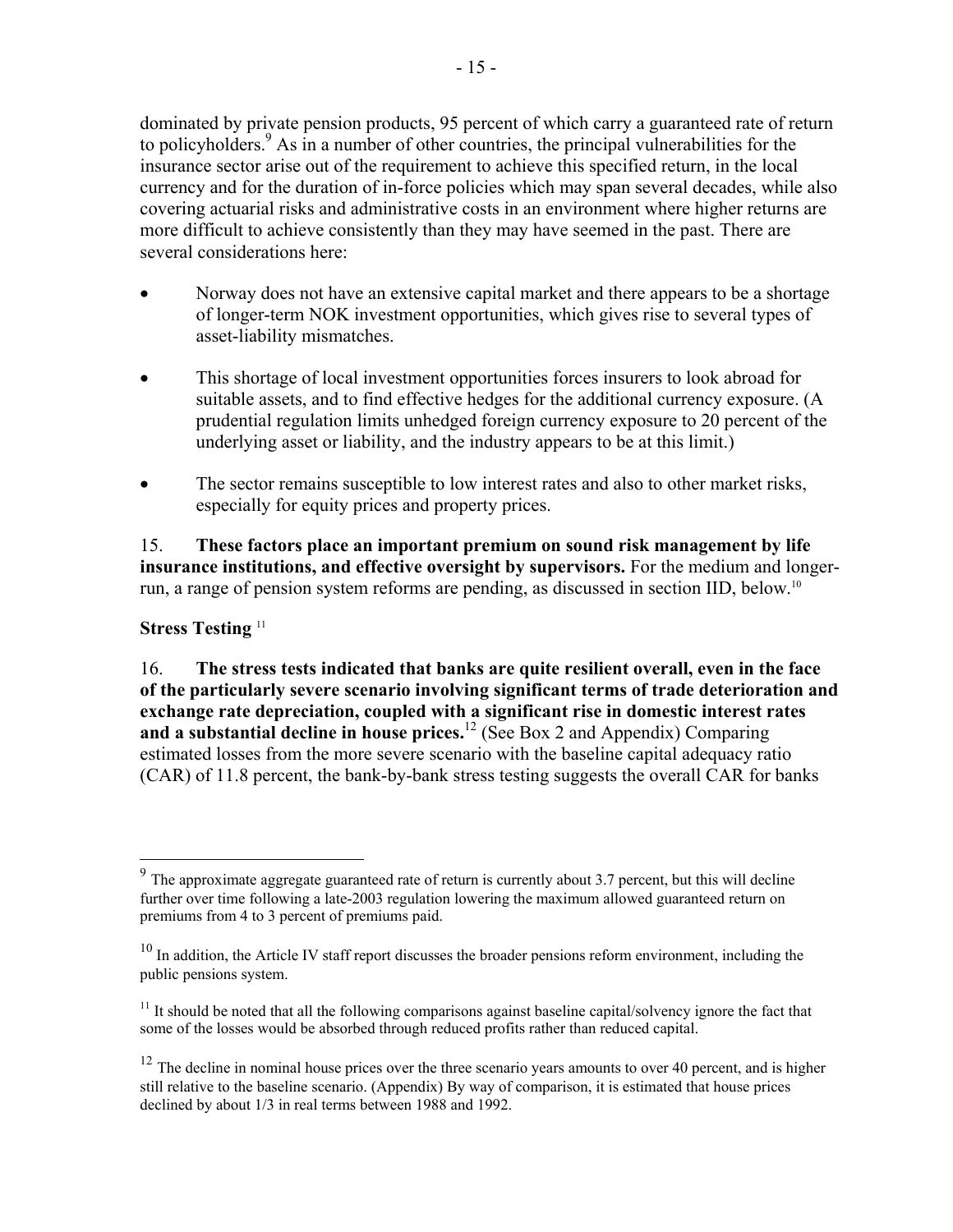#### Box 2: Summary of Stress Testing Results

- Banks' sensitivity to credit risk is much stronger than to market risk factors, reflecting the importance of the banking book vis-à-vis trading activities. Also, the effects of interest risk on the banking book are mitigated because of the large share of floating rate loans which transfers the direct risk from banks to households. The most adverse single factor shock is an upward shift in the interest rate yield curve, but even such a shock does not have an appreciable impact on banks' CAR. In 4 of 8 cases there were significant offsetting derivative positions for gains and losses which rendered interest rate effects largely neutral. Direct equity and foreign exchange risk on the trading book were also limited.
- Banks on average are able to withstand the two scenarios designed to test the system's sensitivity to multiple-factor domestic and external macroeconomic shocks. In the most extreme scenario, banks' CAR declines from 11.8 to 10.9 percent over the 1 year horizon, on average, and ends up close to the 8 percent CAR rate in the longer run, when evaluated against current capital stock. While this is only an approximation (e.g., it abstracts from profits) it can be interpreted as the lower bound subject to plausible estimation errors. The results obtained from the stress tests performed on the 8 largest banks seem to suggest a less severe financial outcome at the system level, but some individual banks appeared less resilient to these shocks than the average.

. Change in Solvency Ratios of Life and Non-Life Insurance Companies (percentage points) 1/(Numbers in parentheses are exposures of each asset class to total assets or (for item 5) liabilities.)

| Shocks and Scenarios        | Life Insurance<br>Companies'<br>Change in<br>Solvency Ratio | Non-Life<br>Insurance<br>Companies<br>Change in<br>Solvency Ratio |
|-----------------------------|-------------------------------------------------------------|-------------------------------------------------------------------|
| Initial solvency ratio      | 157.6                                                       | 338.7                                                             |
| 1. Equity $-40\%$           | $-119.0(14)$                                                | $-25.0(11)$                                                       |
| 2. Interest rate $+500$ bps | $-65.0(29)$                                                 | $-27.0(54)$                                                       |
| 3. Exchange rate $+20\%$    | $-5.0$                                                      | 00                                                                |
| 4. Property -25 $\%$        | $-45.0(9)$                                                  | $-16.0(5)$                                                        |
| 5. Increased provisions     | $-42.0(4)$                                                  | $-95.0(34)$                                                       |

|                                       | Impact of Stress Tests on Banks CAR |                     |  |
|---------------------------------------|-------------------------------------|---------------------|--|
| Shocks and Scenarios<br>1/            |                                     | CAR<br>(in percent) |  |
| Initial condition                     |                                     | 11.8                |  |
|                                       | <b>Market Risk</b>                  |                     |  |
| Interest rate (Including)             | $+500$ bps                          | 11.6                |  |
| banking book risk)                    | $-100$ bps                          | 11.9                |  |
| Equity(trading book)                  | $+40%$                              | 11.9                |  |
|                                       | $-40%$                              | 11.8                |  |
| Exchange rate (trading                | $+20%$                              | 11.8                |  |
| book)                                 | $-20%$                              | 11.8                |  |
| Credit Risk                           |                                     |                     |  |
| House prices (partial<br>credit risk) | $-25\%$                             | 11.7                |  |
| Domestic inflation                    | Over 1 year                         | 11.2                |  |
| crisis                                | Over 3 years                        | 9.8                 |  |
| Domestic inflation                    | Over 1 year                         | 11.5                |  |
| crisis (Top-down)                     | Over 3 years                        | 10.2                |  |
| Terms of Trade crisis                 | Over 1 year<br>Over 3 years         | 11.0<br>9.1         |  |
| Terms of Trade crisis                 | Over 1 year                         | 10.9                |  |
| (Top-Down)                            | Over 3 years                        | 8.0                 |  |

• Reflecting their exposure to equities, life insurance companies are worst hit by the equity price shock,. This leads one company to lose all its buffer capital and to violate the capital adequacy requirement, unadjusted for reductions in risk weighted assets. This is followed by interest rate, property, and provisions (for disability) shocks. These companies appear to be largely hedged against exchange rate shocks.

- Non-Life Insurance are most sensitive to the provisions shock (15 percent increase in general provisions combined with 20 percent increase in workers compensation and motor liability provisions). This reflects the 34 percent exposure vis-àvis total liabilities. Interest risk is mitigated to some extent due to lower duration of interest sensitive assets relative to life companies.
- Interest rate risk could be exacerbated if the held-to-maturity bond portfolio is marked to market (33 (4) percent life (nonlife) company assets). The decline in the domestic and

international interest rate however, since the time this portfolio was acquired (at an average 5.7 percent), has led to considerable mitigating hidden reserves. The results for insurance companies exclude this and other potential mitigating factors such as fluctuation reserves, supplementary provisions, the part of profit to date not included in capital (only 50 percent included by regulation), reduced bonuses for life companies. Likewise, for non-life companies, the part of profit to date not included in capital and the fluctuation provision in excess of the minimum requirement are not taken into account.

1/ Solvency Ratio is available capital/required capital (in percent). An alternative comparison, against buffer capital, gives qualitatively similar results.

at of Stress Tests on Banks'  $CAD$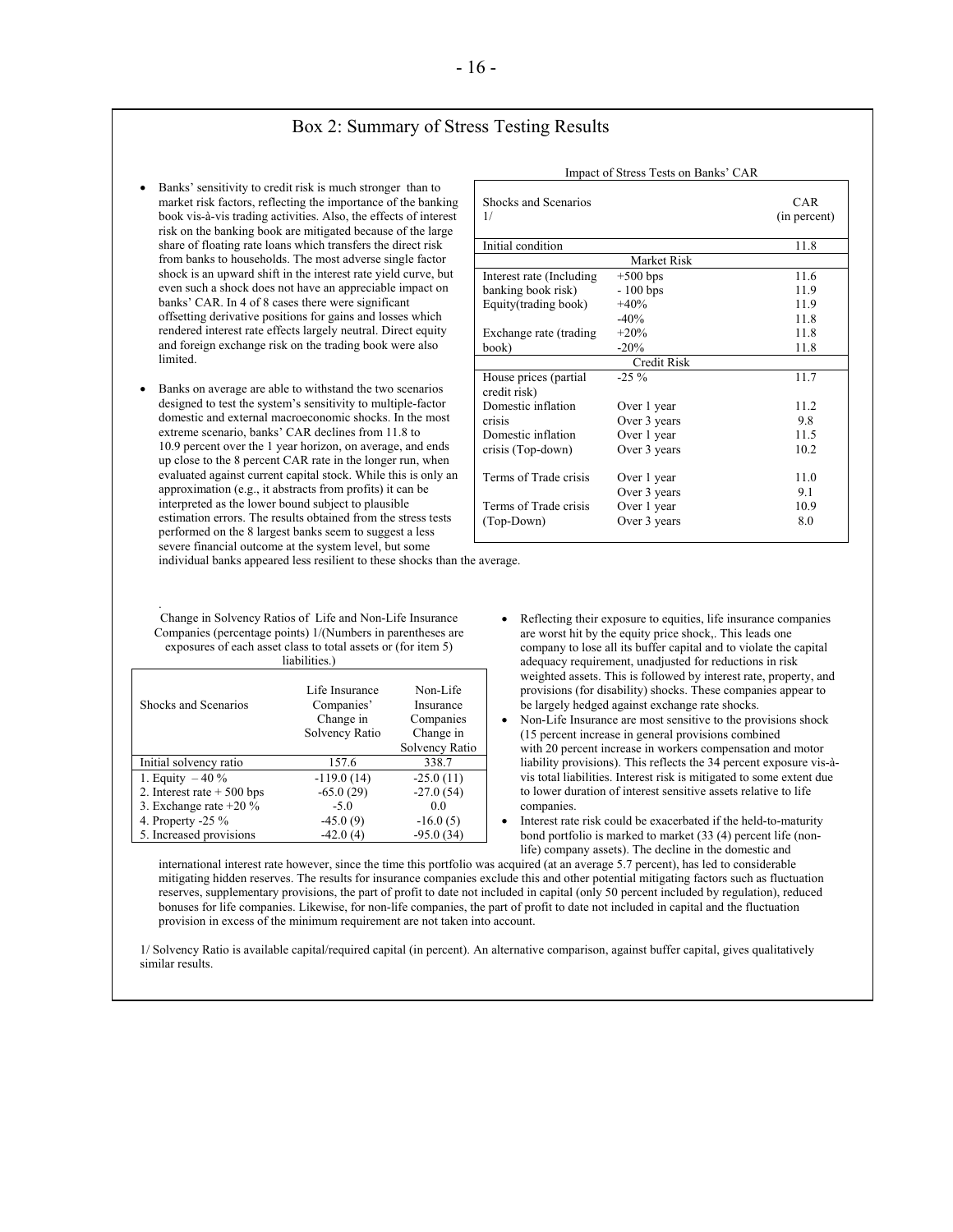would decline to some 11 percent after one year and to about 9 percent after three years. Of course, not all banks are equally resilient, and the worst individual bank outcome for this scenario was a decline in the CAR to 5 percent over three years. As a cross check on the plausibility of the bottom-up results, a regression-based "top-down" analysis was undertaken at the aggregate level. The results were broadly similar— an overall CAR of 10.9 percent after one year for the terms-of-trade decline / depreciation scenario, and 8 percent after three years. Smaller losses were incurred in the purely domestic scenario, with more moderate interest rate increases and house price declines, while the effects of the single factor shocks (mostly reflecting market risks) were smaller still, given banks' relatively small unhedged market exposures.

17. **For insurance companies, the stress testing showed that market risks were much more central than for banks**. For life companies, susceptibility to a significant equity price decline was particularly marked, with the solvency ratios of major companies declining substantially and one of the main companies violating the life company CAR applying in Norway. To a lesser degree, life companies were also sensitive to interest rate risk, as well as to changes in provision requirements, and property prices. For non-life companies, solvency ratios were higher than for life offices to start with, and the effects of the shocks were also generally more muted, except for changes in provision requirements.

#### **B. Markets and Systemic Liquidity Arrangements**

18. **Although small, money and forex markets appear to be relatively wellfunctioning and adequately liquid in normal times.** There have been no instances of significant disturbances in recent years. Foreign exchange settlement risks have significantly been reduced since 2003 through Norway joining the Continuous Linked Settlement (CLS) system. About 10-11 market players quote firm FX prices, although it is not a formalized primary dealer system. The short-term interbank money market is less active, with price quotations generally indicative rather than firm, and a few large players dominating the market. But there have been no signs of monopolistic behavior and market participants have been able to distribute liquidity amongst themselves with limited recourse to NB's facilities. Trading in both FX-related and interest rate derivatives is active, and surveys indicate the markets are liquid.

19. **Uncollateralized exposures in the money market are reportedly relatively limited overall, but are nevertheless frequent and require continued close monitoring because of the potential for contagion risks.** The authorities are well aware of the need to continue monitoring such risks carefully. A 2001–02 survey of counterparty exposures indicated that few banks have uncollateralized interbank market exposures that would result in significant problems for them in the event of counterparty failure to settle. Nevertheless, it would be useful for the authorities to examine ways to further encourage the collateralization of interbank exposures. Continuation of the counterparty risk surveys, and publication of their results in an aggregated form, would also be desirable.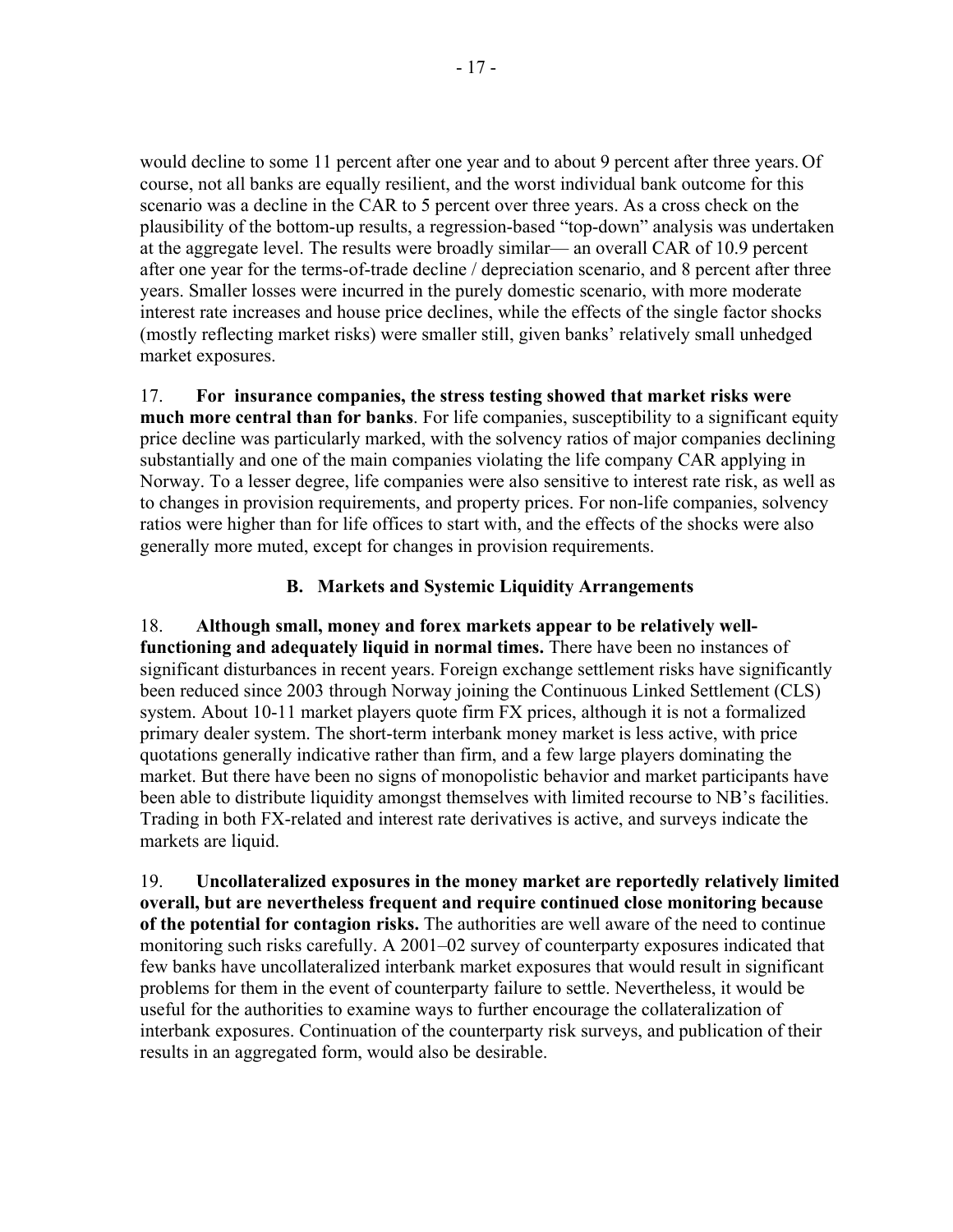20. **Banks maintain a large share of excess reserves with the central bank in its overnight facility.** This facility is remunerated at the central banks' sight deposit rate. Banks also hold quite substantial amounts of collateral that can be used for intraday or longer credit from NB. In times of emergency, this collateral would serve as the first line of defense of the system and is judged to be adequately liquid.

21. **NB's monetary and exchange operating procedures are sound and effective overall, but some further refinements would be beneficial.** NB has successfully used its monetary policy instruments (mainly collateralized loans) to ensure that short-term market rates closely follow its sight deposit rate. Prudent risk management practice would suggest that some further controls may be needed for securities accepted as collateral, even though NB closely monitors the collateral it accepts and has never encountered difficulties in practice. In particular, NB should further limit the use of bank bonds as collateral (implement the planned reduction of the 50 percent limit to 35 percent), make the requirements for domestic and foreign bonds similar, and introduce a maximum exposure limit to a single issuer.

22. **Banks are not subject to a reserve requirement, but there is a 6 percent liquid asset requirement.** The requirement is rather outdated, probably discourages more deliberate liquidity management in smaller banks, and is no longer binding overall (though it may be for some individual banks). The authorities should replace the quantitative liquid asset requirement with the more qualitative prudential guidelines for liquidity risk management being developed.

## **C. Infrastructure**

## **Payments and Securities Settlement Systems**

23. **The infrastructure for payments is highly developed and efficient, and the systemically important RTGS system, NBO, complies in full with the international standard.** Although not considered systemically important, the NICS system for smaller interbank and retail payments is nevertheless quite large (some 28 percent of payments by value), and stronger arrangements are needed to reduce liquidity pressures in the event the participant with the largest obligation to pay is unable to settle. The authorities should examine whether the liquidity risks in the NICS system can be reduced by shifting larger and time-critical corporate client-to-client payments to NBO, and by having more settlement cycles during the day. Over time, the authorities should also review whether the separate netting of interbank payments in the NICS system (SWIFT-net) is still efficient, and whether it could be eliminated by reducing the minimum size of such transactions eligible for gross settlement.

24. **The two-tiered nature of the payment systems in Norway brings with it some additional contagion risks.** Around 120 smaller banks ("level 2 banks") settle indirectly the through a settlement services provider (a direct clearer) with accounts at the NB—especially largest bank, DNB-NOR, which accounts for almost 40% of the banking market. The tiered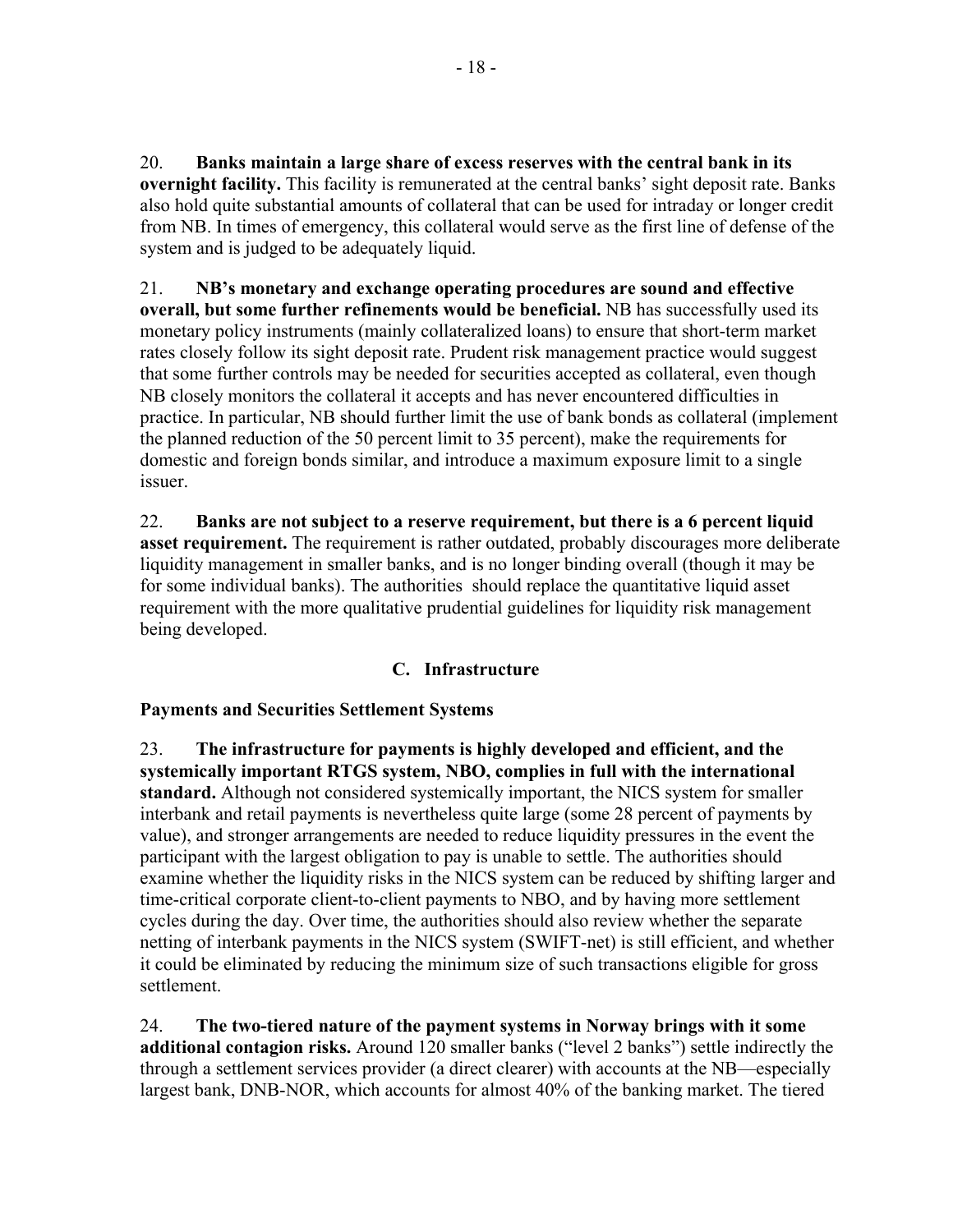arrangement is voluntary, in that no smaller banks have been denied direct access to NBO or NICS, and does not limit competition in the banking industry. Nevertheless, a significant problem in a settlement service provider has the potential to spill over into liquidity problems  $\frac{1}{10}$  in a large number of smaller banks.<sup>13</sup> The authorities should continue to carefully monitor the risk of spillover from settlement services providers to the large number of small "level 2" banks in the payments system.

25. **Likewise, the infrastructure for clearing and settlement of securities, which also has a tiered structure, needs strengthened risk management arrangements.** While the system is protected against the default of a broker through guarantees from applicable settlement banks, there are no risk management measures in place in the event a bank is unable to settle its position. Due to the concentrated payment flows in the tiered structure, a default of the largest participant could cause substantial problems in the form of a large amount of non-settlements, with the potential for further knock-on effects. The authorities should ensure that measures are taken to reduce market and liquidity risk in the securities settlement system, particularly in the event of a key bank failing to settle—e.g., by facilitating the transfer of participants' positions in such a bank to another settlement agent.

26. **Oversight of payments and securities settlement systems is generally sound, but could be further strengthened by formalizing and making more transparent a few aspects.** In particular, supervisory requirements and standards could be formalized and published on the websites of the responsible supervisor; and compliance of NBO with the Core Principles should be regularly monitored over time by the Payment System Department.<sup>14</sup>

## **Corporate Governance, Accounting and Auditing**

 $\overline{a}$ 

27. **Corporate governance, accounting and auditing arrangements appear well developed and generally adequate to minimize risks to the financial sector from a lack of financial integrity—though of course continued vigilance is needed, as one recent case demonstrated.** The corporate governance regime in Norway is sound, with provisions contained in primary legislation and subsidiary regulations, and an additional Corporate Governance Code recently adopted by the Oslo Stock Exchange for all entities that have traded instruments. For financial services companies, compliance is subject to numerous checks; supervision by on-site inspection, external audit, internal audit, and for insurance companies, a control committee. Likewise, accounting, auditing and actuarial standards and professions are well developed, in conformity with international standards and best practices. Accountants and auditors are licensed and supervised by FSAN.

 $13$  This risk is partially mitigated by the fact that most small banks already have an account at NB serving as a contingency arrangement to re-route future payments, should their settlement agent fail.

<sup>&</sup>lt;sup>14</sup> This department is not involved in the operation of NBO but oversees payment systems outside the central bank.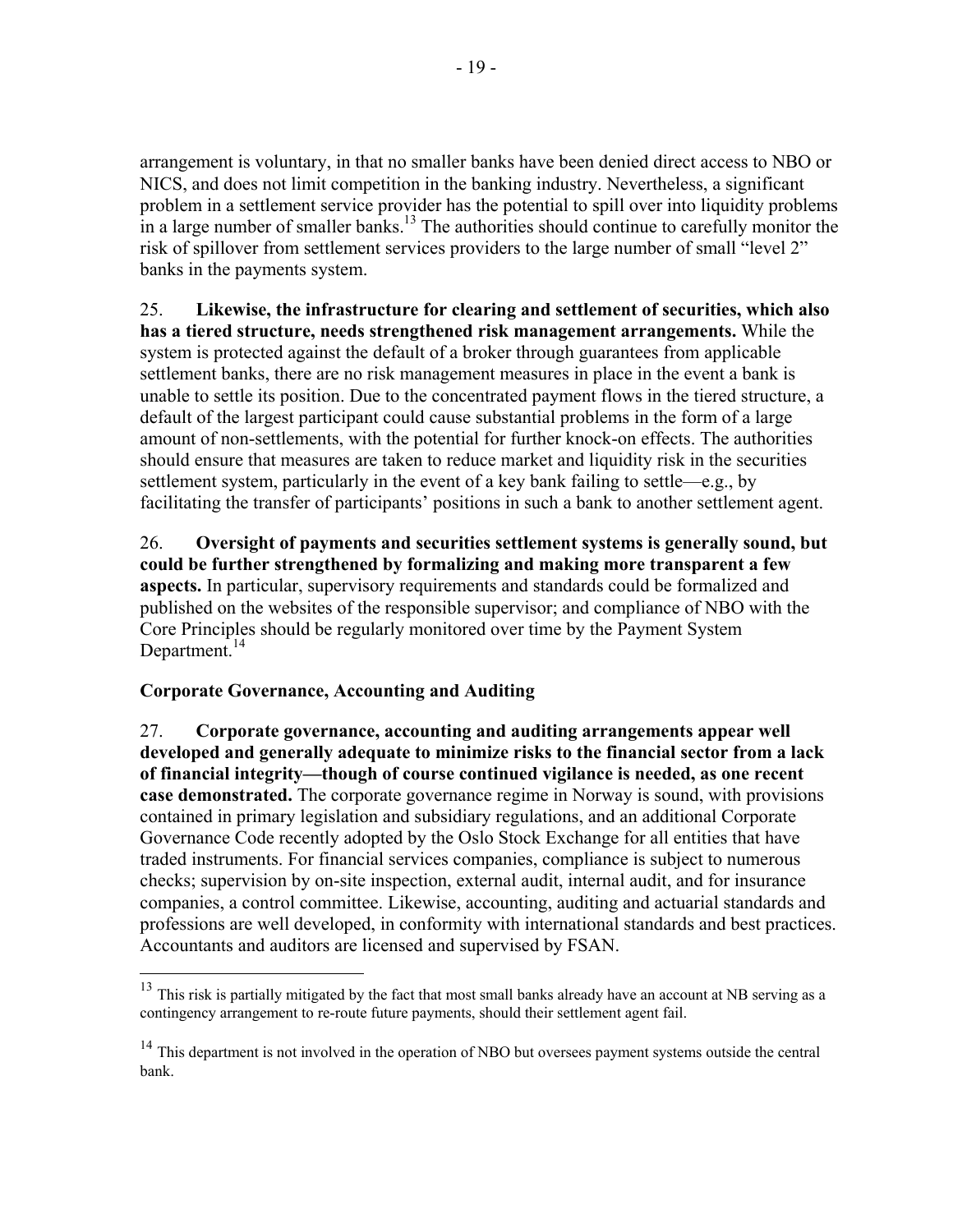## 28. **Norway's observance of FATF Principles for Anti–Money Laundering and Combating the Financing of Terrorism (AML/CFT) is being assessed by FATF** according to the agreed methodology approved by the Boards of the Fund and the Bank. Field work has been completed and the ROSC from the FATF assessment will be circulated to the Board once it is final. The staff will provide a short update to the Board prior to the Board meeting on the status of the FATF assessment including, if available, a short summary of the FATF findings.

## **D. Strategic Risks and Structural Issues**

## **Pensions reform and capital market development**

29. **The reforms to the pensions system that are underway will have an important impact over time.** Recent or pending legislation includes measures to facilitate some movement away from guaranteed rate defined benefit (DB) private pensions schemes; allow more options for risk-sharing between insurers and policyholders and allow for a reduction in the market risk taken by the insurance companies; and require more transparency in premium-setting, including as to the premium related to the guaranteed return. There is also a proposal for mandatory occupational pensions for the entire workforce, to be supplied mainly by life insurers. Since some 57 percent of the workforce currently does not contribute to occupational pensions schemes, there is the potential for a substantial increase in longer-term savings. The new mandatory schemes, mainly covering SMEs, would more likely be DC schemes that entail more risk-taking by the pension participants. The above measures, by themselves, would tend to reduce the risks faced by life insurers and pension funds. But the relatively thin domestic securities markets will likely remain a challenge for institutions' asset-liability management, especially if there is also increased demand for DB pensions as a side effect of the broader pension reform process (rather than the specific measures above).

30. **Further measures to facilitate a deeper domestic capital market would therefore be of benefit for the life insurance and pensions sector, as well as from other perspectives.** For example, domestic corporates who do not have a liquid domestic bond market to tap would benefit, and there would be a more general stability advantage from reducing the high dependence of the system on banks as intermediators of savings. Some industry representatives assert that the best solution to the problem would be for the government to issue sufficient long-term bonds to induce a durable liquid market in longerterm NOK instruments. But there is no fiscal or monetary policy imperative to do this, and it would raise many other complications. However, the introduction of "covered bonds" and other forms of securitization will work in the right direction, and the authorities should complete the framework for these as soon as possible. Further privatization of state-owned entities would also work in the same direction.

## **Competition, entry, and state ownership**

31. **Norwegian financial institutions are facing active competition, and supervisors will need to monitor the implications of this including likely further consolidation over**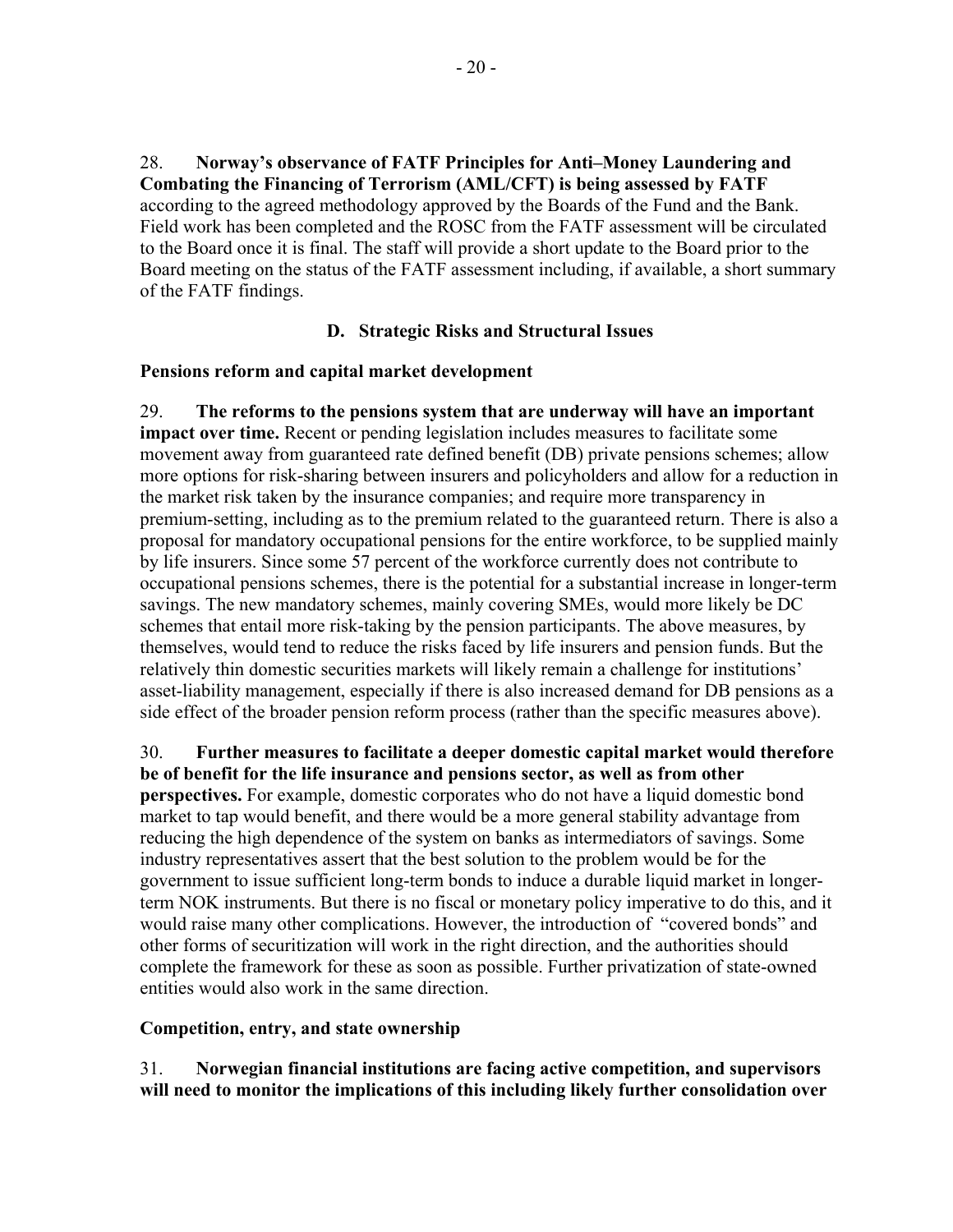**time.** There do not appear to be substantial artificial barriers to competition in or between the different sectors, and foreign entry into banking has increased significantly in recent years and is now higher than in many other European countries.<sup>15</sup> Many smaller savings banks are grouping together, more or less tightly, as noted previously. Although savings banks, as mutuals, cannot be directly acquired by other entities, they have the option of demutualizing if they wish, to facilitate this.

32. **The government holds roughly 1/3 of the shares in DNB-NOR, but has commendably distanced itself from day-to-day management decisions of the bank.** It was also careful to undertake its share purchases in a transparent, market-based fashion when it topped up its shareholding to the legally specified level after it was diluted in the recent merger. Nevertheless, there are a range of longer-term risks that arise from this state ownership. First, there is the risk that the policy of non-interference could change at some stage in the future, as the political environment and personalities change, with potential implications for efficient resource allocation in the financial sector and, in the extreme, the soundness of the bank. Second; significant state ownership may add to the perception that the bank is "too big to fail" and this may heighten moral hazard-type risks or, more simply, give DNB-NOR an unwarranted competitive advantage in ratings or funding costs. Third, a less active "market for corporate control" in DNB-NOR's case might in the longer-run weaken governance or competitiveness.<sup>16</sup> There is also the more general issue that state ownership does not contribute to the broadening of domestic securities markets in Norway, at a time when such a broadening would be beneficial.

33. **The above issues should be carefully considered in the next stock-take of the government's role in the bank.** The preferable policy response to these longer-term issues would be divestiture of DNB-NOR. In the interim, to address the (real or perceived) risk of a future policy reversal on the bank's commercial autonomy, the authorities should consider arrangements that would further "entrench" commercial autonomy for DNB-NOR, while to the extent possible ameliorating some of the other potential side-effects of state ownership. Options include a law, regulation or at least a clear, public statement quite specifically defining the principles behind the government's day-to-day relationship with the bank.

## **III. THE FINANCIAL STABILITY POLICY FRAMEWORK**

34. **Following the financial crisis of the early 1990s, Norway's financial stability framework has been strengthened in a variety of ways.** Inter alia, financial system surveillance has been further developed, and geared towards the identification and assessment of potential risks and vulnerabilities for the system. NB's and FSAN's financial stability-related publications are exemplary and there is an increased emphasis on

1

 $15$  See Figure 3 in the Statistical Appendix

<sup>&</sup>lt;sup>16</sup> The Government's current share gives it a veto over take-overs.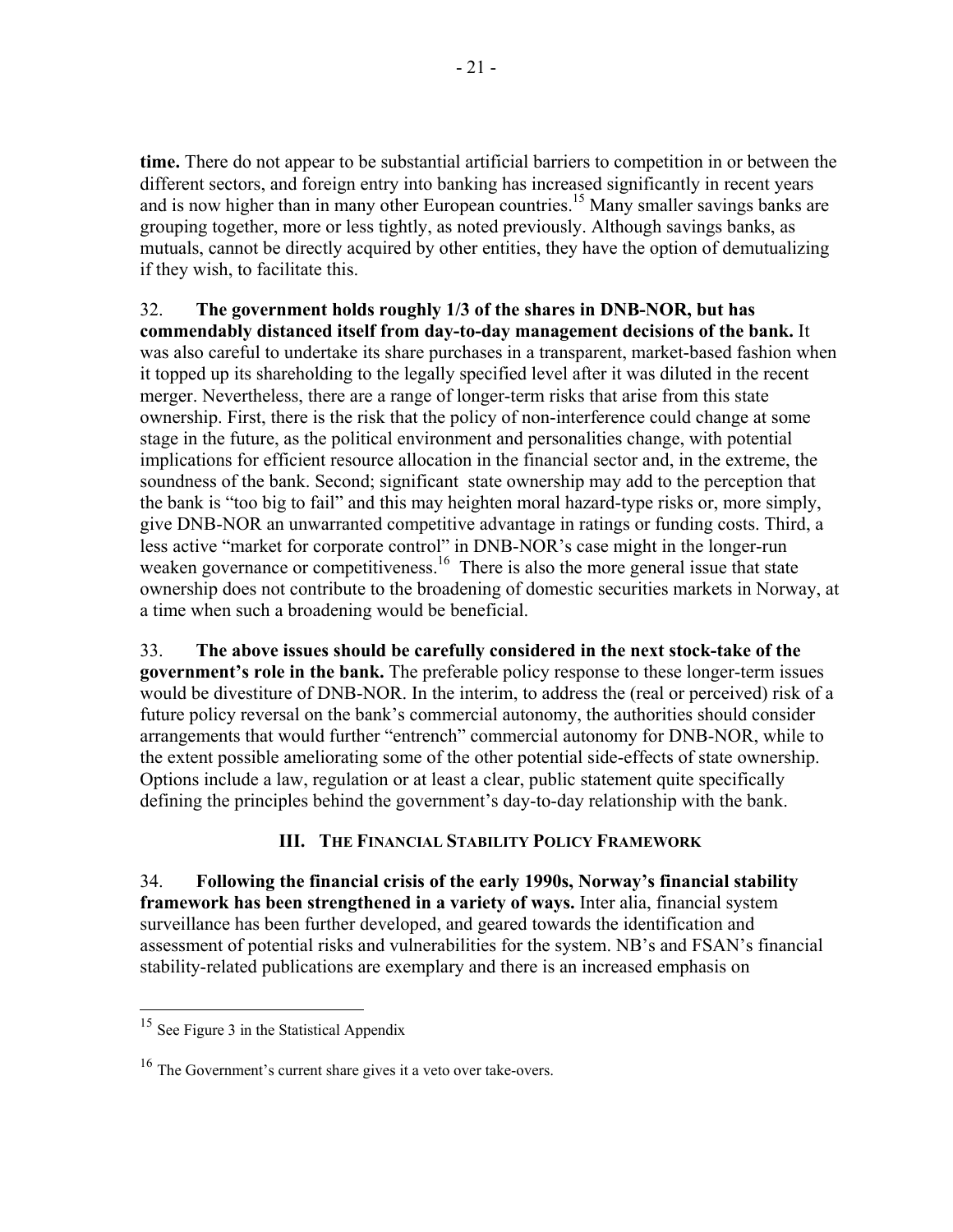transparency in the financial policy framework more generally. Likewise, monetary policy is conducted in a transparent fashion, aided by several recent institutional reforms, as is NB's role as the government's agent for the GPF.<sup>17</sup> However, at the operational level, some market comments suggest there may be a need to publicly explain somewhat further the role of the exchange rate in NB's inflation targeting regime.

## **Regulation and Supervision**

1

## 35. **Some refinements could usefully reinforce the current, strong banking supervision arrangements and FSAN's** *de facto* **operational independence.** In particular, to help ensure that effective operational independence is maintained in the future (e.g., as personalities and political conditions evolve), it would be desirable to:

- increase the level of powers formally delegated by the MoF to the FSAN in respect of initial licensing of institutions (and exchanges), as well as authorization of new activities or acquisitions;
- increase the level of powers formally delegated by the MoF to the FSAN for issuing prudential regulations and supervisory decisions;
- consider mechanisms to reduce the real or perceived scope for undue governmental influence in the appeal process for administrative complaints (e.g., publicly clarifying circumstances when MoF would, or would not, overrule FSAN),

# 36. **In addition, the BCP assessment resulted in a few other suggestions for**

**refinements.** The main recommendations were, first, to continue to bed down and fully implement the new, more formal internal systems that were agreed in late 2004, to ensure that ethical standards are maintained, and seen to be maintained, within FSAN. And second, to m**a**ke more explicit some aspects of the regulations on connected lending and the treatment of insiders; expand enforcement and incentive tools; and complete the development of risk management guidelines for certain additional types of risk, including liquidity and market risks.

37. **Regarding the ICPs, similar recommendations were made about increased delegated authority for the FSAN.** There is also the general need to ensure careful ongoing oversight of the risk management challenges facing the insurance and pensions sector, arising from the relative shortage of suitable NOK assets. Additionally, insurance supervisors should introduce, as planned, the EU intermediary directive and the consumer protection regulation covering disputes between clients and intermediaries.

<sup>&</sup>lt;sup>17</sup> This has contributed to the absence of significant disorderly conditions in exchange markets, under Norway's floating exchange rate regime of recent years.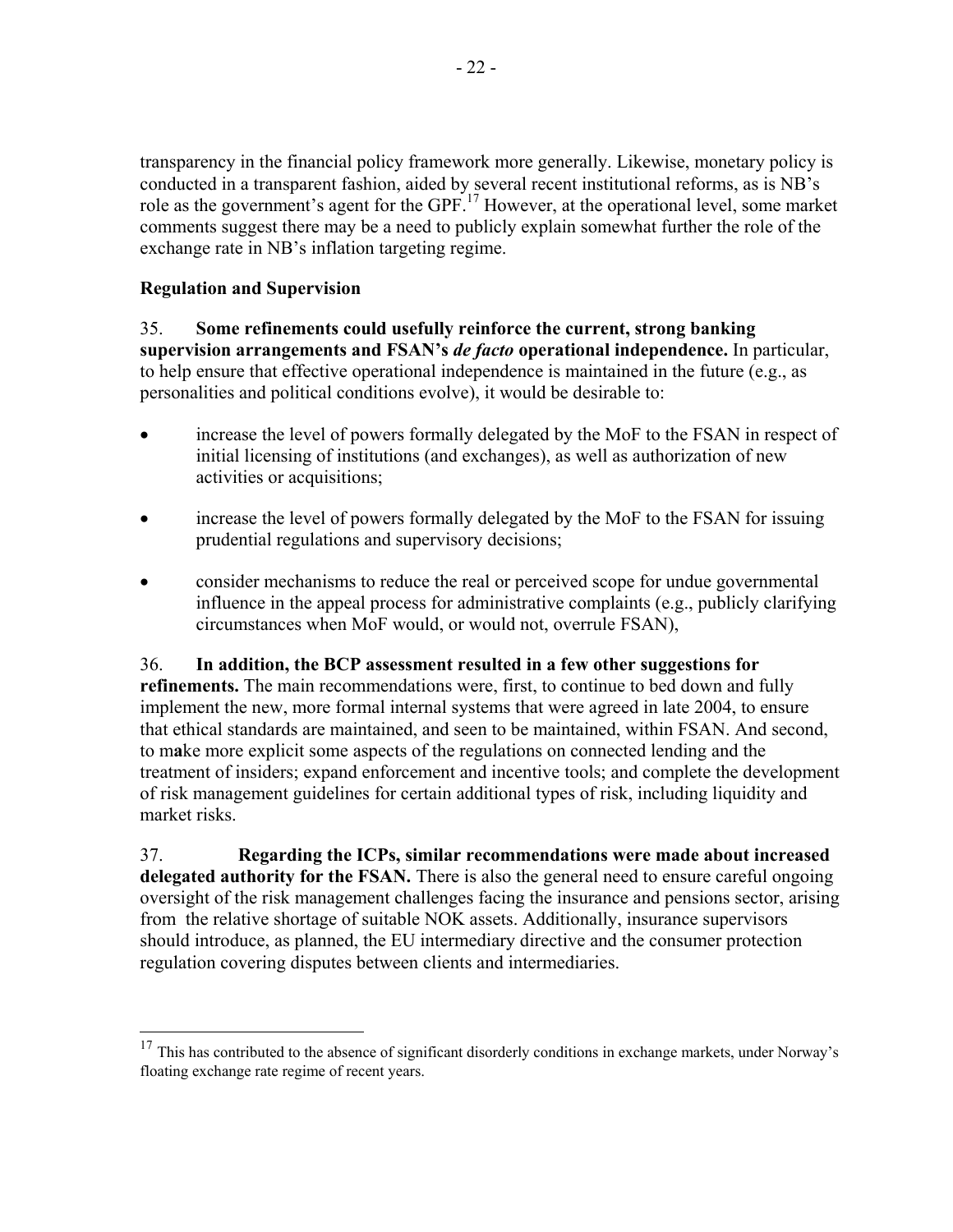38. **A review of securities regulation was also undertaken during the FSAP, without a full assessment of the IOSCO standard.** This brief review found that the laws and regulations governing the securities markets are comprehensive and modern; supervision is robust and conducted in a coherent manner by highly qualified staff of FSAN; and the procedures are transparent.

39. **The authorities could consider formalizing somewhat further the coordination between the three institutions involved in financial stability** (FSAN, MoF, and NB), both for normal situations and to provide the higher-level institutional underpinnings for processes that would be followed in the event of a crisis. This could take the form of more regular senior-level meetings of the three organizations to discuss financial stability issues. A formal tripartite MoU, setting out respective roles and responsibilities, could be a useful additional instrument, at least from the point of view of transparency.

## **Safety Nets, Financial Conglomerates, and Crisis Management**

40. **Norway's deposit insurance arrangement is very generous by regional and European standards.**<sup>18</sup> The government feels that the current scheme, recently amended to combine the previous savings and commercial bank schemes, is well designed. However, in an increasingly competitive and internationalized banking industry, a systematic review of the scheme in the fairly near future would be desirable to ensure that it continues to make the best contribution to financial system stability and efficiency in the evolving financial sector environment. Such a review should be coordinated with any regional or EU-level review that might eventuate. The coverage differential is highlighted by the current proposal from the largest Nordic area bank (Nordea) to convert its regional subsidiary banks into branches of the parent. But the issues for such a review are broader than this and inter-related. In addition to the coverage levels, a systematic review should include other key parameters of the arrangement such as issues of risk sharing, pricing, and competitive neutrality as between different types of locally incorporated banks, foreign branches and even direct cross-border banking relationships. Harmonizing coverage levels more closely with other countries, if that was found to be desirable, would need to be done carefully, and in a phased manner.

41. **The Nordea proposal has also highlighted the need to look again at various other aspects of financial stability policy, both from Norway's own perspective and on a region-wide basis.** In particular, it raises issues about different authorities' roles in crisis management for a locally important branch operation, and potential last resort lending to it, as well as the definition of home and host country responsibilities for day-to-day supervision. Close coordination between the Norwegian authorities and their other Nordic counterparts is needed to resolve the precise allocation of responsibilities in these areas, a process that is already well underway.

 $\overline{a}$ 

<sup>&</sup>lt;sup>18</sup> The coverage is equivalent to ca  $\epsilon$  230,000, compared to the minimum deposit insurance level within the EU/EEA of  $\epsilon$  20,000, and is roughly eight times higher than in Sweden.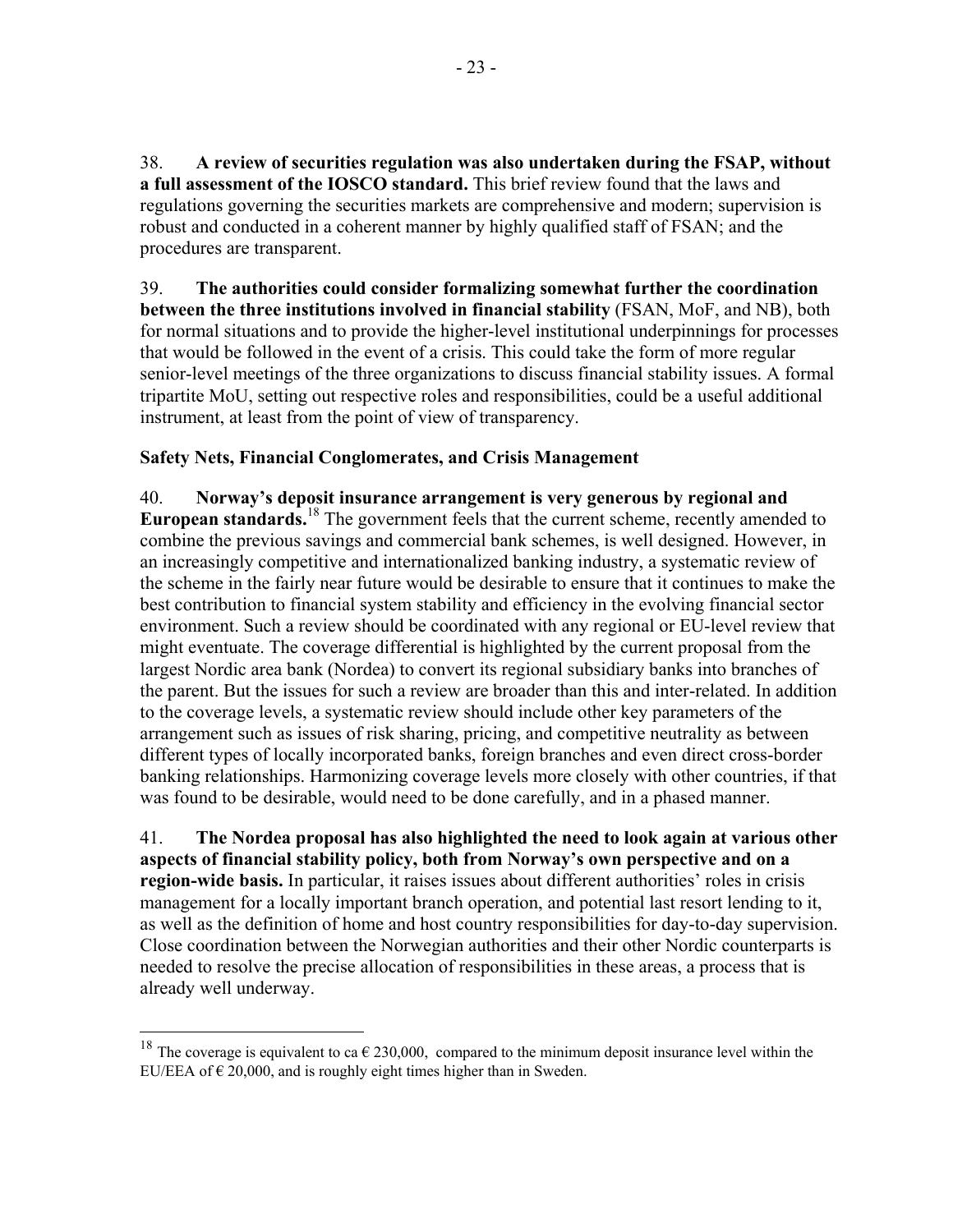42. **The NB's general role as a lender of last resort appears to be well defined in the NB's Act and regulation, which provide the Bank the necessary flexibility to react to different situations.** NB has recently publicly clarified the broad parameters of its general emergency lending policies, in a manner that strikes a balance between transparency of broader principles and the need for a degree of "constructive ambiguity" about specifics.

43. **A key remaining task for NB is to continue working with other Nordic central banks to elaborate mechanisms for emergency liquidity support to cross-border financial conglomerates like Nordea.** To some extent this is addressed in the existing MoU between the Nordic central banks on the management of financial crisis in a Nordic bank with activities in two or more Nordic countries, but this needs to be refocused to cover the case of Nordea Norway becoming a branch. This task is underway.

44. **Crisis management arrangements, guidelines and checklists are generally well developed, but further elaboration is needed to address the special challenges likely to arise with the largest and most systemically important bank, as well as potential cross border threats.** Given the roughly 1/3 state ownership of DNB-NOR, discussed more broadly above, the role of the government in crisis management needs to more fully specified in the contingency plans. The size and systemic importance of that bank will likewise pose special challenges for the authorities if a financial crisis were ever to occur in the conglomerate. The authorities should develop appropriate contingency plans that take account of these special circumstances. Another important aspect is to address eventual cross-border financial threats that might arise within large financial conglomerates.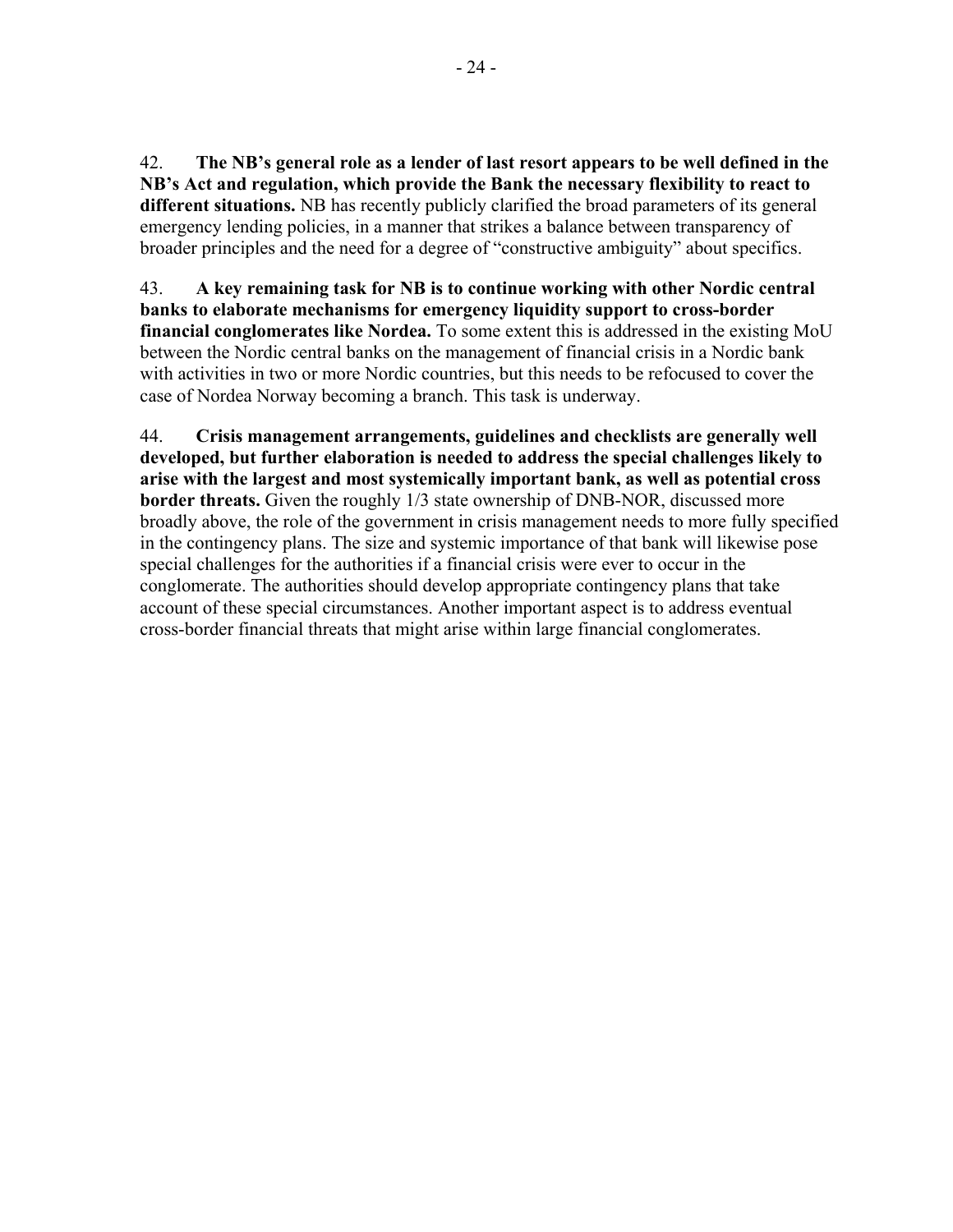#### **OBSERVANCE OF FINANCIAL SECTOR STANDARDS AND CODES— SUMMARY ASSESSMENTS**

The annex contains summary assessments of three international standards and codes relevant for the financial sector.<sup>19</sup> The assessments have helped to identify the extent to which the supervisory and regulatory framework is adequate to address the potential risks in the financial system.

The following detailed assessments of financial sector standards were undertaken:

- The Basel Core Principles for Effective Banking Supervision (BCP), by Mr. Saul Carpio (USA-OCC) and Mr. Jacob H. Andersen (The Danish FSA);
- IAIS Insurance Core Principles (ICP), by Mr. Nigel Davies (IMF-MFD), and Mr. Peter Pfund (former Head of Insurance Supervisory Authority, Switzerland); and
- The Core Principles for Systemically Important Payment Systems (CPSIPS), by Mr. Jan Woltjer (IMF-MFD).

The BCP and IAIS assessments were carried out during a mission to Norway from October 14 to 26, 2004, and the CPSIPS assessment was carried out from January 17 to February 3, 2005. All the assessments were based on the laws, regulations, policies and practices in place at the time the assessments were made.

The assessments were based on several sources including:

- Self-assessments by the supervisory authorities;
- Reviews of relevant legislation, regulations, policy statements and other documentation;
- Detailed interviews with the supervisory authorities;
- Meetings with the Ministry of Finance, Norges Bank and other authorities and independent bodies; and
- Meetings with financial sector firms and associations.

 $\overline{a}$ 

#### **BASEL CORE PRINCIPLES FOR EFFECTIVE BANKING SUPERVISION**

#### **Institutional and macroprudential setting, market structure—overview**

45. Norway's financial services are concentrated in financial conglomerates and dominated by banking institutions. As at mid-2004, there were 141 banks and 8 branches of foreign banks in Norway. Banks and branches of foreign banks held about 75 percent and 4 percent, respectively, of total domestic loans. The favorable macro-economic developments have translated into improved performance for the banking sector over 2003 and 2004, although in terms of profits, banks' performance was still below that of the1993-2000 period. Banks appear to be well capitalized with a capital adequacy ratio of 12.2% and nonperforming loans have fallen to an historically low level of less than 1% of total loans.

46. The conglomeration structure and the significant presence of foreign (Nordic) banks leaves the Norwegian banking system exposed to both cross-sectoral and regional economic developments. Further, risk factors that may impinge on bank soundness relate especially to the potentially volatile sectors of housing and other property, fisheries and fish farming, and

<sup>&</sup>lt;sup>19</sup> The assessment of the FATF Recommendations for Anti-Money Laundering and Combating the Financing of Terrorism (AML/CFT), was undertaken by a team from FATF in January 2005. The ROSC from this assessment will be sent separately to the Board.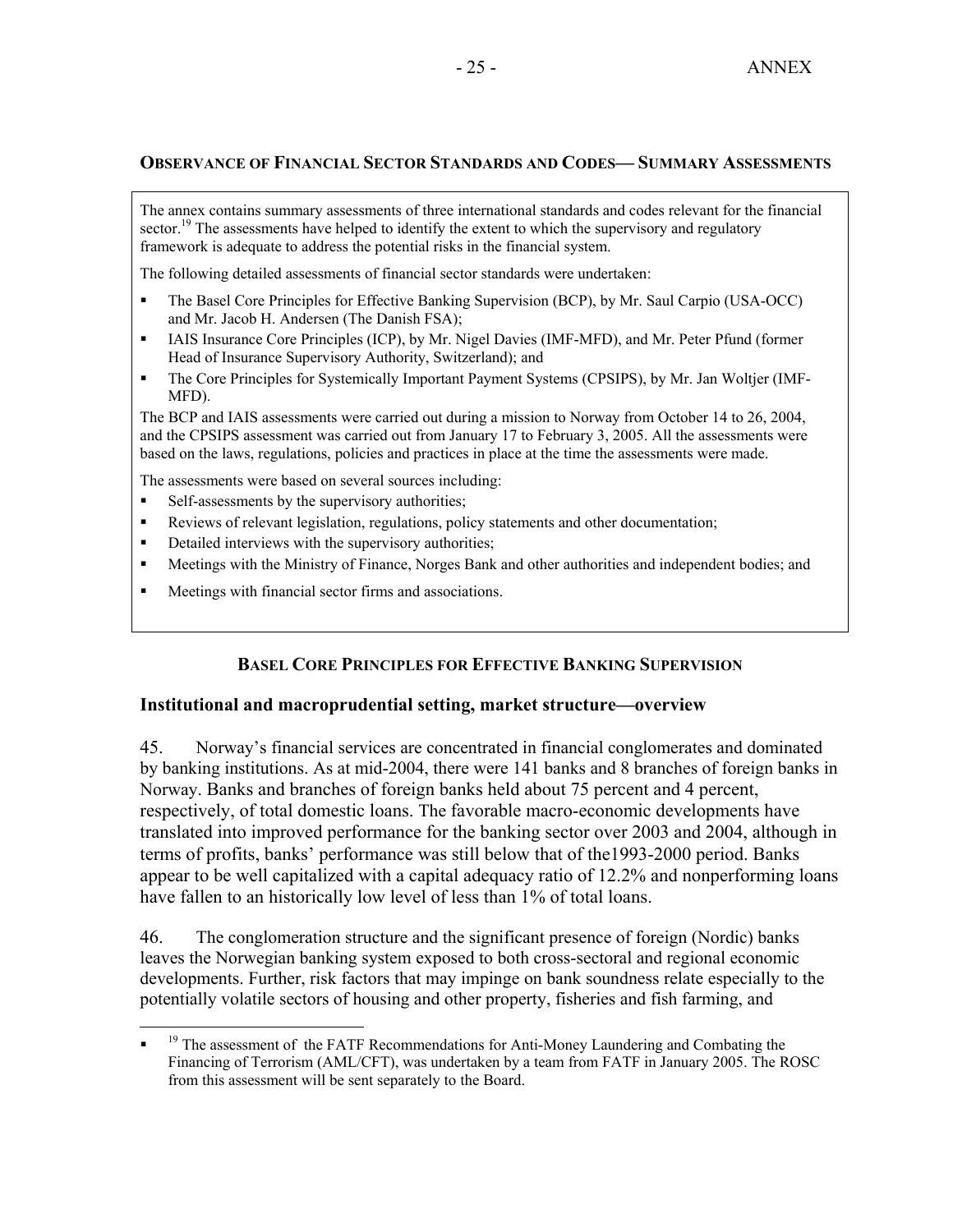shipping. In particular, of the main categories of private sector credit, household borrowing for housing appears to be the greatest source of potential risks for banks, and is a concern receiving the attention of bank supervisors.

47. Responsibility for financial stability is shared between Norges Bank, the FSAN, and the Ministry of Finance. The MOF is primarily responsible for the regulatory framework, while Norges Bank is responsible for monetary and exchange rate policy, and efficient payment systems and financial markets. The FSAN supervises the banking, insurance, pension, equity, and other financial services sectors and licenses and regulates accountants and auditors.

## **General preconditions for effective banking supervision**

48. Norway's framework of laws, accounting and transparency practices, and financial sector regulation do not constrain the maintenance of preconditions necessary to carry out effective banking supervision. A framework for addressing financial distressed institutions is in place and vigilance over financial institutions' corporate governance is evident. Corporate governance and financial transparency are contributing to increasing levels of market discipline in Norway's banking sector. The government's ownership in the banking sector has shrunk materially, although it retains a large stake on DnB NOR, the largest bank in the country. As a member of the European Economic Area, Norway is required to implement EU financial services Directives that foster stronger and more transparent prudential rules into Norwegian legislation.

#### **Main Findings**

49. Norway's banking supervisory system exhibits a number of strengths, including wellarticulated supervisory objectives and adequate legal authority. The FSAN is considered a competent agency with a sound record of integrity of operations and the capacity to conduct effective bank supervision.

## *Objectives, Autonomy, Powers, and Resources (CP-1)*

50. Norwegian laws provide a clear framework, objectives and responsibilities for carrying out bank supervision. Industry participants and financial authorities in Norway affirm that, in fact, bank supervisory decisions are free of undue external interference. However, this review suggests that several actions to further strengthen the institutional arrangements among the FSAN and the MOF are advisable to preserve and increase the actual and perceived authority and independence of the FSAN, given the advanced nature of the financial system. The recommendations include: continuing to foster the transparency of FSAN budgets; fully implementing newly agreed measures related to training and reporting, to continue building a culture of ethics among FSAN employees; selectively expanding the licensing and rule-making authority delegated to the FSAN, and ensuring and clarifying that FSAN's decisions to foster banks' safety and soundness are not undermined if appealed to the MOF.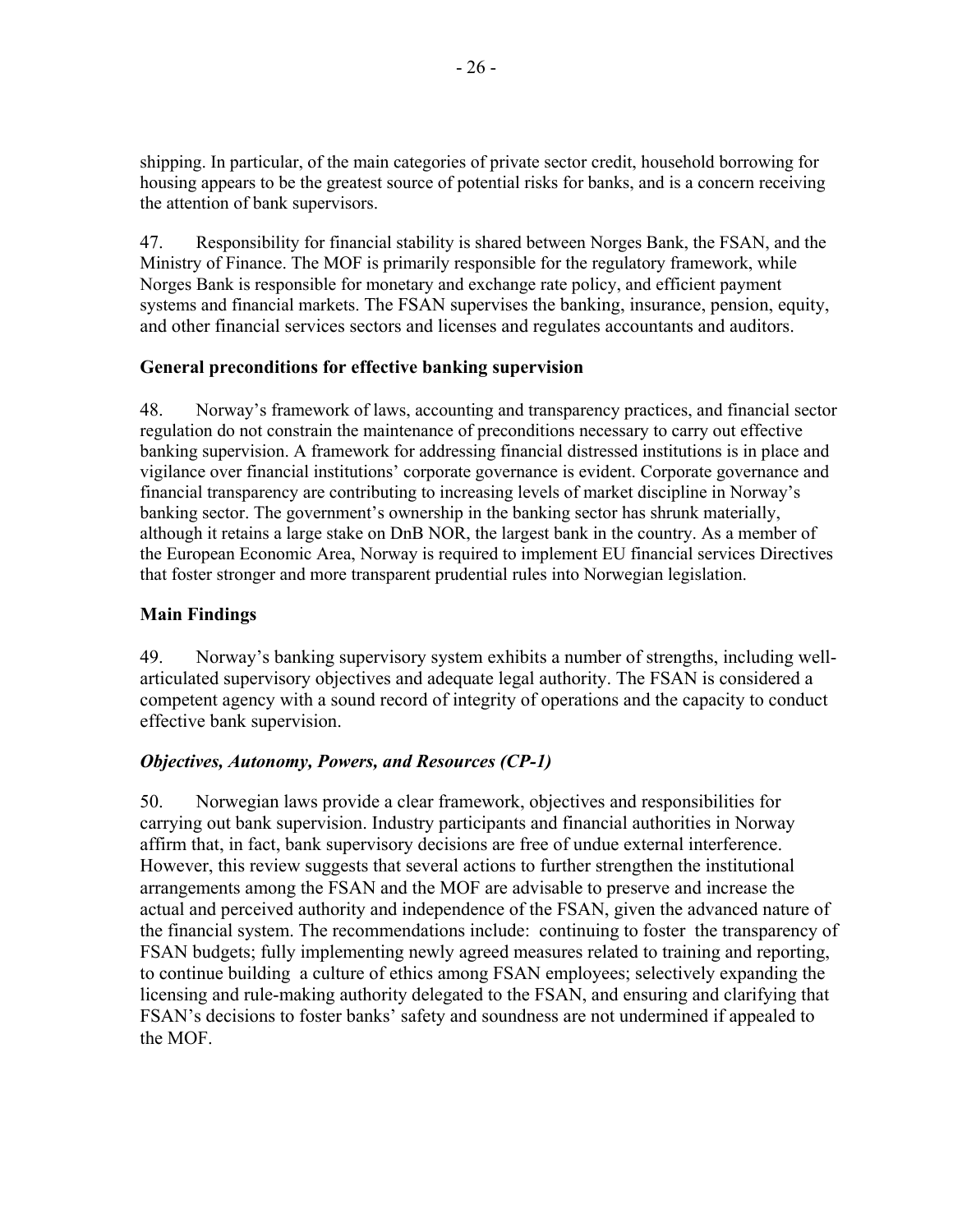## *Licensing and Structure (CPs 2-5)*

51. Permissible activities of financial institutions are well established, prudential standards for evaluating applications to license establishments, and rules for changes in ownership and investments are adequate. The licensing authority rests with the Ministry of Finance, with significant input and recommendation from the FSAN.

## *Prudential Regulations and Requirements (CPs-6-15)*

52. The financial authorities have established prudential regulations and requirements that to a large extent are in line with the Core Principles and established best practices. For instance, capital adequacy ratios are applied and reported on a solo and consolidated basis, requirements on banks' credit policies are evaluated, asset concentrations are identified and various risks and risk management systems are subjected to review. However, some enhancements can be made to strengthen requirements addressing loan loss provisioning, connected lending and country risk management.

#### *Methods of Ongoing Supervision (CPs 16–20)*

53. The FSAN utilizes off-site and on-site activities to meet supervisory objectives. The information available to the FSAN for monitoring and early detection of institutions with weaknesses in financial strength is adequate and timely. The FSAN conducts comprehensive and continuous off-site monitoring, which is integrated closely with on-site inspection planning. However, the review practices and methods applied to on-site inspections are not sufficiently formulated in an updated on-site inspection manual. The FSAN has initiated a project to develop a more a risk- based supervision approach toward the larger financial institutions. In light of the rapid changes in the banking industry and risk management methodologies, the FSAN should continue to keep the adequacy of resources under review.

## *Accounting Standard (CP-21)*

54. The FSAN is empowered to require financial institutions to submit financial information, arrange audits in conformance with prescribed rules and furnish access of banks' records to FSAN for inspection. Accounting rules and regulations are in line with EU Directives. Norwegian authorities are in the process of implementing the new EU Regulation adopting international accounting standards.

#### *Remedial Measures (CP-22)*

55. The ability to issue Orders under Norway's Financial Supervision Act, including higher capital ratios than the minimum and restrictions on credit extension, buttresses supervisory actions. However, further tools specifically backed by legal authority can strengthen existing enforcement powers. These include: Orders to force financial institutions to arrange good risk management practices, restrict activities of financial institutions in unsatisfactory condition and empower the FSAN with authority to set adequate individual loan loss provisions and reserves as indicated in CP-8.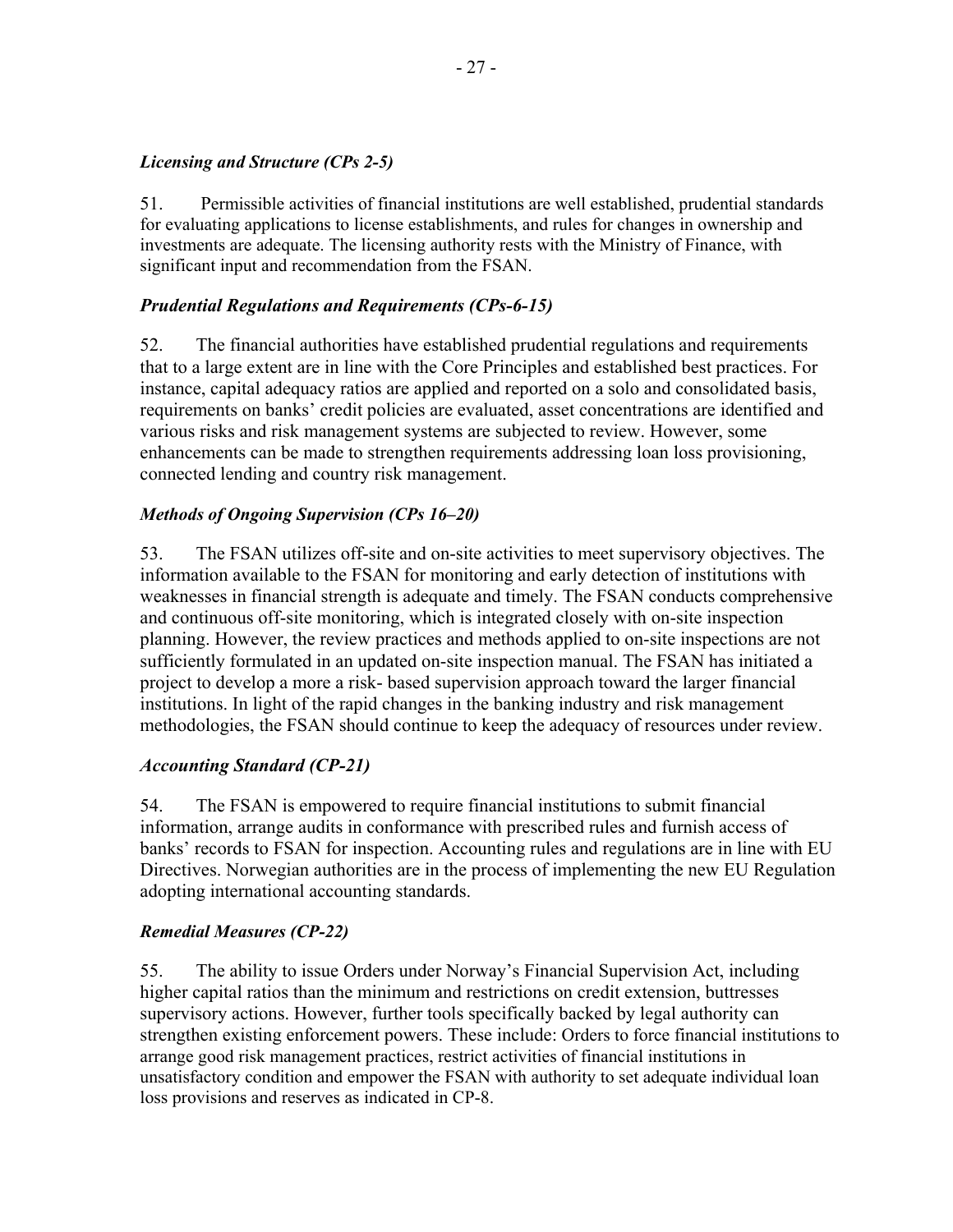#### *Cross-Border Banking (CPs 23–25)*

56. The regulatory framework for globally consolidated supervision over internationally active financial groups is satisfactory. Coordination and exchange of information with foreign supervisors to cover foreign operations by Norwegian banks and operations in Norway by foreign financial groups is adequate. Table 1: Recommended Action Plan to Improve Compliance of the Basel Core Principles.

#### **Authorities' Response**

57. The authorities underlined that in the Norwegian system for public administration, FSAN is an administrative agency, acting under the general responsibilities of the Ministry of Finance. The activities of FSAN are managed by an independent board and a director general appointed by the King in Council for periods of 4 and 6 years respectively. The objective is that FSAN shall be in a position to exercise its supervisory function independently of government or industry interference. In accordance with the general system for administrative complaints and review, decisions made by FSAN in the exercise of its supervisory functions may – by complaints from parties concerned – be submitted for review by the Ministry of Finance.

58. With respect to institutional arrangements for supervision, the authorities noted that the issue of delegating licensing and authorization authority is examined frequently. But they cautioned that a constitutional system where the minister is responsible to the legislature for financial supervision limits the possibilities for excluding ministerial oversight and decisionmaking. The recommendations in this area seems to be based on a perceived fear of "undue political influence" when decisions are taken at the ministerial level. The authorities pointed out, however, that decisions taken by the Ministry will always be based on a recommendation from FSAN, which always will be available to an applicant, and normally will be publicly available. Thus a decision taken by the ministry will be much more transparent than a decision taken by FSAN. The risk of incorrect decisions is general and not limited to ministries. It follows from Norwegian law that administrative decisions are subject to court review. Decisions that are not taken correctly may be found to be invalid. The authorities maintain that the focus on the risk for incorrect decision making at the ministry level, as opposed to in FSAN, is unwarranted. Further, they maintain the view that FSAN should remain unpolitical, and not be charged with decisionmaking in cases deemed to be of a political nature.

59. The authorities also noted that Norwegian budget procedures have been developed to enable the Storting (parliament) to establish sound general spending levels and to prioritise resource allocation based on a comprehensive proposal from the Government. The budget for financial supervision is part of these procedures, and a relaxation of fiscal discipline is not foreseen.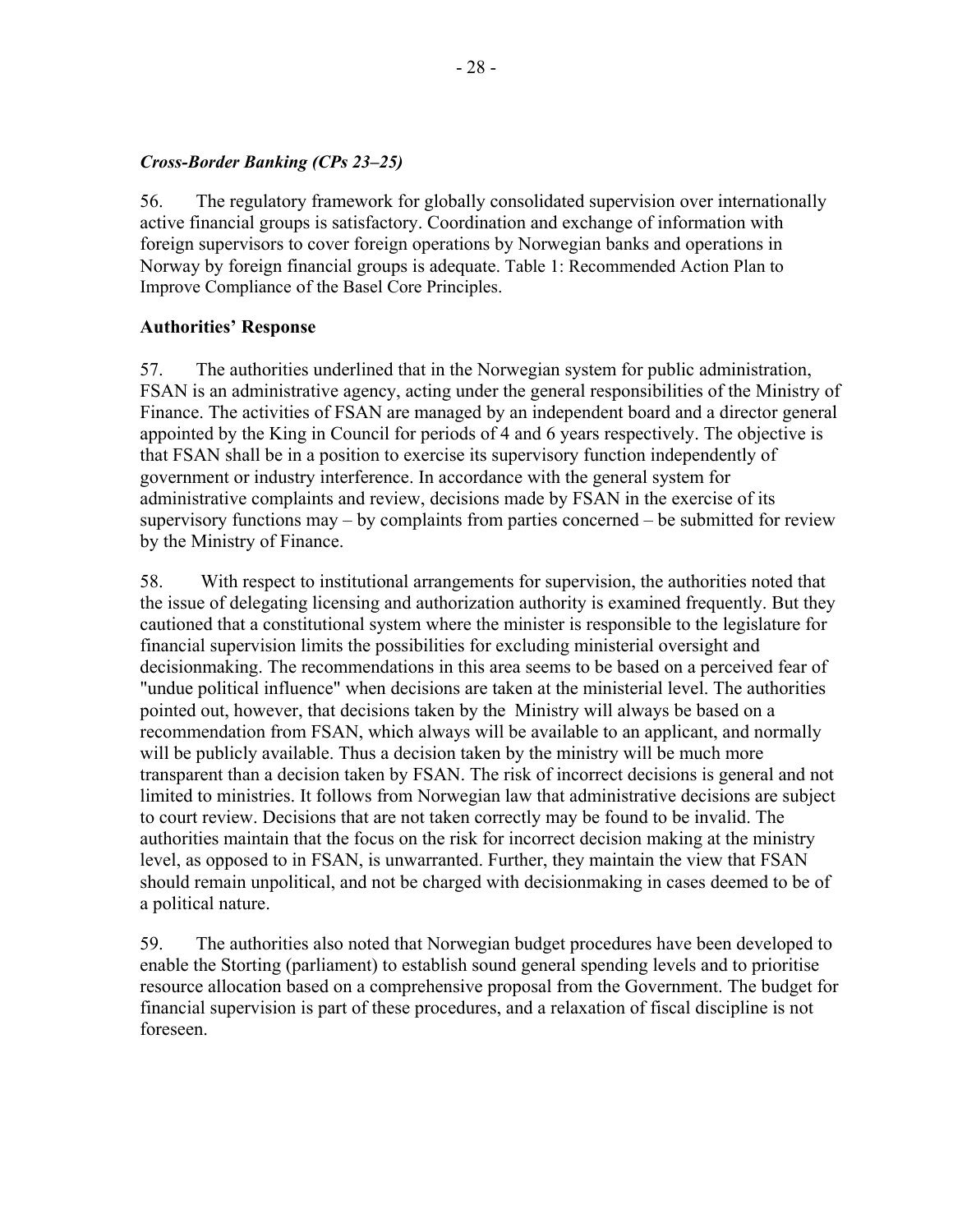| Reference Principle            | Recommended Action                                                                                                                                                                                                                                                                                                                                                                                                                                             |
|--------------------------------|----------------------------------------------------------------------------------------------------------------------------------------------------------------------------------------------------------------------------------------------------------------------------------------------------------------------------------------------------------------------------------------------------------------------------------------------------------------|
| CP-1.2 Independence/Ethics     | Although current arrangements comply with the standard, some further refinements<br>should be considered.<br>1. Ministry of Finance (MOF) and the Financial Services Agency of Norway (FSAN)<br>should continue to foster a more transparent process to determine the levels of FSAN's<br>annual budgets.                                                                                                                                                      |
|                                | 2. Consider establishing more explicit criteria for the composition of FSAN's Board of<br>Directors with the aim of higher independence through a balance of industry,<br>supervisory and public interest representation.                                                                                                                                                                                                                                      |
|                                | 3. In line with newly agreed policies, initiate periodic training sessions and regular<br>reporting to the FSAN Board of Directors on employees' and directors' transactions and<br>activities with regulated entities.                                                                                                                                                                                                                                        |
| CP-1.3 Legal Framework         | Although again current arrangements comply with the standard, further refinements<br>should be considered in the following areas:.<br>1. Expand FSAN's licensing and regulation-making authority delegated from the MOF.                                                                                                                                                                                                                                       |
|                                | 2. MOF should explicitly set, a high standard in reviewing cases appealing FSAN<br>supervisory decisions.                                                                                                                                                                                                                                                                                                                                                      |
| CP-8 Loan Loss provisions      | FSAN should have explicit authority to increase loan loss provisions in order to<br>strengthen pro-active measures to address bank weaknesses                                                                                                                                                                                                                                                                                                                  |
| <b>CP-10 Connected Lending</b> | Regulations governing connected lending should explicitly require that loans granted to<br>bank insiders be in accordance with the bank's usual business terms and conditions.                                                                                                                                                                                                                                                                                 |
|                                | The scope of definition of governing bodies should also be applied to business exposures<br>with persons related to members of governing bodies by marriage or kinship, and to<br>business exposures with companies in which such persons are members of the board or<br>management.                                                                                                                                                                           |
| <b>CP-11 Country Risk</b>      | The FSAN should be given the authority to establish guidelines for the effective<br>management of country and transfer risk. The regulation should explicitly address<br>reserves against transfer/country risks.                                                                                                                                                                                                                                              |
| CP-13 Other Risks              | FSAN should complete development of risk evaluation guidelines in key risk areas with<br>the broader goal of compiling an effective, up-to-date bank supervision manual.                                                                                                                                                                                                                                                                                       |
| <b>CP-22 Remedial Measures</b> | Several remedial tools specifically backed by legal authority should be added as<br>described below:                                                                                                                                                                                                                                                                                                                                                           |
|                                | Orders to force financial institutions to arrange good risk management practices in<br>accordance with provisions set down by FSAN; Orders or explicit restrictions on<br>financial institutions in unsatisfactory condition withholding approval to open new<br>offices, expand into new products, or acquire new businesses; and, Orders to empower<br>the FSAN with authority to set adequate individual loan loss provisions (also included I<br>$CP-8$ ). |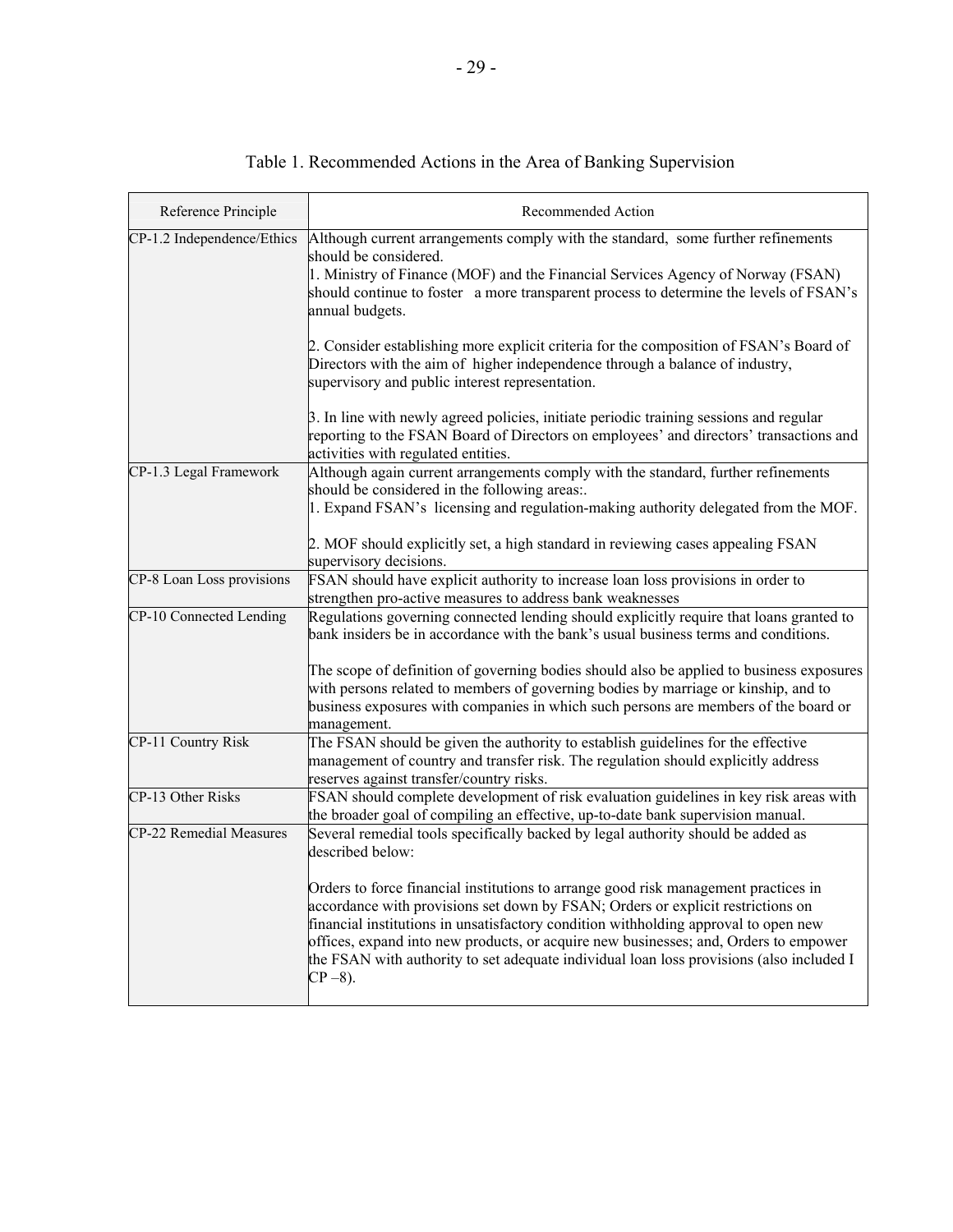#### **IAIS INSURANCE CORE PRINCIPLES**

# **Institutional and macroprudential setting—overview**

60. The Norwegian Financial Services sector is concentrated and dominated by conglomerates. The conglomerates are, however, small compared to those in other European countries, and their ownership and trading linkages relatively mixed; being through both strategic alliances and ownership. Market concentration, conglomeration and business globalization increase the risk of systemic contagion. (See last panel of Figure 1 in the main text.)

61. Pensions products in the Norwegian private insurance sector, whose assets amount to over 90 percent of the life sector total, carry a guaranteed annual return. Pillar 2 and pillar 3 pension schemes that carry a guarantee constituted 74.9 and 16.8 percent of life insurance funds respectively at September 2003. The product analysis is given in the table below.

Table 2. Pension schemes as of December 31, 2003 in life insurance companies\* and management companies for securities funds

| Type                                         | Number of premium-<br>paying contracts | Life insurance funds (NOK<br>Million) |
|----------------------------------------------|----------------------------------------|---------------------------------------|
| Defined-benefit pension schemes (DB)         | 16 264                                 | 113 400                               |
| Defined-contribution pension schemes ** (DC) | -857                                   | 690                                   |
| Transferred from DB to DC                    | 27                                     |                                       |

\* Municipal pension schemes not included.

\*\* Of which in management companies: No. of contracts: 87, managed assets: NOK 39 million

Source: Norwegian Financial Services Association.

62. Norway is characterized by a stable institutional infrastructure, but the life and nonlife sectors have different features. There is evident competition in the life and pensions sector, with all participants keen to provide occupational (Pillar II) pension schemes to the as yet uncovered portion of the working population, which amounts to some 55 percent thereof. The new schemes offered are likely to be defined contribution, where the consumer bears greater risk. Results from the non-life sector suggest that premium rates are sufficient to allow an adequate underwriting profit across all participants, while return on equity is sensitive to capital requirements.

# **General preconditions for effective insurance supervision**

63. This assessment takes place against a background of improving macro-economic conditions, which should also be generally favorable for the financial stability outlook. After a period of tight monetary conditions, an appreciating exchange rate and sluggish economic growth, beginning in 2003 the Norwegian economy experienced a substantial easing of interest rates, with consequent reversal of the exchange rate appreciation. These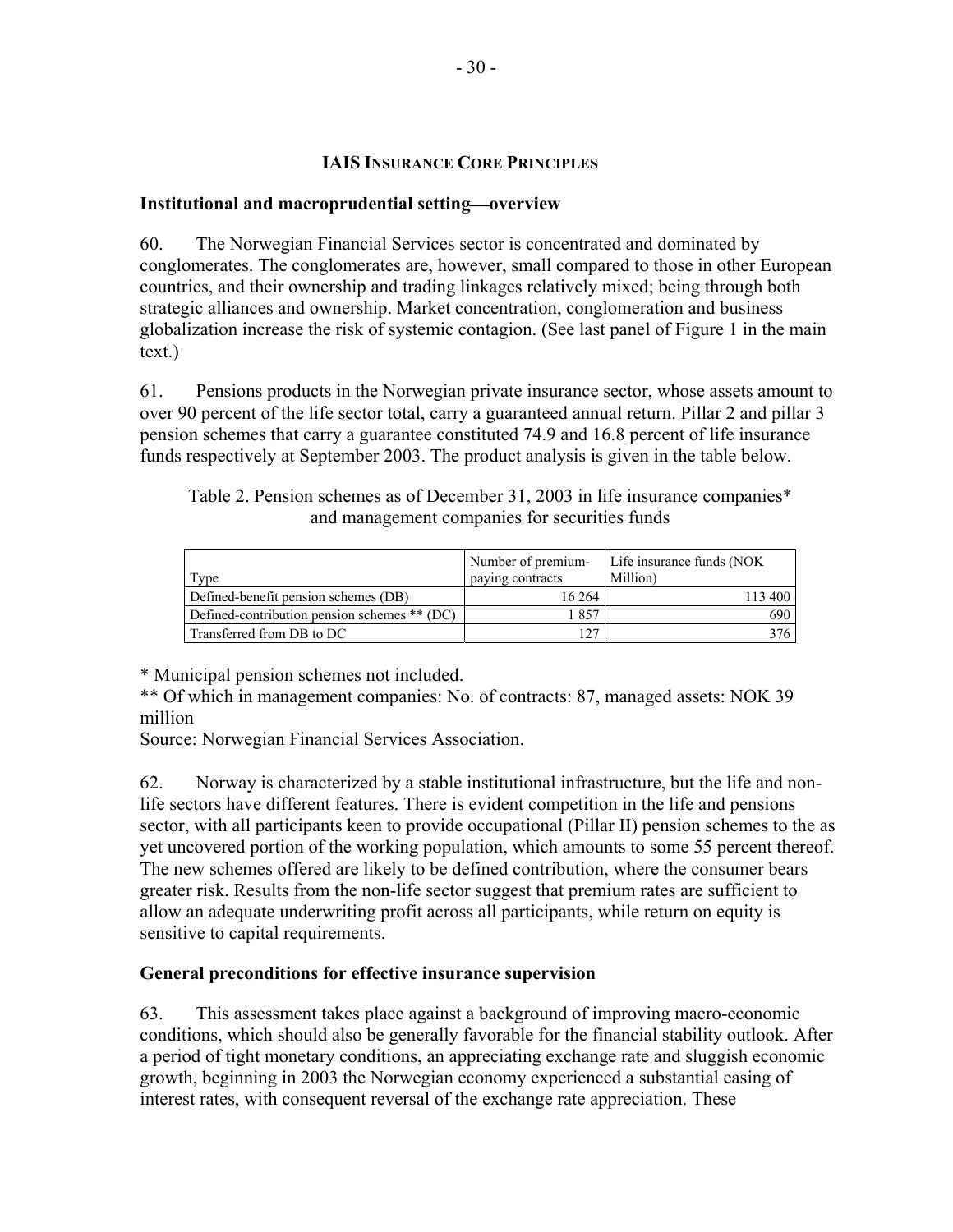developments together with the turnaround in the world economy are likely to culminate in stronger Norwegian economic growth in the near term and have a positive effect on financial institutions.

64. As a member of the EEA, Norway is required to transpose EU Directives into Norwegian legislation. As a consequence, there is a constant push to improve prudential rules, accounting standards and sound supervision in the financial sector.

## **Main findings**

65. The FSAN is a public sector agency and effectively accountable to the MoF under the Norwegian constitution. The relationship between MoF and FSAN entails that the former has *de jure* power to make supervisory decisions, and reserve the right to make decisions based on a governmental agenda. There is no evidence that these arrangements have adversely impinged on the operations of FSAN. Nevertheless, the recommendations set out in the Table 3 provide a framework for greater transparency and autonomy in the budgetary and supervisory processes and improve compliance with international best practice. The recommendation is based on a change to the Board of Directors to one where the balance of power equates the interests of the consumer, the regulated community and the supervisor. Such a Board should always act in a transparent manner, and should be the ultimate supervisory decision maker.

66. The predominance of long term pension products and the relatively small size of the Norwegian capital market entail currency and duration mismatches in the pension sector. In addition, the insurance sector has higher large exposure limits than the banking sector. FSAN are well aware of these issues, together with the attendant systemic and prudential threats. Remedial action would include the design of capital requirements to cover mismatches and large exposures, together with the encouragement of products that pass risk to the consumer, thus protecting the financial strength of pension providers. The provision of such products would require strengthening the conduct of business rules, much of which is already underway, and the implementation of a corporate governance code specifically for insurers that addresses the interests of policyholders.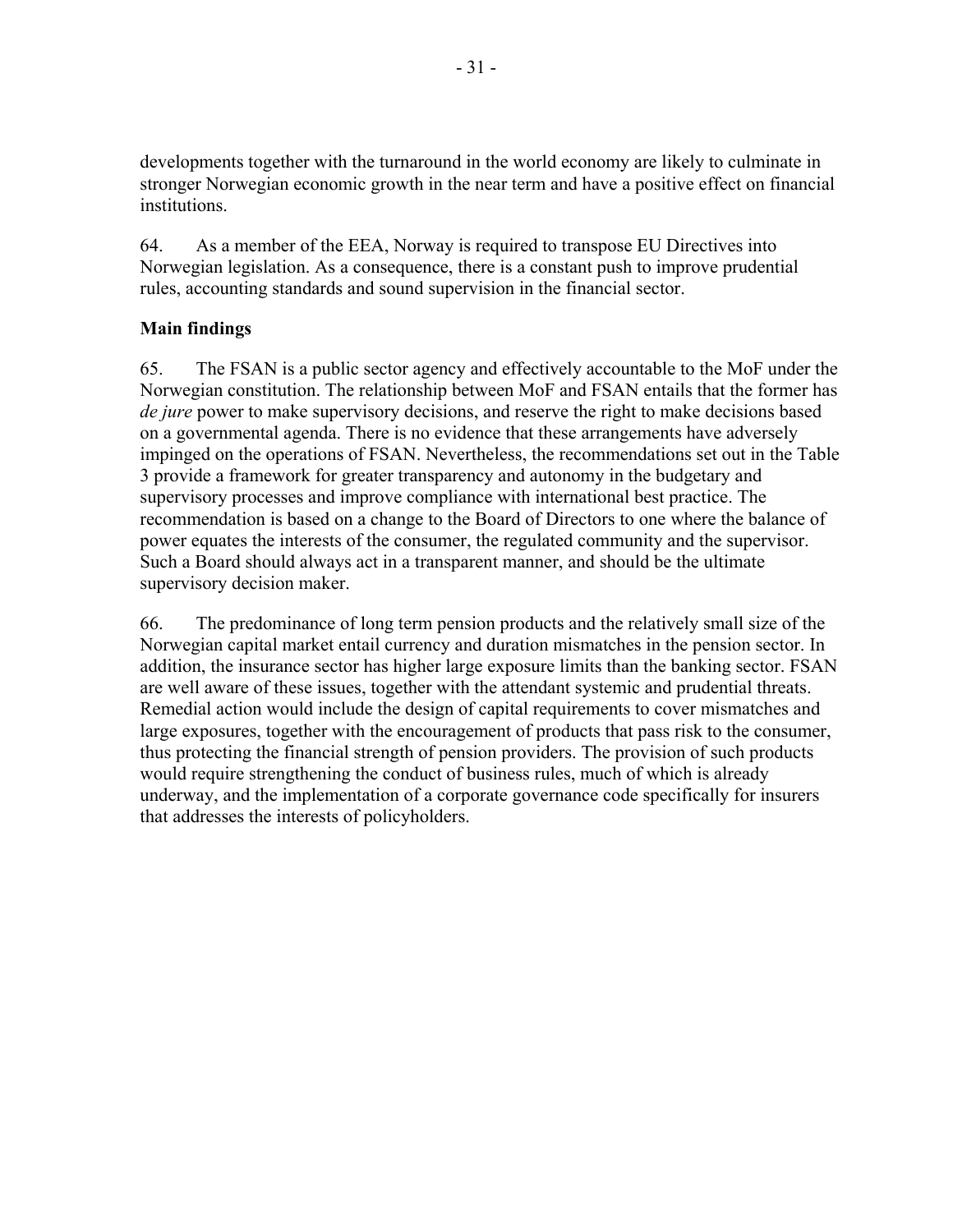| Reference Principle                                                                                                                                                                                                                                                                                                                                                                                                                                                               | Recommended Action                                                                                                                                                                                                                                                                                                                                                                                                                                           |
|-----------------------------------------------------------------------------------------------------------------------------------------------------------------------------------------------------------------------------------------------------------------------------------------------------------------------------------------------------------------------------------------------------------------------------------------------------------------------------------|--------------------------------------------------------------------------------------------------------------------------------------------------------------------------------------------------------------------------------------------------------------------------------------------------------------------------------------------------------------------------------------------------------------------------------------------------------------|
| <b>Supervisory authority</b><br>i.e., CP 3                                                                                                                                                                                                                                                                                                                                                                                                                                        |                                                                                                                                                                                                                                                                                                                                                                                                                                                              |
| As a public-sector agency, FSAN will always be<br>accountable according to the Norwegian<br>constitution. Currently, this entails a lack of<br>budgetary autonomy and a requirement to<br>acquiesce to MoF supervisory decisions.                                                                                                                                                                                                                                                 | The authorities could consider establishing more explicit<br>criteria for the composition of FSAN's Board of Directors;<br>aiming at greater independence through a balance<br>of industry, supervisory and public interest representation.<br>Such a Board could be the ultimate supervisory decision<br>maker, and greater budgetary autonomy could be<br>delegated to it. This would improve transparency in both<br>supervisory and budgetary decisions. |
| <b>Supervisory process</b><br>i.e., CP 4                                                                                                                                                                                                                                                                                                                                                                                                                                          |                                                                                                                                                                                                                                                                                                                                                                                                                                                              |
| MoF reserves the right to make all but the most<br>standard of supervisory decisions, and has the<br>right to use "political" criteria. This could entail a<br>lack of transparency in decision making. This<br>factor also impinges on ICPs 6, 15 and 16.                                                                                                                                                                                                                        | Codify the relevant decision-making criteria, and delegate<br>all decision making rights to FSAN.                                                                                                                                                                                                                                                                                                                                                            |
| <b>Suitability of persons</b>                                                                                                                                                                                                                                                                                                                                                                                                                                                     |                                                                                                                                                                                                                                                                                                                                                                                                                                                              |
| i.e., CP 7<br>If a notifiable person such as an owner or senior<br>manager ceases to fulfill "fit and proper"<br>requirements, there is no obligation on the insurer<br>to inform FSAN.                                                                                                                                                                                                                                                                                           | Implement appropriate "whistleblowing" regulations for<br>insurers.                                                                                                                                                                                                                                                                                                                                                                                          |
| <b>Investments</b>                                                                                                                                                                                                                                                                                                                                                                                                                                                                |                                                                                                                                                                                                                                                                                                                                                                                                                                                              |
| i.e., CP 21                                                                                                                                                                                                                                                                                                                                                                                                                                                                       |                                                                                                                                                                                                                                                                                                                                                                                                                                                              |
| Currency and duration mismatches arise because<br>of the shortage of local investment opportunities to<br>closely match the long-term pension obligations.<br>Currency mismatches are limited by regulation,<br>although this regulation is the most generous<br>permissible under EU Directive.<br>Similarly, insurers are allowed higher large<br>exposure limits than banks.<br>These conditions increase susceptibility to<br>systemic contagion, but are well known to FSAN. | A complex situation that would involve a range of possible<br>measures including: a capital element specifically<br>measured to cover known mismatches; greater use of<br>products such as DC pensions where risk is borne by the<br>consumer, and if this recommendation became common<br>market practice, the Conduct of Business Principles (ICPs<br>24, 25, 26) could be strengthened in advance.                                                        |
| <b>Consumer protection</b><br>i.e., CP 25                                                                                                                                                                                                                                                                                                                                                                                                                                         |                                                                                                                                                                                                                                                                                                                                                                                                                                                              |
| Handling of disputes between clients and the<br>intermediaries is currently not covered by the<br>Norwegian Bureau for Insurance Disputes (NBID)<br>which concerns itself with insurer / insured<br>relationships. A regulation to remedy this gap in<br>consumer protection is currently in draft.                                                                                                                                                                               | Promulgation of the draft regulation should account for the<br>likelihood of risk borne by consumers.                                                                                                                                                                                                                                                                                                                                                        |
| <b>Anti-money laundering</b><br>i.e., CP 28                                                                                                                                                                                                                                                                                                                                                                                                                                       |                                                                                                                                                                                                                                                                                                                                                                                                                                                              |

# Table 3. Recommended Actions in the Area of Insurance Supervision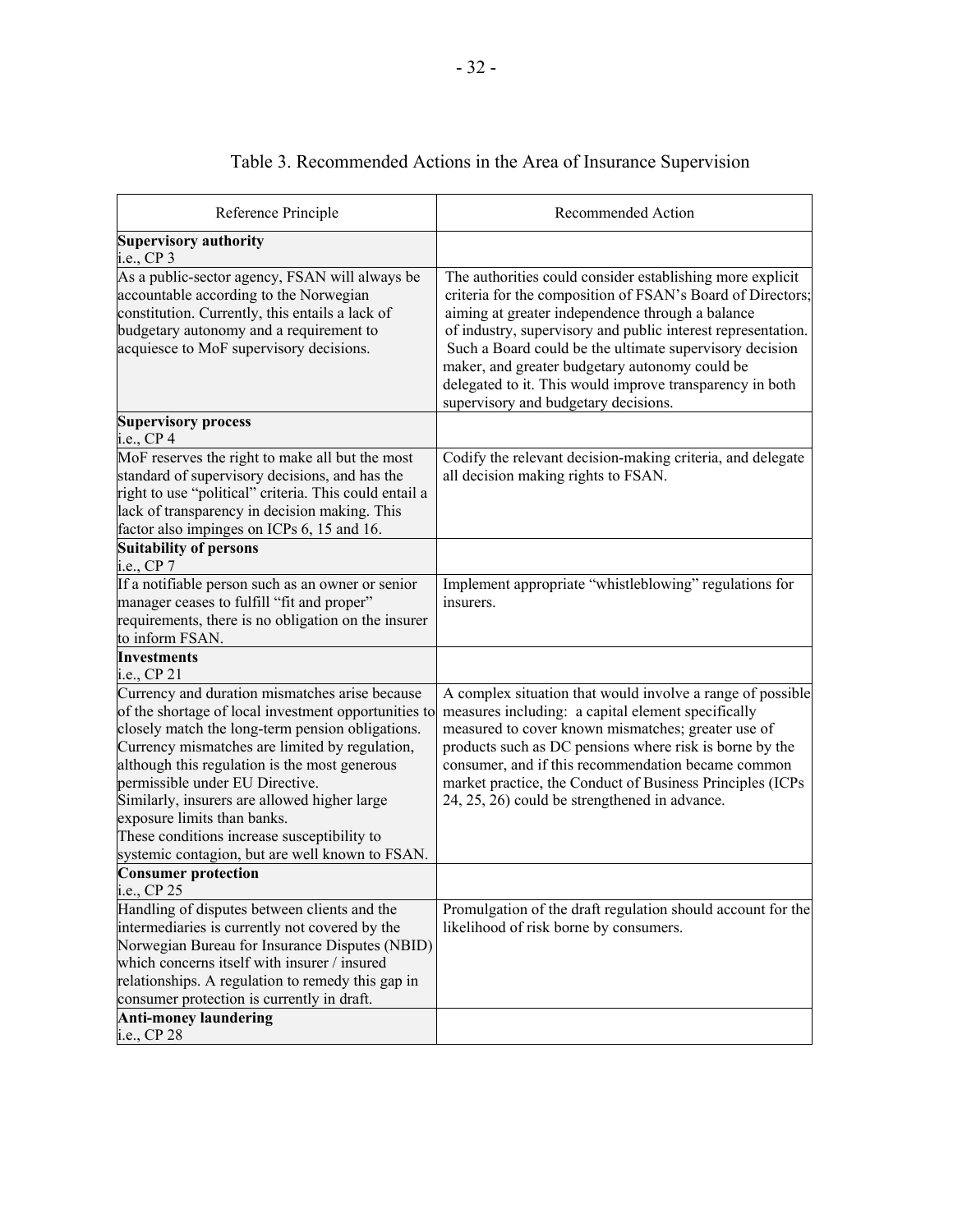| Reference Principle                                                                                                                                                                                   | Recommended Action                                                                                                                                                                  |
|-------------------------------------------------------------------------------------------------------------------------------------------------------------------------------------------------------|-------------------------------------------------------------------------------------------------------------------------------------------------------------------------------------|
| The revised FATF recommendations are not<br>currently transposed into Norwegian law because<br>they will be reflected in the Third EU Money<br>Laundering Directive, which is not yet<br>implemented. | If the Directive is not likely to be implemented in the near<br>future, regulations should be introduced in advance of the<br>Directive to give effect to the FATF recommendations. |

#### **Authorities' response**

67. As for the BCP summary assessment. The authorities underlined that in the Norwegian system for public administration, FSAN is an administrative agency, acting under the general responsibilities of the Ministry of Finance. The activities of FSAN are managed by an independent board and a director general appointed by the King in Council for periods of 4 and 6 years respectively. The objective is that FSAN shall be in a position to exercise its supervisory function independently of government or industry interference. In accordance with the general system for administrative complaints and review, decisions made by FSAN in the exercise of its supervisory functions may – by complaints from parties concerned – be submitted for review by the Ministry of Finance.

68. With respect to institutional arrangements for supervision, the authorities noted that the issue of delegating licensing and authorization authority is examined frequently. But they cautioned that a constitutional system where the minister is responsible to the legislature for financial supervision limits the possibilities for excluding ministerial oversight and decisionmaking. The recommendations in this area seems to be based on a perceived fear of "undue political influence" when decisions are taken at the ministerial level. The authorities pointed out, however, that decisions taken by the Ministry will always be based on a recommendation from FSAN, which always will be available to an applicant, and normally will be publicly available. Thus a decision taken by the ministry will be much more transparent than a decision taken by FSAN. The risk of incorrect decisions is general and not limited to ministries. It follows from Norwegian law that administrative decisions are subject to court review. Decisions that are not taken correctly may be found to be invalid. The authorities maintain that the focus on the risk for incorrect decision making at the ministry level, as opposed to in FSAN, is unwarranted. Further, they maintain the view that FSAN should remain unpolitical, and not be charged with decisionmaking in cases deemed to be of a political nature.

69. The authorities also noted that Norwegian budget procedures have been developed to enable the Storting (parliament) to establish sound general spending levels and to prioritise resource allocation based on a comprehensive proposal from the Government. The budget for financial supervision is part of these procedures, and a relaxation of fiscal discipline is not foreseen.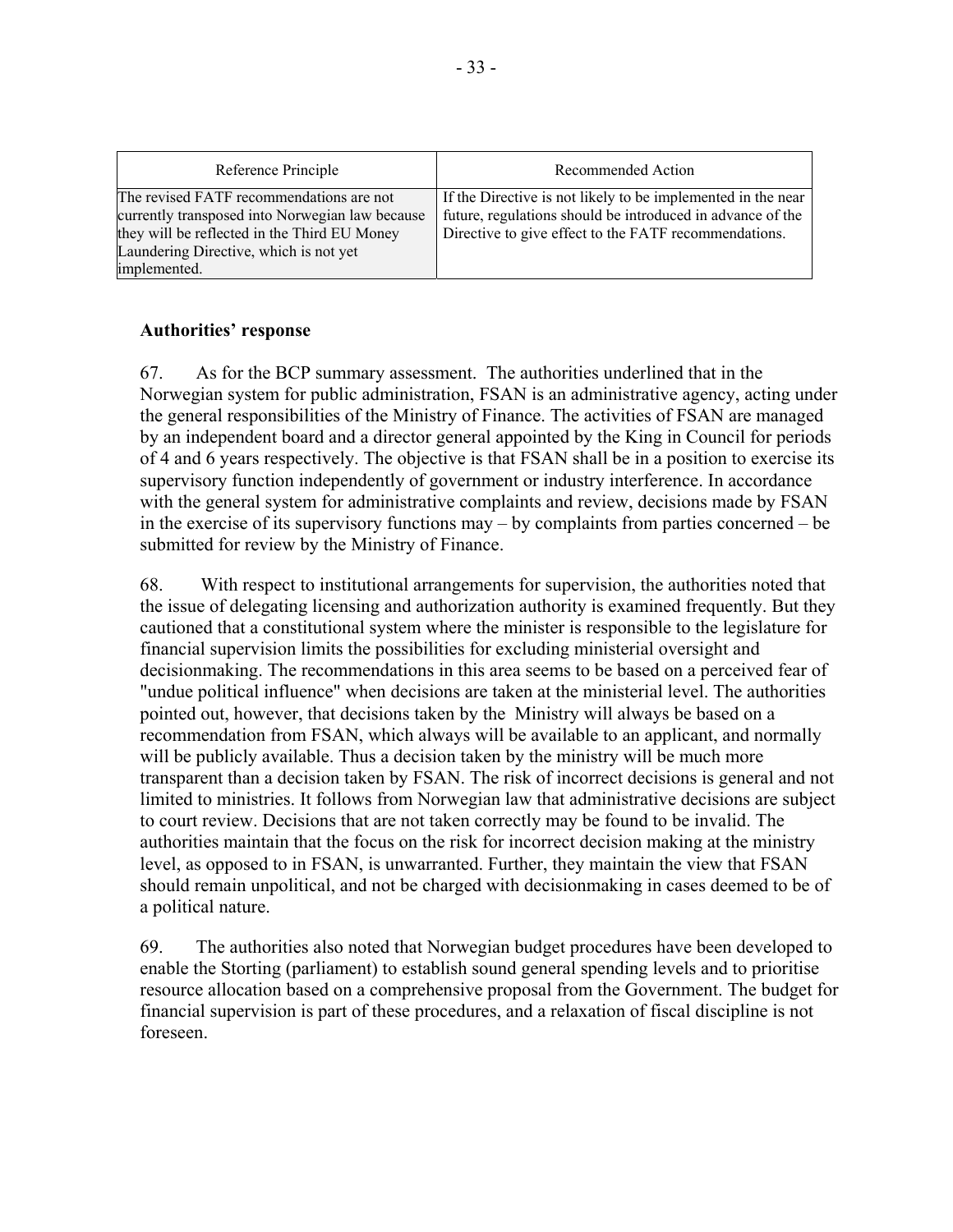## **PAYMENTS AND SECURITIES SETTLEMENT SYSTEMS: CPSS CORE PRINCIPLES FOR SYSTEMICALLY IMPORTANT PAYMENT SYSTEMS (CPSIPS)**

#### **General**

70. This CPSIPS assessments focused on the main payments system in Norway, Norges Bank Oppgjønsystem (NBO). Without undertaking formal assessments, the assessor also reviewed the Norwegian Interbank Clearing System (NICS) which, though not considered a systemically important system, nevertheless handles a significant volume of smaller transactions; and also the securities settlement systems in Norway. The emphasis in these two analyses was on risk management issues, and the main conclusions are included in the main text of the FSSA.

#### **Institutional and Market Structure**

71. The main institutions involved in payment systems policy are Norges Bank and the two Banking Associations in Norway, i.e. Norwegian Savings Bank Association and the Financial Services Association. Norges Bank has three different kinds of involvement in payment systems issues: (i) operational involvement; (ii) oversight function on payment systems; and (iii) a catalyst role inducing changes in the field of payments through supportive actions aiming at facilitating private sector initiatives and creating a platform for consultation and discussions with the financial sector. The two Banking Associations formulate the banking industry's policy in payment systems, set interbank standards, and sustain selfregulation of the payments business via agreements on cooperation between banks and rules for payment services and interbank clearing and settlement.

72. The infrastructure for payments consists of (i) a Real Time Gross Settlement System (RTGS) for interbank large value payments; (ii) a netting system for medium and smaller size SWIFT or interbank payments; and (iii) a multilateral clearing system for retail payments. Norges Bank, the Central Bank of Norway, is the system provider of the RTGS system, NBO. This system settles all interbank payments above NOK 25 million. The NBO is considered a systemically important payment system. The Norwegian Interbank Clearing System (NICS), an ACH owned by the two banking associations in Norway, clears interbank payments below that limit. NICS also processes and clears all retail payments on a multilateral basis, and offers data communication services for NBO. The bulk of the large value payments to be settled on a gross basis in NBO are sent in via the propriety data communication network of NICS. In addition, the NICS platform provides participants of NBO with information on their balances, payments in the queue, available liquidity and so on. Neither the netting scheme for Swift payments, nor the netting scheme for retail payments are considered systemically important. However, the value of the retail payments cleared via NICS is relatively high (NOK 14,409 billion or around 27% of all payments in 2004).

73. There were 149 banks (including foreign branches) registered in Norway in mid-2004, and 147 active in payments systems as at early 2005. A large number of them are small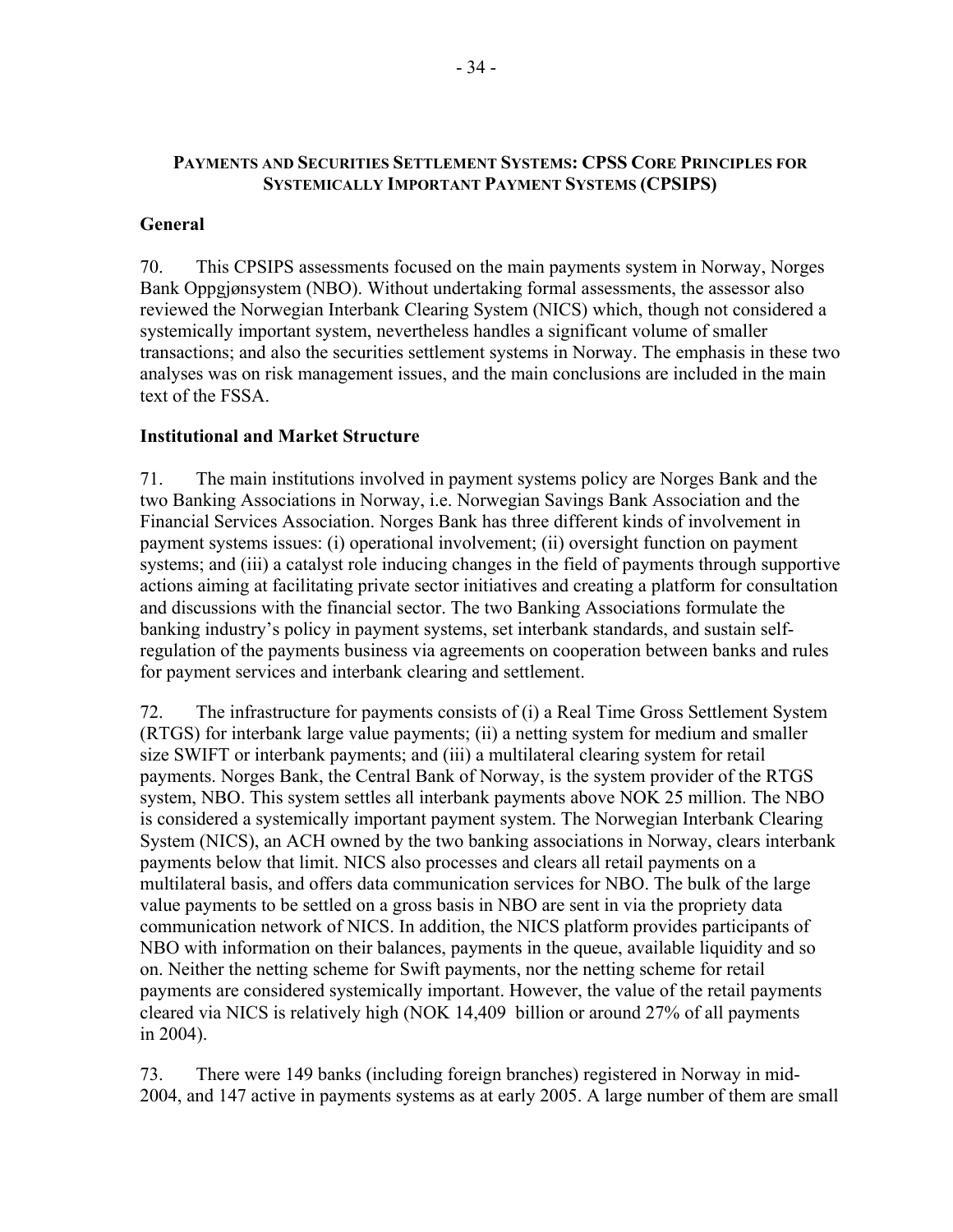or very small savings banks with only local activities. 121 of these smaller banks use one of the larger banks as their settlement bank. The settlement bank offers liquidity management services to its clients, settles all client transactions via the account the smaller banks have opened with their settlement agent, grants credit lines to its clients for cash management purposes and is responsible for settling their domestic large value transactions with other banks in the NBO-system via its own account with Norges Bank. In addition, it guarantees and settles the position of these so-called level 2 banks in the clearing of retail payments. DnB-NOR and Swedbank Oslo offer these settlement services.

74. The infrastructure for retail payment is highly developed and very efficient for its users. In 2003 over 78% of all giro transactions were electronically initiated by the customers via ATM terminals, telebanking, the internet, or as direct debit. In particular, the use of internet banking is rapidly growing due to general availability of personal computers and electronic invoicing facilities.

75. In 1984, banks have introduced charges for payment services. This fee structure reflects the actual differences in the costs of the various payment instruments and forms an adequate incentive to the public to use the most efficient payment means. Due to this pricepolicy, the amount of paper based payment instruments has dramatically fallen to around 5% of all giro transfer orders, and the use of checks has diminished to negligible proportions. Fees cover up to 70% of the operational costs of the banks. Since 2002, the use of float (withholding of incoming or outgoing payments by banks during a certain period to create interest income) is forbidden by law, which not only has promoted the transparency of the cost of payment services for customers but has also reduced the processing time substantially.

## **Prerequisites for Effective Payment Systems Oversight**

76. Norway fulfills all prerequisites for effective payment clearing and settlement systems. The private sector plays an important role both in the provision of payment instruments and in payment clearing services. Cooperation between banks is well established and the common infrastructure is the basis for the individual banks supply of payment services to the market. The relationship between Norges Bank and the banking sector is wellstructured and cooperative.

77. The legal framework for payments is sound. There are clear procedures in case a bank will default, and a well-established crisis management is in place. Accounting practices are up to standard and the infrastructure is highly automated and secure. Governance structures allow all banks to bring their opinions forward. Fraud and delays are minimal. Mechanisms for dispute resolution are in place and respected.

## **Main Findings/Summary**

78. The system complies with all 10 Core Principles. There were only minor recommendations made that could lead to a further improvement of the existing system and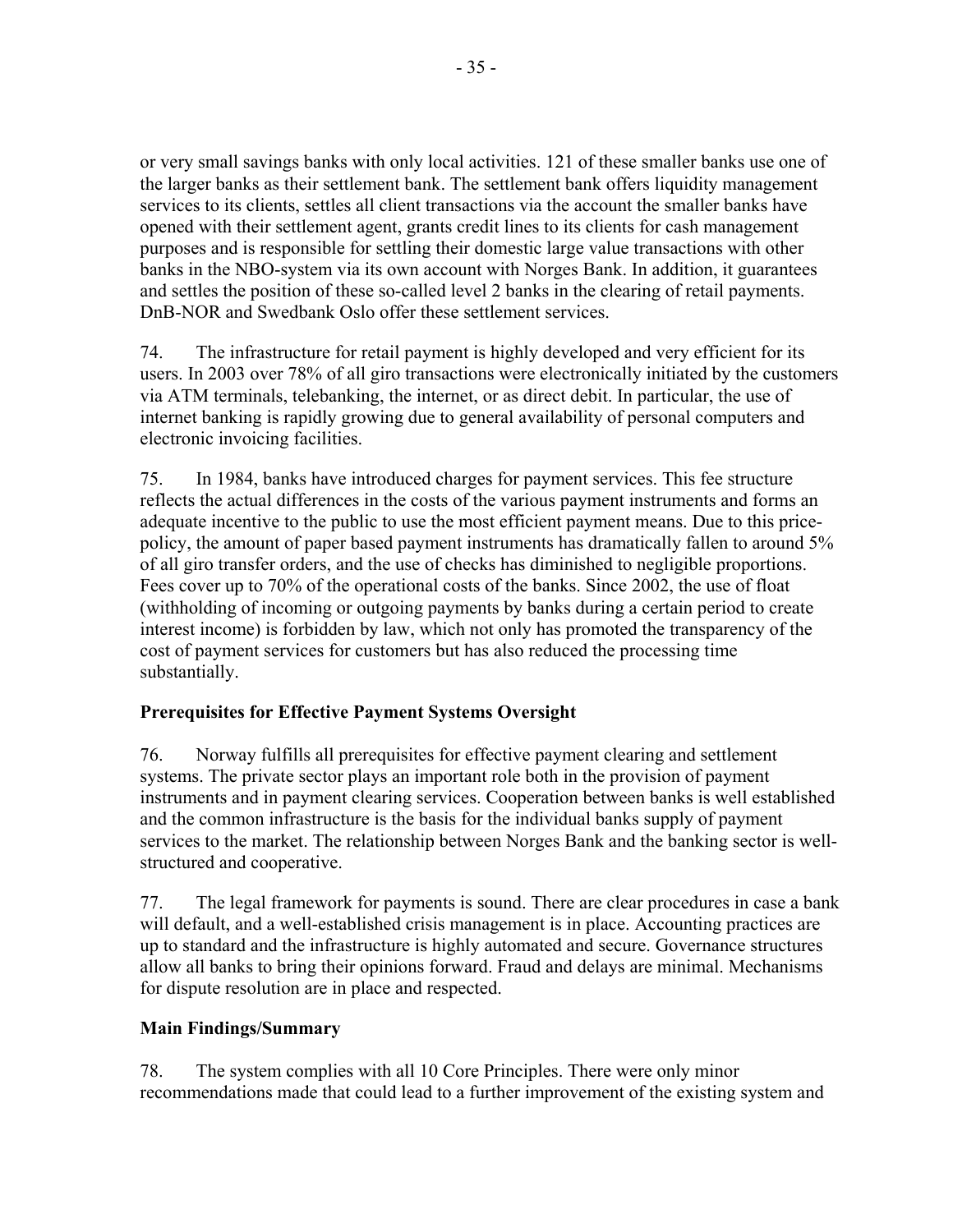the change-over to a new system. With respect to the Responsibilities of Norges Bank, full compliance could be reached by regularly monitoring the compliance of the existing system, as well as the plans for the new system, and to charge the Payment System Department to oversee the NBO. This department, which is not involved in the operational process, is already responsible for the oversight of payment systems outside the central bank.

79. The operations of the NBO-system are embedded in a solid legal framework of laws and contractual arrangements that are complete, reliable and enforceable in all relevant circumstances. Irrevocability and finality are clearly defined in the law and in the rules of the system and are ensured even in case an insolvency procedure is opened against a participant in the system. Collateral arrangements in payments and securities settlement systems are fully enforceable. A small improvement could be made by requiring a legal opinion from banks outside the European Economic Area that apply to become participant in the system.

80. The available documentation and the publications of Norges Bank enables participants to understand the system's impact on each of the financial risks they bear through participating in the NBO-system. However, some additional improvements are possible in the areas of accessibility and the ability to survey the rules and regulations around the system, which, at present, are spread out over a number of contractual agreements between the participants and the system provider.

81. As an RTGS-system with queuing facilities which settles in central bank money, NBO offers protection against credit risk. Liquidity risk is addressed through unlimited intraday credit provided against a broad range of Norwegian and foreign collateral. Due to the abundant liquidity and an optimization procedure, which continuously tries to net queued payments, the system is very fluent and queuing time in NBO is short.

82. The Norges Bank has established an effective security policy and has defined clear objectives to ensure a high degree of operation reliability. Risks are assessed proactively, and appropriate measures are taken to control these risks. Adequate business continuity measures and back-up systems are in place. However, the secondary site of the NICS-system that provides the participants of NBO with liquidity management information is not able to cope with a wide area disaster, and it could be considered whether this forms a vulnerability of the infrastructure.

83. The NBO-system has the usual features of RTGS-systems for sending, queuing and inquiry built in. In addition, an optimization procedure promotes the throughput in the system and helps to solve imminent gridlocks. In terms of practicality, NBO provides all the characteristics of a modern RTGS system that appears to fit the needs of its users, and fulfils the public interests by reducing systemic risks and offering an efficient channel for the execution of monetary policy. Taking into account the public good factor in the system, cost recovery has almost been achieved in 2005, and will be fully achieved next year. The transaction fees are at an acceptable level compared with systems in other countries.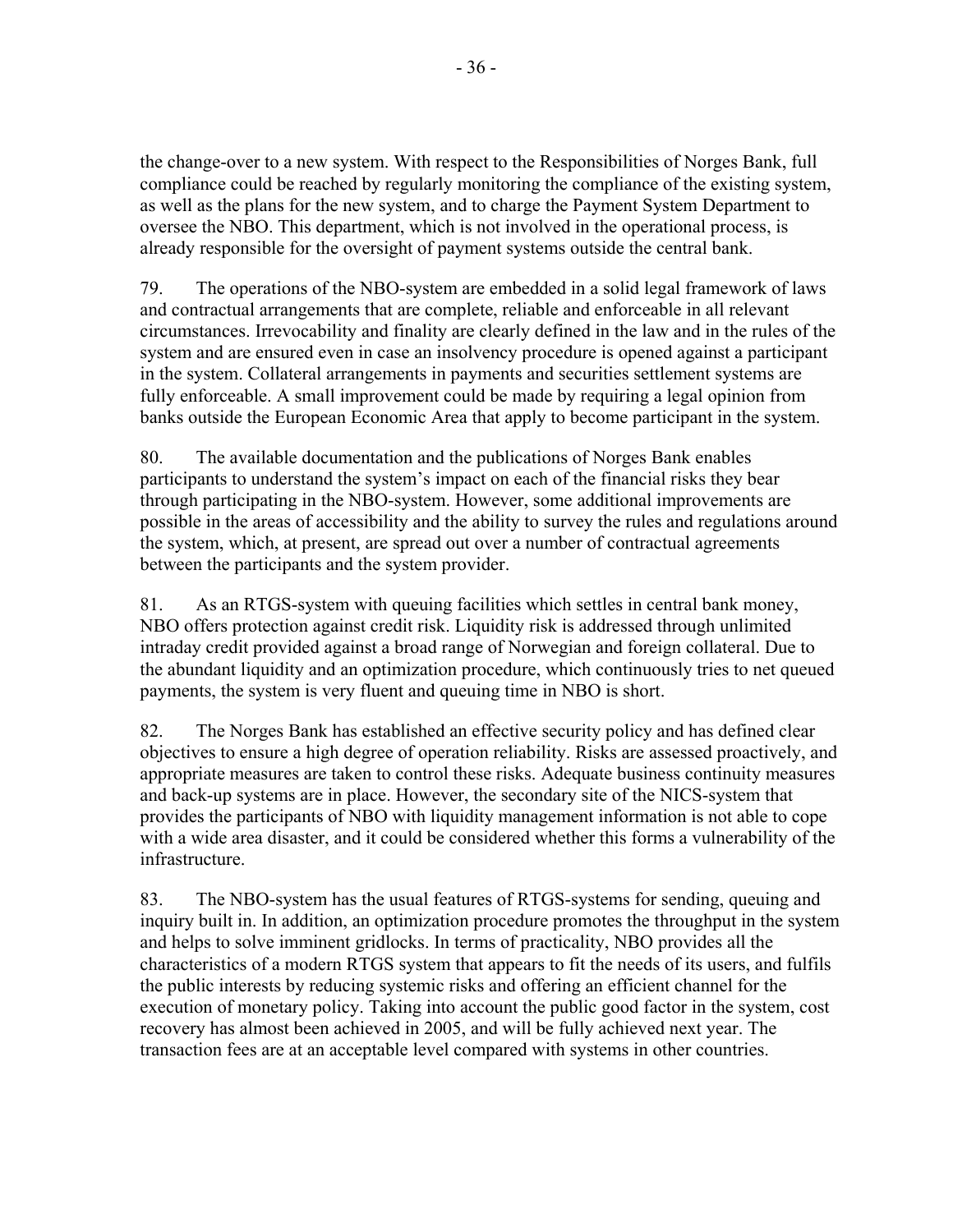84. The access rules for the NBO-system are clear, publicly disclosed, fair and objective. The access criteria do not have a restrictive impact on competition.

85. The NBO-system's governance arrangements are effective, accountable, and transparent. Adequate consulting procedures with the banking industry are in place around major decision-making procedures.The public is well informed about the roles of Norges Bank and its objectives in the payments area. The Norges Bank also informs the public about all new developments and envisaged changes. There is no clear assignment of responsibility in the organization of Norges Bank with respect to the compliance of the NBO-system with the Core Principles, and no formal procedures are in place to monitor regularly that the system complies with these international standards.

86. Norges Bank is charged by law with the oversight of payment systems, and has adequate instruments and resources at its disposal to carry out this task. However, additional improvement is possible by enhancing the transparency of the oversight policy by codifying and working out the requirements for different categories of payment systems and system providers.

87. The Norges Bank, as overseer of payment systems, participates in international consultation meetings and cooperates closely with Kredittilsynet, the Supervisory Authority in Norway on the oversight of payment systems and securities settlement systems. MoUs with other Nordic central banks are signed on exchange of information and crisis management in the event of a problem in a financial institution that is active in two or more countries.

## **Authorities' Response and Next Steps**

88. Norges Bank notes that the IMF shares the central bank's own evaluation that the NBO RTGS system complies in full with the CPSS Core Principles for Systemically Important Payment Systems. Norges Bank will work to achieve further improvements in the system on the basis of the comments and recommendations given.

89. The central bank will cooperate with the banking industry to examine measures to further improve the efficiency of NBO. Norges Bank, as licensing authority and overseer of the NICS payment system, has recently expressed towards NICS Operator Office that the bank would like to see larger time critical transactions transferred from the net settlement to the NBO RTGS system. Norges Bank has also taken steps towards NICS Operator Office to make them consider the vulnerability of the infrastructure in case of a wide area disaster.

90. Norges Bank will examine how formal internal procedures can be improved to ensure a continuous monitoring of compliance of the central bank's own system with international standards. The central bank will also enhance transparency regarding the bank's oversight responsibility. In connection with the introduction of the renewed RTGS system (planned for launch in 2006-2007), a more comprehensive overview of information relating to the settlement system will be published.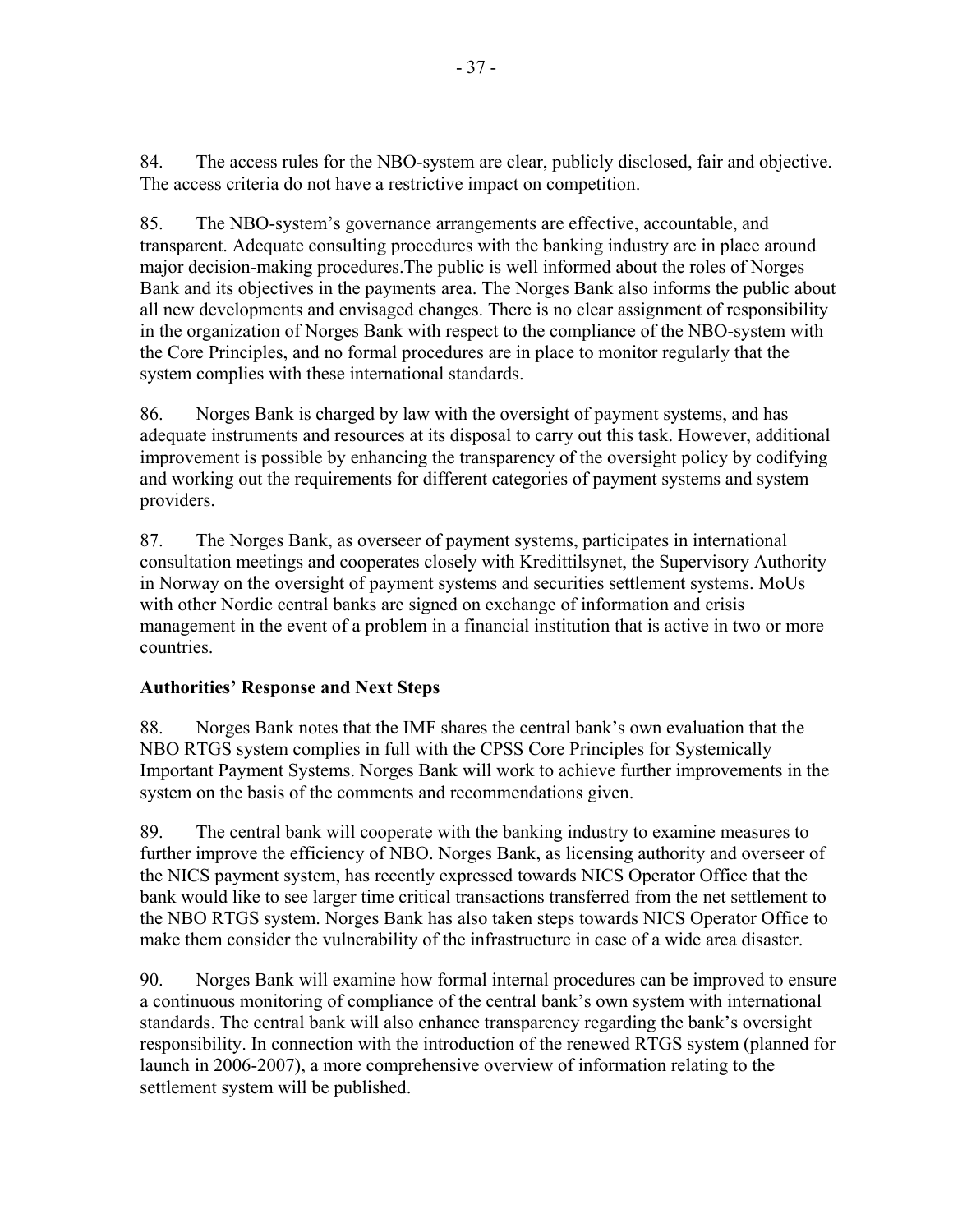| Subject                                            | Main Findings and Recommended Corrective Action Plan             |
|----------------------------------------------------|------------------------------------------------------------------|
| Well-founded legal basis in all relevant           | Specify in the rules and regulations, that banks from outside    |
| jurisdictions (CP 1)                               | the European Economic Area (EEA) when applying for               |
|                                                    | access to the NBO-system, have to provide a legal opinion        |
|                                                    | with respect to possible conflicts of law.                       |
| Understanding of the system's impact on risks;     | Enlarge the survey ability and publish the rules and regulation  |
| and procedures for the management of risks         | for the system on website of Norges Bank.                        |
| $(CPs 2-3)$                                        |                                                                  |
| Final settlement; inability to settle by the       | None                                                             |
| participant with the largest single settlement     |                                                                  |
| obligations (CPs 4-5)                              |                                                                  |
| Assets for settlement (CP 6)                       | None                                                             |
| Security and operational reliability; and          | Consider the vulnerability of the infrastructure due to the fact |
| contingency arrangements (CP 7)                    | the contingency facilities of the NICS-system could not deal     |
|                                                    | with a wide area disaster.                                       |
| Practical for the markets and efficient for the    | Analyze in cooperation with the banking industry whether the     |
| economy (CP 8)                                     | efficiency and practicality of the NBO-system, or the new        |
|                                                    | system that will replace the NBO in 2007, could be enlarged.     |
|                                                    | Within this context it could be studied: (i) to remove the       |
|                                                    | agreement among banks on coordinated exchanges of                |
|                                                    | transactions between 12.30 pm and 13.30 pm; (ii) to abolish      |
|                                                    | the netting of interbank payments below NOK 25 million; and      |
|                                                    | (iii) to use the NBO for time-critical and larger client-to-     |
|                                                    | client payments.                                                 |
|                                                    |                                                                  |
|                                                    | Intensify the existing coordination and cooperation between      |
|                                                    | Norges Bank, the NICS-system providers, and all other            |
|                                                    | relevant parties within the context of the rescheduling and      |
|                                                    | updating of both the NBO-system and the NICS-system.             |
|                                                    |                                                                  |
| Objective and publicly disclosed criteria for      | None                                                             |
| participation (CP 9)                               |                                                                  |
| Governance of the system should be effective,      | None                                                             |
| transparent and accountable (CP 10)                |                                                                  |
| Responsibility A - The central bank should         | None                                                             |
| define clearly its payment system objectives and   |                                                                  |
| should disclose publicly its role and major        |                                                                  |
| policies with respect to systemically important    |                                                                  |
| payment systems.                                   |                                                                  |
| Responsibility B - The central bank should         | Introduce procedures to monitor regularly the present NBO-       |
| ensure that the systems it operates comply with    | system and ensure that the plans for the new system comply       |
| the core principles.                               | with the Core Principles.                                        |
| Responsibility C - The central bank should         | Enhance the transparency of the oversight policy for payment     |
| oversee observance with the core principles by     | systems by codifying the requirements for the different types of |
| systems it does not operate and it should have the | systems and publishing them on the website of Norges Bank.       |
| ability to carry out this oversight.               |                                                                  |
| Responsibility D - The central bank, in            | None                                                             |
| promoting payment system safety and efficiency     |                                                                  |
| through the core principles, should cooperate      |                                                                  |
| with other central banks and with any other        |                                                                  |
| relevant domestic or foreign authorities.          |                                                                  |

Table 4. Recommended Actions in the Area of Systemically Important Payment Systems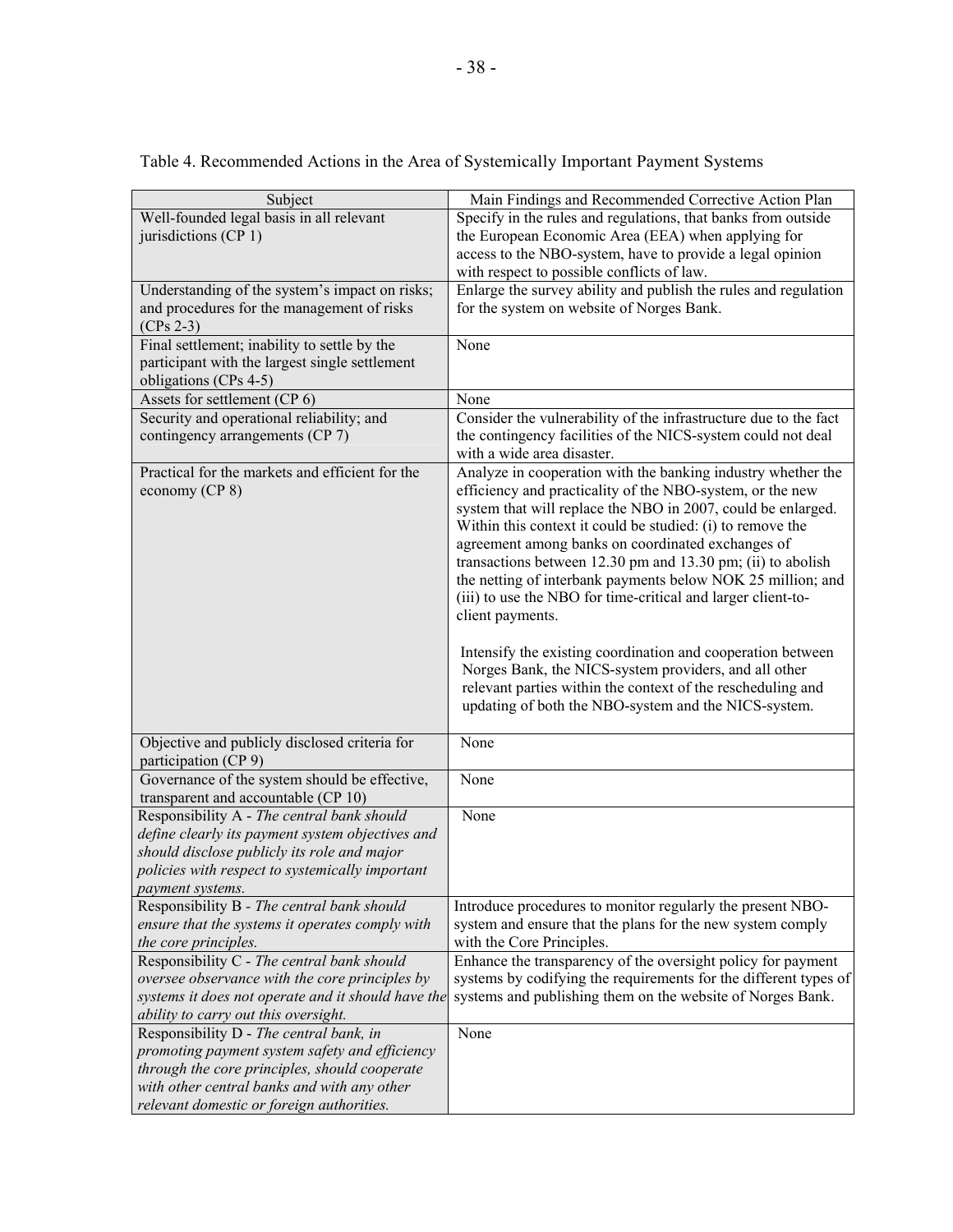#### **Methodological Aspects of Stress Testing in the Norway FSAP**

Stress tests were performed to assess the sensitivity to various severe but historically plausible macroeconomic shocks. Coverage was of eight banks, three life insurance companies and three non-life companies that held some 66 percent, 86 percent, and 61 percent, respectively, of total sectoral assets.

The following shocks and scenarios were used. The choice of scenarios was made after the Norges Bank simulated several macro scenarios using its aggregated inflation forecasting and related loss model for enterprises and households. Parameters related to the selected scenarios were then passed on to the banks. The banks then implemented, using their own internal models, scenario analysis using the given parameters from the model generated scenarios to generate portfolio loss estimates associated with the underlying shocks.

|                                                         | <b>Banks</b>                                                                          | Life and non-life Insurance Companies                                                                              |
|---------------------------------------------------------|---------------------------------------------------------------------------------------|--------------------------------------------------------------------------------------------------------------------|
| Interest rate                                           | +500 bps parallel shift in yield curves<br>-100 bps parallel shift in yield curves    | $+500$ bps parallel shift in yield<br>curves<br>-100 bps parallel shift in yield<br>curves                         |
| Equity                                                  | $+/- 40$ percent change in all relevant<br>stock indices                              | $+/- 40$ percent change in all relevant<br>stock indices                                                           |
| Exchange rate                                           | $+/- 20$ percent change in NOK vis-à-vis<br>other currencies                          | $+/- 20$ percent change in NOK vis-<br>à-vis other currencies                                                      |
| House prices<br>(Partial)<br>measure of<br>Credit risk) | -25 percent change in house prices<br>(only partial representation of credit<br>risk) | -25 percent change in property<br>prices (only partial representation of<br>credit risk)                           |
| Disability<br>Provisions                                |                                                                                       | $+50$ (for life), $+15$ or $+35$ (for non-<br>life) percent change in provisions<br>for future disability pensions |

#### A. Single-Factor Shocks

#### B. Multi-variate Scenarios

For banks, two sets of analysis were done for the two chosen scenarios. First a top-down analysis was carried out by the central bank, and second a bank-by-bank analysis by each of the selected 8 banks, under the guidance of the FSAN. The use of two different types of methods, each with its own strengths and limitations, provided a means of cross checking aggregate results.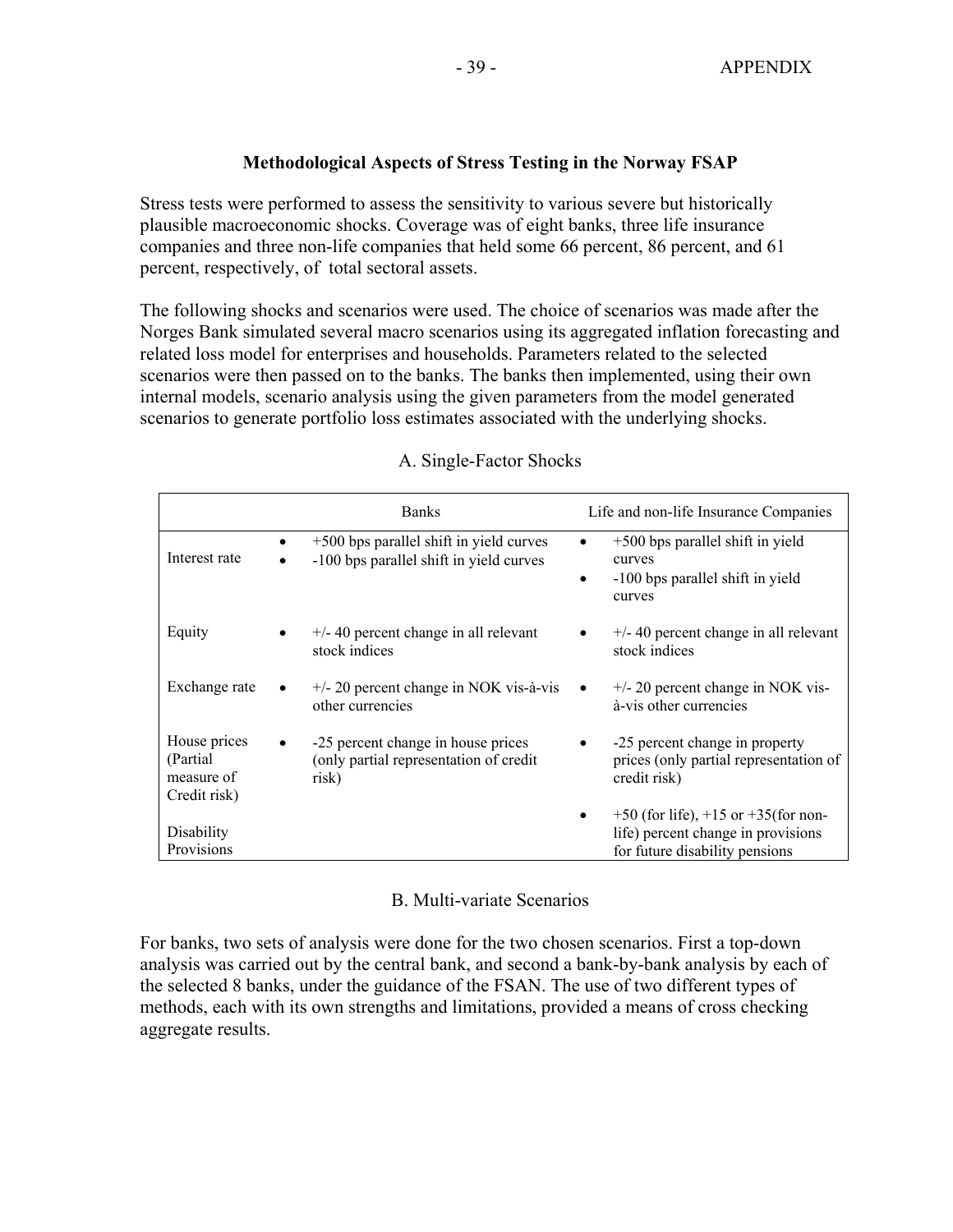#### **Scenario 1. Domestic wage inflation and interest rate increase**

NB raises its key interest rate by 5 percentage points in a 2-year time horizon as inflationary expectations rise (for example, because of high wage growth). The change in inflation and the NB's key interest rate cause changes in nominal money-market rates as well as real interest rates. The NOK appreciates due to the increase in the domestic 3-month moneymarket interest rate relative to the corresponding international interest rate. Both the increase in domestic interest rates and the NOK appreciation have a direct negative effect on the domestic output gap. Hence, domestic real GDP growth declines (relative to baseline). As a result, household consumption and investment weaken, and unemployment increases. House prices decline primarily as a result of the higher interest rate, but also as a result of higher unemployment and lower households' total wage income. Stock and commercial prices decline as well.

| Variable                         | 2005            | 2006             | 2007                            |
|----------------------------------|-----------------|------------------|---------------------------------|
| Real GDP                         | $(-0.8)$<br>2.4 | $(-1.2)$         | $-0.1$<br>1.9                   |
| Real household consumption       | $(-1.7)$        | $(-3.3)$<br>0.6  | $(-2.6)$<br>0.0                 |
| Unemployment rate (level)        | (0.4)           | (1.1<br>4.9      | $\left 1.2\right\rangle$<br>5.0 |
| Consumer prices'                 | (0.4)<br>1.8    | (0.5)<br>2.2     | (0.5)<br>2.7                    |
| Interest rate $(\text{level})^2$ | (3.0)           | (3.7)<br>6.9     | (2.2)<br>6.2                    |
| House prices                     | $-10.2$<br>-6.  | $(-8.3)$<br>-6.4 | $-0.3$<br>2.8                   |

**Scenario 1. Percentage change from previous year. Deviation from baseline in percentage points in parentheses** 

 $<sup>1</sup>$  Adjusted for tax changes and excluding energy prices.<sup>2</sup> 3-month money market interest rate.</sup>

#### **Scenario 2. Terms of trade deterioration (perhaps due to decline in oil price)**

The NOK depreciates against all currencies by 20 percent as oil prices halve. A long-lasting decline in the oil price reduces consumer-confidence and it affects fiscal policy negatively, due to the fiscal policy-rule. Initially, the nominal NOK depreciation causes a depreciation of the real exchange rate, and increases inflation in consumer prices. NB increases its key rate by 5 percentage points in response. A positive effect on the output gap from the depreciation of the real exchange rate dampens the negative effects, but the additional negative effect from a reaction in consumption and fiscal policy, clearly dominates. As a result household consumption falls strongly compared to the baseline in all three years, real GDP growth grows at a much lower pace in 2005 and 2006, but picks up again in 2007. The development in 2007 reflects that the depreciation of the NOK to some degree levels off, and the increase in expected inflation is reduced, which again causes a reversal of the interest rate. Unemployment increases in all three years. Households' disposable income falls over time, and even though debt growth rapidly comes down, households debt burden increases, and so does their interest burden. House prices fall. From 2004 to 2007, the fall is 33 per cent. The large fall (relative to the baseline scenario), reflects a higher interest rate in most of the simulation period, a higher unemployment rate, lower wage growth, and a decline in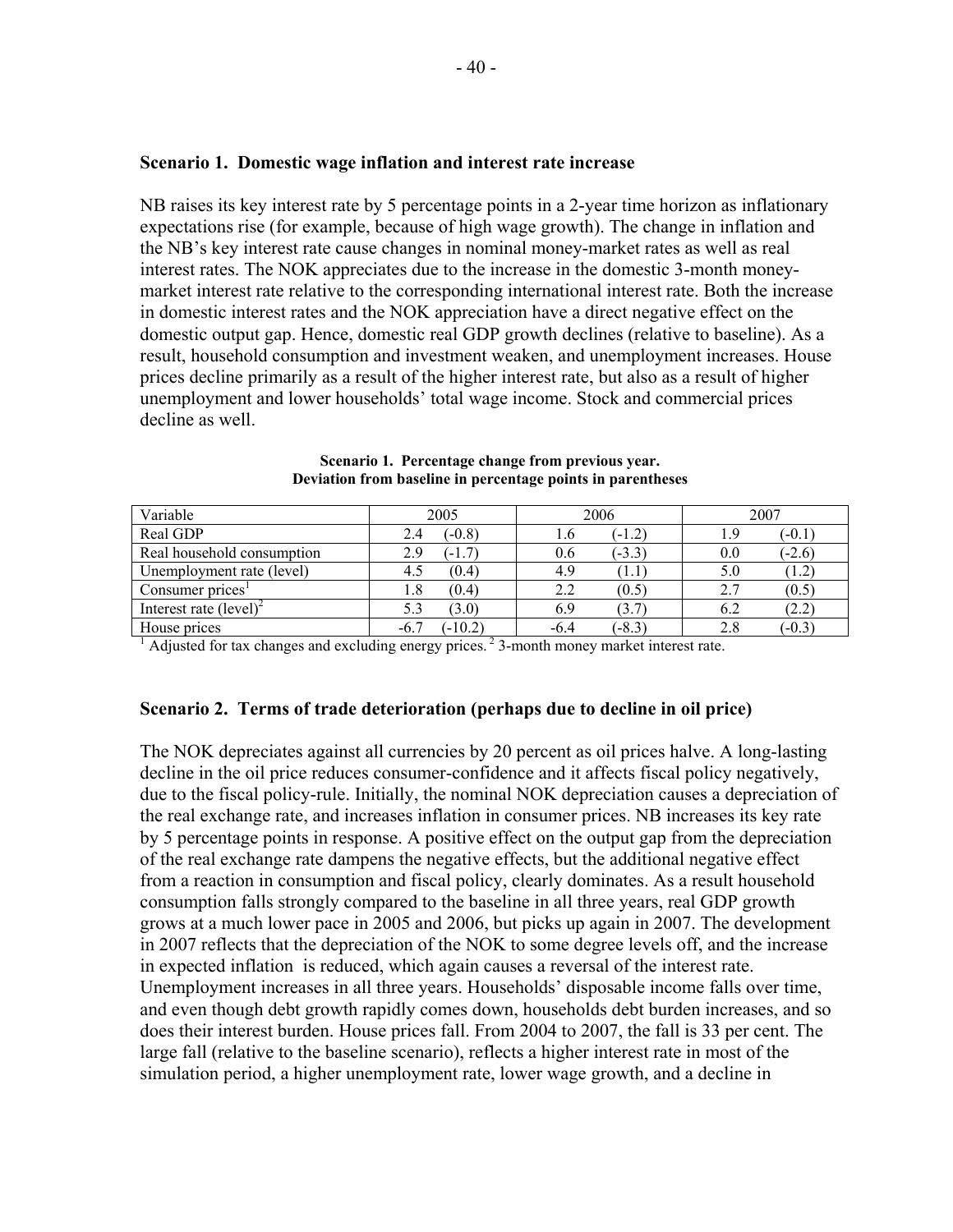consumer confidence. As most of these effects level out over time, the fall in house prices declines.

| Variable                                                                                               |         | 2005      |         | 2006     |        | 2007     |
|--------------------------------------------------------------------------------------------------------|---------|-----------|---------|----------|--------|----------|
| Real GDP                                                                                               | $-0.3$  | $(-3.5)$  | $-0.7$  | (-3.5)   | 2.4    | (0.4)    |
| Real household consumption                                                                             | 0.4     | (-4.2)    | $-2.6$  | $(-6.5)$ | $-2.2$ | $(-4.8)$ |
| Unemployment rate (level)                                                                              | 6.0     | (1.9)     | 7.7     | (3.9)    | 7.8    | (4.0)    |
| Consumer prices <sup>1</sup>                                                                           | 1.8     | (0.4)     | 2.8     | (1.1)    | 2.5    | (0.3)    |
| Interest rate $(\text{level})^2$                                                                       | 7.3     | (5.0)     | 5.4     | (2.2)    | 3.1    | $(-0.9)$ |
| House prices                                                                                           | $-20.2$ | $(-23.7)$ | $-14.7$ | (-16.6)  | $-2.1$ | $(-5.2)$ |
| Adjusted for tax changes and excluding energy prices. <sup>2</sup> 3-month money market interest rate. |         |           |         |          |        |          |

#### **Scenario 2. Percentage change from previous year. Deviation from baseline in percentage points in parentheses**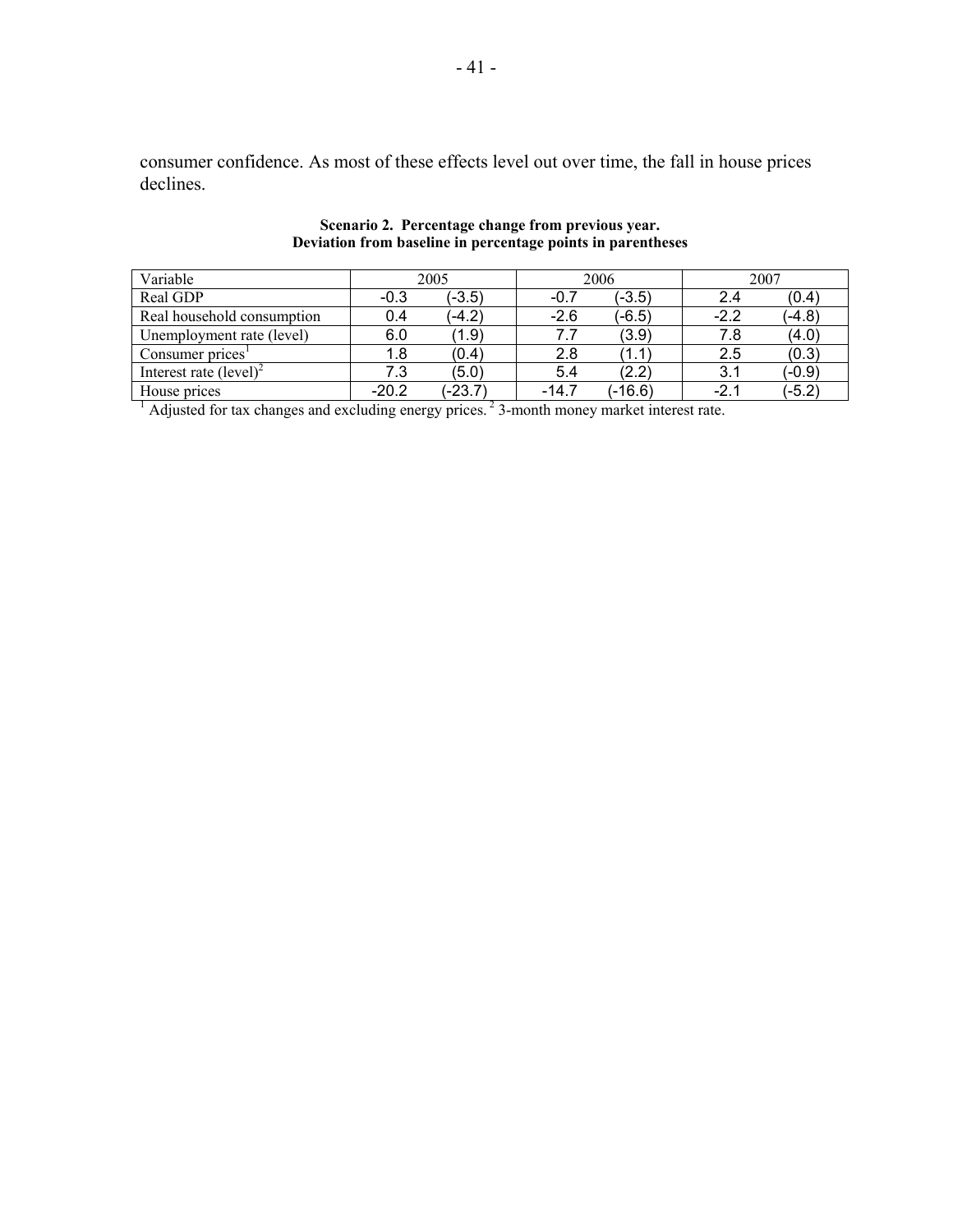|                            | 1999 | 2000 | 2001 | 2002 | 2003 |
|----------------------------|------|------|------|------|------|
| <b>Banks</b>               | 114  | 121  | 125  | 130  | 139  |
| o/w foreign branches       |      | 8    | 10   | 11   | 15   |
| o/w foreign subsidiaries   | 6    | 6    | 23   | 23   | 23   |
| Finance companies          | 6    | 7    | 8    | 8    | 8    |
| Mortgage companies         | 14   | 19   | 22   | 23   | 26   |
| Life insurance companies   | 36   | 35   | 35   | 36   | 38   |
| Other insurance            | 9    | 9    | 9    | 8    | 9    |
| Securities funds           | 12   | 13   | 11   | 9    | 12   |
| State lending institutions | 20   | 16   | 16   | 16   | 16   |
| Total                      | 211  | 220  | 226  | 230  | 248  |

#### Table 1. Norway: Asset Shares of Institutional Groups (In percent of mainland GDP)

Sources: Norges Bank and Fund staff estimates.

| Table 2. Norway: Number and Size of Banking Institutions               |                      |                      |              |                |           |                |
|------------------------------------------------------------------------|----------------------|----------------------|--------------|----------------|-----------|----------------|
|                                                                        | 1999                 | 2000                 | 2001         | 2002           | 2003      | $Jun-04$       |
| Banks operating in Norway (including foreign branches or subsidiaries) | 153                  | 152                  | 151          | 152            | 151       | 149            |
| Number of majority state-owned banks 4/                                | 1                    | 1                    | $\mathbf{0}$ | $\mathbf{0}$   | $\theta$  | $\theta$       |
| Norwegian banks structure                                              |                      |                      |              |                |           |                |
| Branches of Norwegian banks at home 1/                                 | 1443                 | 1333                 | 1167         | 1032           | 1044      | 884            |
| Branches of Norwegian banks abroad 2/                                  | 12                   | 12                   | 7            | 7              | 7         | 8              |
| Foreign banks structure                                                |                      |                      |              |                |           |                |
| Subsidiaries of foreign banks in Norway 3/                             | 2                    | 2                    | 2            | 2              | 2         | $\overline{2}$ |
| Branches of foreign banks in Norway                                    | 9                    | 9                    | 8            | 8              | 8         | 8              |
| Branches of foreign subsidiaries and foreign branches in Norway        | 87                   | 85                   | 231          | 237            | 223       | 225            |
|                                                                        |                      |                      |              | In million NOK |           |                |
| Total assets of banks 4/<br>o/w majority state-owned banks 4/          | 1,175,275<br>297,629 | 1,331,139<br>321,994 | 1,456,132    | 1,569,007      | 1,723,628 | 1,833,311      |
| o/w subsidiaries of foreign banks in Norway                            | 58,366               | 64,062               | 262,659      | 275,645        | 288,173   | 295,917        |
| o/w branches of foreign banks in Norway                                | 69,022               | 84,167               | 117,749      | 129,857        | 184,130   | 222,066        |

Source: Norges Bank.

1/ Fokus Bank and Bergensbanken excluded in 1999 and 2000. Fokus Bank and Nordea Bank Norway excluded 2001-2004.

2/ Nordea Bank Norway excluded 2001-2004.

3/ Fokus Bank and Bergensbanken in 1999 and 2000. Nordea Bank Norway and Fokus Bank 2001-2004.

4/ Central government owned 60.6 percent of the DnB shares in 1999 and 2000. This share was reduced to 47.3 percent in 2001,

47.8 percent in 2002, 31.4 percent in 2003, and 33.7 percent in Q2 of 2004.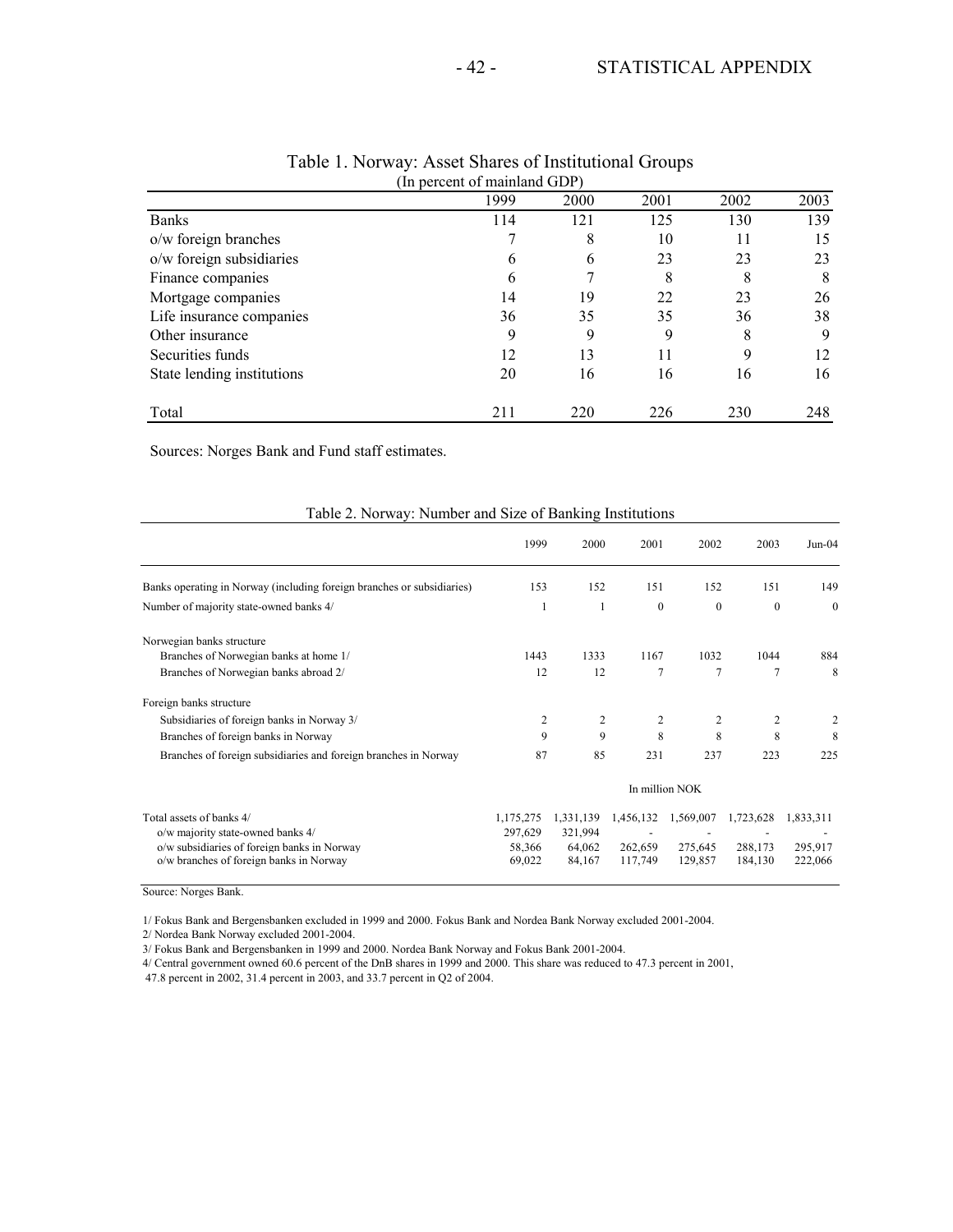Table 3. Norway: Bank Financial Soundness Indicators (FSIs)<br>(In percent)

|                                                                                                                                                                                                                                                                                                                                                                                                                                                                     | 1992                                                        | 1993                                                                                              | 1994                                                                                                                                                                                                                                                                 | 1995                                                                                            | 1996                                                   | 1997                                                                              | 1998                                                                                                                         | 1999                                                                | 2000                                           | 2001                                                                                                                                                                                                                                                                           | 2002                                                                                   | 2003                                                                                                                                                                                            | 2004                                                                                     |
|---------------------------------------------------------------------------------------------------------------------------------------------------------------------------------------------------------------------------------------------------------------------------------------------------------------------------------------------------------------------------------------------------------------------------------------------------------------------|-------------------------------------------------------------|---------------------------------------------------------------------------------------------------|----------------------------------------------------------------------------------------------------------------------------------------------------------------------------------------------------------------------------------------------------------------------|-------------------------------------------------------------------------------------------------|--------------------------------------------------------|-----------------------------------------------------------------------------------|------------------------------------------------------------------------------------------------------------------------------|---------------------------------------------------------------------|------------------------------------------------|--------------------------------------------------------------------------------------------------------------------------------------------------------------------------------------------------------------------------------------------------------------------------------|----------------------------------------------------------------------------------------|-------------------------------------------------------------------------------------------------------------------------------------------------------------------------------------------------|------------------------------------------------------------------------------------------|
| Regulatory capital/RWA<br>Tier 1 Capital/ RWA<br>Capital                                                                                                                                                                                                                                                                                                                                                                                                            | 9.84<br>6.08                                                | 13.41<br>8.48                                                                                     | $\frac{14.03}{9.50}$                                                                                                                                                                                                                                                 | 13.44<br>10.13                                                                                  | 12.94<br>9.87                                          | $\frac{12.15}{9.30}$                                                              | $12.18$<br>9.35                                                                                                              | $\frac{12.02}{9.31}$                                                | 12.12                                          | $12.59$<br>9.69                                                                                                                                                                                                                                                                | $\frac{12.15}{9.60}$                                                                   | 12.36                                                                                                                                                                                           | 12.16<br>9.76                                                                            |
| Interest income /Interest income + Operating income<br>Net interest earnings/Average asset<br>Operating expense/Average asset<br>Earning and Profitability<br><b>ROAA</b><br>ROAE                                                                                                                                                                                                                                                                                   | $3.36$<br>2.64<br>$-0.56$<br>$-10.65$<br>92.41              | $\begin{array}{c} 0.93 \\ 17.02 \\ 86.67 \\ 3.40 \\ 2.51 \end{array}$                             | $1.38$<br>$1.9$ , $-3$ , $-3$ , $-3$ , $-3$ , $-3$ , $-3$ , $-3$ , $-3$ , $-3$ , $-3$ , $-3$ , $-3$ , $-3$ , $-3$ , $-3$ , $-3$ , $-3$ , $-3$ , $-3$ , $-3$ , $-3$ , $-3$ , $-3$ , $-3$ , $-3$ , $-3$ , $-3$ , $-3$ , $-3$ , $-3$ , $-3$ , $-3$ , $-3$ , $-3$ , $-3$ | $1.32$<br>$2.6$<br>$2.8$<br>$2.8$<br>$2.8$<br>$2.8$                                             |                                                        | 0.57 36 37<br>이 구성 37 31<br>이 구성 21 3                                             | $0.77$<br>11.57<br>11.88 2.19                                                                                                | $\begin{array}{c} 1.08 \\ 1.57 \\ 2.34 \\ 2.36 \\ 2.38 \end{array}$ | $1.66$<br>$1.58$<br>$2.39$<br>$1.95$<br>$1.95$ | $0.77$<br>$-5.70$<br>$-5.70$<br>$-1.57$<br>$-1.57$<br>$-1.57$                                                                                                                                                                                                                  | $0.88$<br>$0.82$<br>$0.72$<br>$0.76$<br>$0.72$                                         | $0.58$<br>9.61<br>86.74<br>1.90<br>1.63                                                                                                                                                         | $0.85$<br>$0.427$<br>$0.427$<br>$0.55$<br>$0.55$<br>$0.55$                               |
| NPL net of loan loss provision /Tier 1 capital<br>Non-performing loan (NPL)/ Gross lending<br>Loan loss provision/NPL<br>Asset Quality                                                                                                                                                                                                                                                                                                                              | 8.85<br>34.66<br>103.21                                     | 7.70<br>28.22<br>71.06                                                                            | 5.36<br>27.58<br>45.42                                                                                                                                                                                                                                               | 4.06<br>44.58<br>24.95                                                                          | $\begin{array}{c} 3.01 \\ 40.96 \\ 19.73 \end{array}$  | 2.13<br>39.26<br>15.37                                                            | $\frac{142}{39.29}$                                                                                                          | $\frac{1.29}{37.83}$                                                | $\frac{1.20}{32.02}$                           | $\frac{1.31}{33.69}$                                                                                                                                                                                                                                                           | $\frac{1.83}{29.21}$                                                                   | $\frac{1.59}{33.131}$                                                                                                                                                                           | 0.97<br>36.75<br>8.24                                                                    |
| Total loans<br>Non-financial enterprises (incl. unincorporated enterprises/households)/<br>of which top four sectoral concentration<br>Mortgages/Total loans<br>Total loans/Total assets<br>Concentration                                                                                                                                                                                                                                                           | 77.65<br>38.05<br>43.95                                     | 81.17<br>41.20<br>42.42                                                                           | 80.59<br>44.54<br>41.63                                                                                                                                                                                                                                              | 80.85<br>44.79<br>42.22                                                                         | 40.26<br>$77.13$<br>47.45                              | 46.12<br>40.57<br>80.09                                                           | 80.85<br>46.09<br>39.20                                                                                                      | 79.71<br>46.76<br>38.55                                             | 80.30<br>46.34<br>39.42                        | 80.86<br>47.01<br>38.46                                                                                                                                                                                                                                                        | 80.48<br>49.22<br>36.57                                                                | 79.50<br>52.02<br>33.84                                                                                                                                                                         | 81.32<br>55.61<br>32.09                                                                  |
| Commercial services and property management/ Total loan<br>Retail trade hotels and restaurants/ Total loan<br>Manufacturing and mining/Total loan<br>Agriculture, fishing etc/ Total loan<br>Foreign sector/Domestic sector loans<br>Large exposure/Tier1 capital 1/<br>Foreign currency/Total loans                                                                                                                                                                | 17<br>1978<br>1981<br>1981                                  | $\begin{array}{c} 48 \\ 49 \\ 19 \\ 24 \\ 39 \\ 49 \\ 24 \\ 54 \\ 6 \end{array}$<br>14.97<br>6.31 | $\begin{array}{l} 15.48 \\ 6.21 \\ 6.39 \\ 4.38 \\ 10.88 \\ 4.69 \\ \end{array}$                                                                                                                                                                                     | 6.14<br>$3877$<br>$4997$<br>$-5.49$                                                             | 14.59<br>6.26<br>$4885$<br>$4885$                      | 15.45<br>6.06<br>÷                                                                | 1<br>1977 1984<br>1984 1998                                                                                                  | 15.03<br>5.13 4.13 5.78<br>4.14 5.78<br>5.18 5.18                   | $1987488$<br>$-449748$<br>$-44974$<br>13.80    | $\begin{array}{c}\n16.34 \\ 16.37 \\ 17.56 \\ 18.1 \\ 19.67 \\ 19.81 \\ 10.8\n\end{array}$                                                                                                                                                                                     | $\begin{array}{l} 16.32 \\ 4.24 \\ 3.96 \\ 4.97 \\ 5.97 \\ 9.98 \\ 128.97 \end{array}$ |                                                                                                                                                                                                 | $\begin{array}{l} 15.37 \\ 15.63 \\ 2.87 \\ 2.38 \\ 3.39 \\ 8.37 \\ 6.77 \\ \end{array}$ |
| Deposits from foreign financial institutions/Liability and equity<br>Foreign currency liability and equity/ Total liability and equity<br>Deposits of non-financial sector/Liability and equity<br>Foreign borrowing by banks/Liability and equity<br>Other liabilities/Liability and equity<br>Total deposits/Liability and equity<br>Loans net of provisions/Deposits<br>Liquid asset/Short-term liability<br>Bonds/Liability and equity<br>Funding and Liquidity | 0.87<br>0.977<br>0.9882<br>0.9999<br>4.49<br>76.07<br>64.54 | 16.50<br>66.73.93.67<br>66.73.97<br>69.73.97                                                      | $7.5488888788881$<br>$7.5488888888$<br>$7.54698888$<br>$1.56988$                                                                                                                                                                                                     | $75.65$<br>$66.15$<br>$66.34$<br>$66.50$<br>$66.50$<br>$66.73$<br>$66.50$<br>$66.73$<br>$68.73$ | 75.21<br>59.76<br>9.90<br>153888<br>5348888<br>7548888 | 995<br>995727<br>995727<br>$\begin{array}{c} 13.53 \\ 12.43 \\ 59.30 \end{array}$ | 13.78<br>65.42<br>52.17<br>9.83<br>20.64<br>21.13<br>21.58.82                                                                |                                                                     | 33475989350<br>59575989350                     | $\begin{array}{cccc}\n6.14 & 0.00 & 0.00 & 0.00 & 0.00 & 0.00 & 0.00 & 0.00 & 0.00 & 0.00 & 0.00 & 0.00 & 0.00 & 0.00 & 0.00 & 0.00 & 0.00 & 0.00 & 0.00 & 0.00 & 0.00 & 0.00 & 0.00 & 0.00 & 0.00 & 0.00 & 0.00 & 0.00 & 0.00 & 0.00 & 0.00 & 0.00 & 0.00 & 0.00 & 0.00 & 0.$ |                                                                                        | $61.53\n61.53\n62.54\n7.53\n7.53\n8.51\n8.51\n8.51\n8.52\n8.53\n8.54\n8.55\n8.56\n8.57\n8.59\n8.59\n8.50\n8.51\n8.52\n8.54\n8.55\n8.56\n8.59\n8.59\n8.50\n8.51\n8.52\n8.53\n8.54\n8.55\n8.56\n$ | $49.58$ $69.54$ $79.74$<br>$79.54$ $79.74$<br>$79.74$<br>$79.26$<br>63.00                |
| Assets of top five banks/Total banking sector asset<br>Household debt/ GDP<br>Memorandum Items                                                                                                                                                                                                                                                                                                                                                                      | 76.32<br>67.03                                              | 72.38<br>64.73                                                                                    | $69.86$<br>$62.87$                                                                                                                                                                                                                                                   | 67.71<br>61.50                                                                                  | 65.43                                                  | $64.88$<br>$60.77$                                                                | $68.18$<br>$60.07$                                                                                                           | 67.59<br>61.39                                                      | $62.30$<br>$60.44$                             | 66.27<br>59.66                                                                                                                                                                                                                                                                 | 72.67<br>58.86                                                                         | 77.66<br>59.63                                                                                                                                                                                  | 60.85                                                                                    |
| $1/$ Large exposures refer to one or more credits exposures to the same individual or group that exceed 10 percent of regulatory capital (before weighting). The total number of large exposures is not allowed to exceed 800<br>of regulatory capital. Other liabilities are trade creditors, trust certificates,<br>Source: Norges Bank.                                                                                                                          |                                                             |                                                                                                   |                                                                                                                                                                                                                                                                      |                                                                                                 |                                                        |                                                                                   | expenses accrued, not fallen due, income paid, not earned, payable tax and tax liability, provisions, and other liabilities. |                                                                     |                                                |                                                                                                                                                                                                                                                                                |                                                                                        |                                                                                                                                                                                                 |                                                                                          |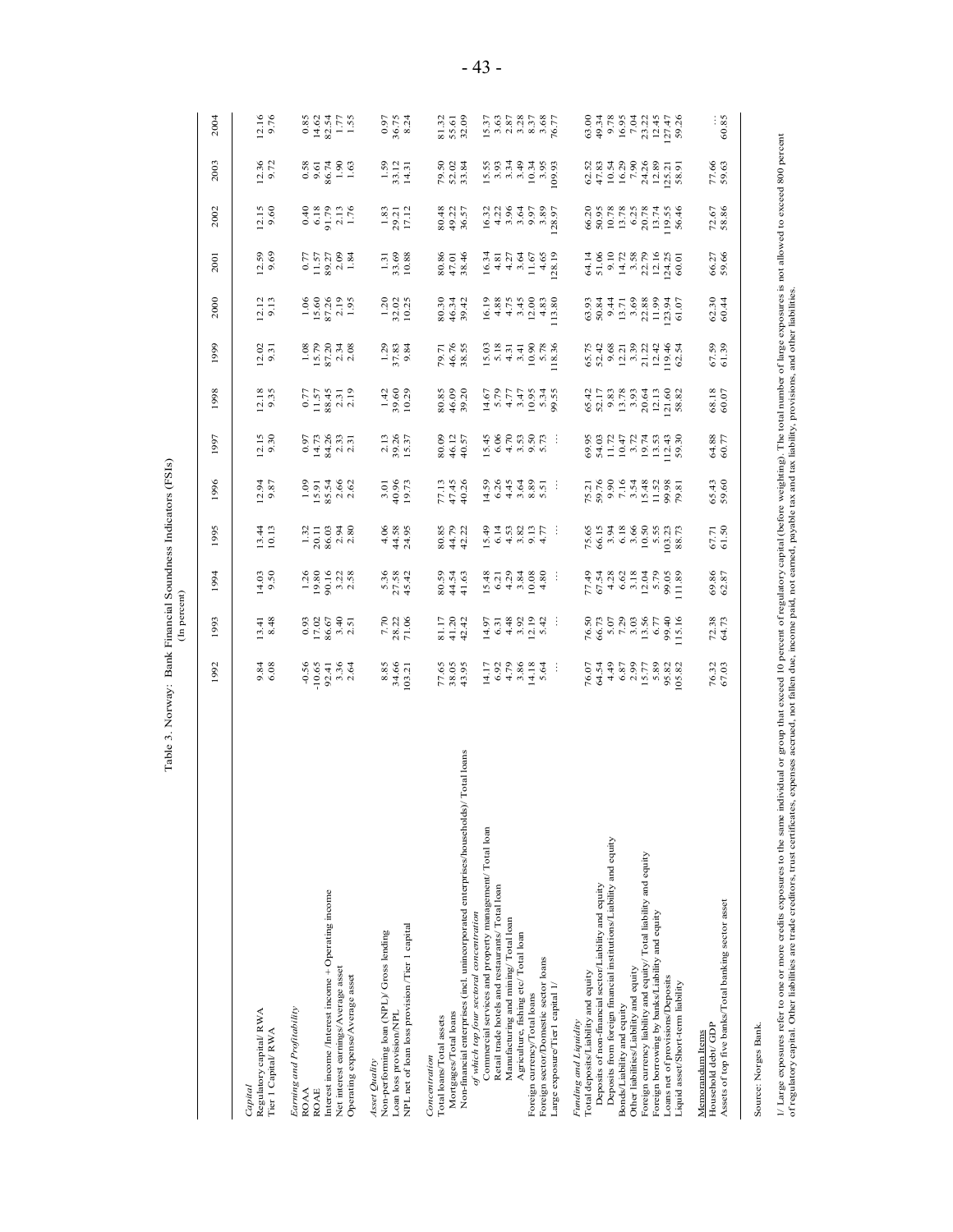Figure 1. Credit institutions' total assets in relation to GDP Figure 2. Concentration in the credit market \*



Source: ECB/FSAN. Source: ECB/FSAN.





 \* Five largest credit institutions` share of aggregate total assets.

 Figure 3. Comparison of Foreign Banking Presence (Foreign branches' and subsidiaries' total assets as % of aggregate Figure 4. Largest European and Nordic Financial credit institutions' assets) Conglomerates (total assets, 2003)



Conglomerates (total assets, 2003)



Sources: ECB, FSAN Sources: FSAN (The Banker / Annual Reports)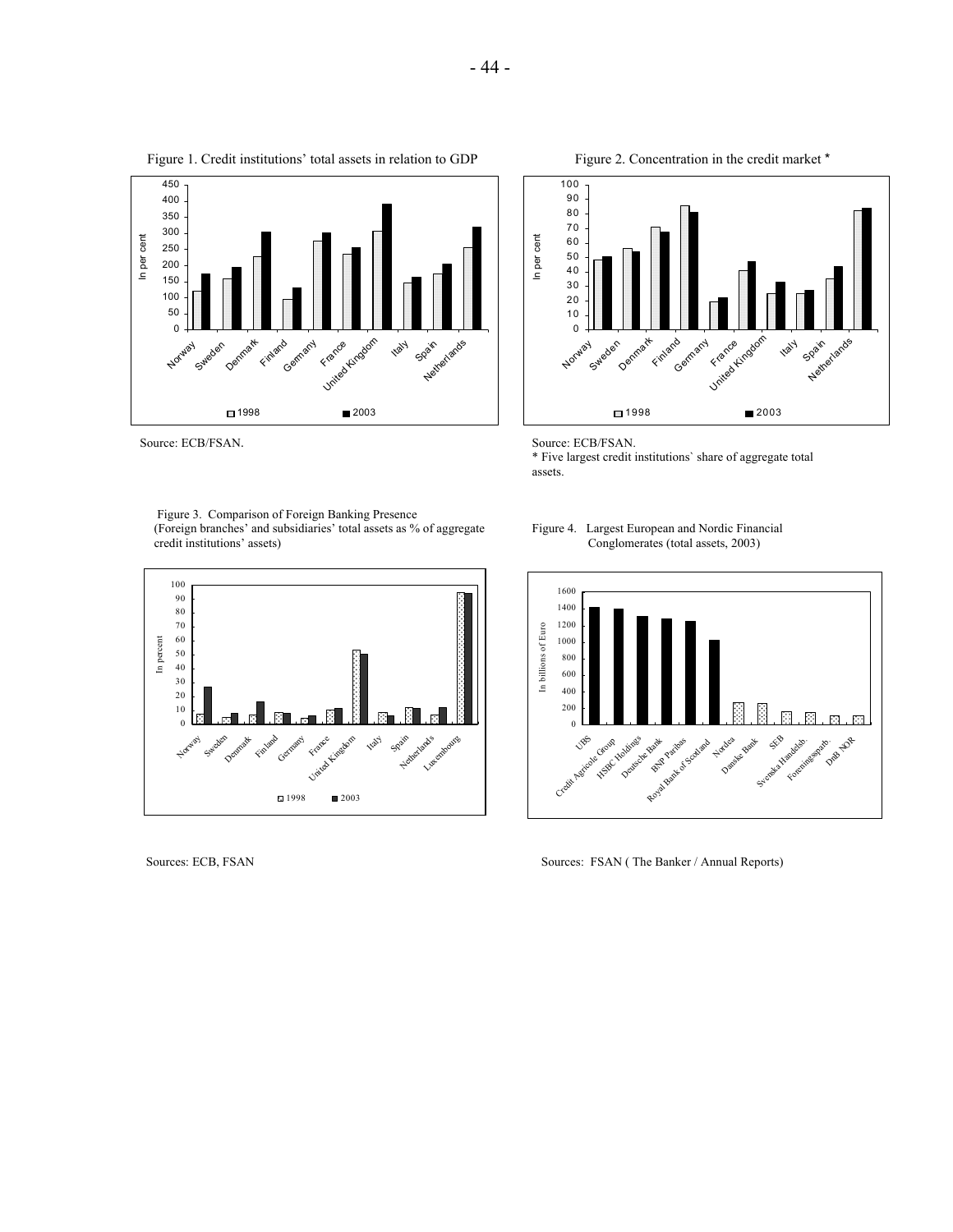

Source: FSAN Source: FSAN

|                                    | Banks | Finance<br>companies | Mortgage<br>companies | Life insurance | Total group |
|------------------------------------|-------|----------------------|-----------------------|----------------|-------------|
| DnB NOR                            | 77.9  | 2.4                  | 1.8                   | 17.8           | 100.0       |
| Nordea Norge                       | 81.5  | 1.9                  | 7.0                   | 9.6            | 100.0       |
| Sparebank 1 alliance <sup>2)</sup> | 93.1  | 1.5                  | 0.0                   | 5.4            | 100.0       |
| Storebrand                         | 16.5  | 0.0                  | 0.0                   | 83.5           | 100.0       |
| Terra alliance <sup>3)</sup>       | 99.7  | 0.3                  | 0.0                   | 0.0            | 100.0       |
| Fokus Bank                         | 66.1  | 0.0                  | 33.9                  | 0.0            | 100.0       |

#### Table 4.Total Assets in Financial Groups by Line of Business (%, June 2004)

<sup>1)</sup> Total group' is equivalent to the combined total assets in the various lines of business in the table. The table does not show an exhaustive list of the activities of Norwegian financial groups. For example, unit-linked insurance, securities funds and asset management have been excluded

<sup>2)</sup> The Sparebank 1 alliance comprises Sparebank 1 Gruppen AS and the 18 Norwegian banks that own

the group

<sup>3)</sup> The Terra alliance comprises Terra Gruppen AS and the 85 banks that own the group

Source: NB

#### Figure 5: Banks' loan losses and results before tax Figure 6: Banks' results before tax, by bank size